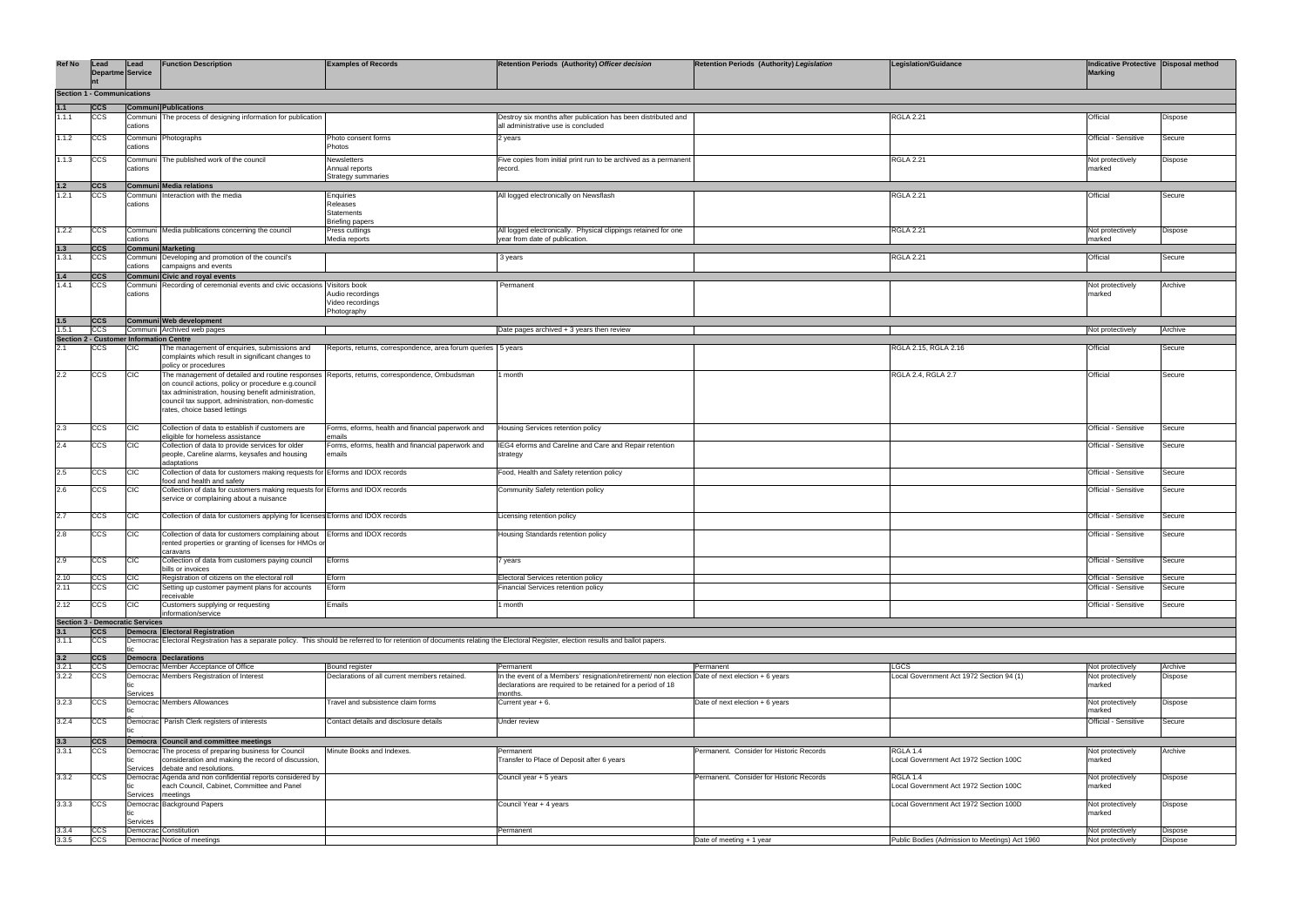| 3.3.6               | <b>CCS</b> |                         | Democrac Audio/Video Tapes of meetings                                                                                      |                                                                                                                    |                                                                                                           | Date of meeting + 2 years         | Local Government Act 1972 s100c Local Authorities (Executive Not protectively<br>Arrangements) (Access to Information) (England) Regulations   marked |                      | Dispose |
|---------------------|------------|-------------------------|-----------------------------------------------------------------------------------------------------------------------------|--------------------------------------------------------------------------------------------------------------------|-----------------------------------------------------------------------------------------------------------|-----------------------------------|-------------------------------------------------------------------------------------------------------------------------------------------------------|----------------------|---------|
|                     |            | Services                |                                                                                                                             |                                                                                                                    |                                                                                                           |                                   | 2000                                                                                                                                                  |                      |         |
| 3.3.7               | CCS        | Services                | Democrac External user contact details for sending agendas<br>and minutes                                                   | Records relating to external users of the Mod Gov<br>system                                                        | Jnder review                                                                                              |                                   |                                                                                                                                                       | Official - Sensitive | Secure  |
| 3.3.8               | CCS        |                         | Democrac Records relating to Licensing hearings                                                                             | Contact details for Licence holders, objectors,<br>convictions, medical history, decision notices and              | Under review                                                                                              |                                   |                                                                                                                                                       | Official - Sensitive | Secure  |
|                     | <b>CCS</b> | Services                | Democra Partnership, agency and external meetings                                                                           | related personal data                                                                                              |                                                                                                           |                                   |                                                                                                                                                       |                      |         |
| $\frac{3.4}{3.4.1}$ | CCS        |                         | Democrac Preparing business for partnership and agencies                                                                    | Documents establishing the committee                                                                               | 6 years after the end of the financial year in which the records Permanent. Consider for Historic Records |                                   | RGLA 1.6                                                                                                                                              | Not protectively     | Dispose |
|                     |            |                         | consideration and making the record of discussion,                                                                          | Agendas and Minutes Reports                                                                                        | were created                                                                                              |                                   |                                                                                                                                                       | marked               |         |
|                     |            | Services                | debate and resolutions, where the council legally<br>owns the record.                                                       | Recommendations<br>Supporting docs- such as briefing and discussion<br>papers                                      |                                                                                                           |                                   |                                                                                                                                                       |                      |         |
| 3.4.2               | CCS        |                         | Democrac Preparing business for external committees'                                                                        | Documents establishing the committee reports                                                                       | years after last action                                                                                   | Destroy 3 years after last action | RGLA 1.6                                                                                                                                              | Not protectively     | Dispose |
|                     |            | Services                | consideration, and making the record of discussion,<br>debate and resolutions, where the council does not<br>own the record | Recommendations<br>Supporting documents such as briefing and discussion<br>papers                                  |                                                                                                           |                                   |                                                                                                                                                       | marked               |         |
| $\frac{3.5}{3.5.1}$ | <b>CCS</b> |                         | Democra Honours and submissions                                                                                             |                                                                                                                    |                                                                                                           |                                   |                                                                                                                                                       |                      |         |
|                     | <b>CCS</b> | tic<br>Services         | Democrac Preparing of honours submission                                                                                    | Honours nomination form<br>Covering documentation<br>Letters of support                                            | 5 years after last action                                                                                 | Destroy 5 years after last action | RGLA 1.8                                                                                                                                              | Official             | Secure  |
|                     |            |                         |                                                                                                                             | Referral for comment from Lord Lieutenant                                                                          |                                                                                                           |                                   |                                                                                                                                                       |                      |         |
| $\frac{3.6}{3.6.1}$ | <b>CCS</b> |                         | Democra Political party papers                                                                                              |                                                                                                                    |                                                                                                           |                                   |                                                                                                                                                       |                      |         |
|                     | CCS        | tic<br>Services         | Democrac Undertaking representation of the local authority -<br>council representatives                                     | Leader of opposition papers<br>Leader of council papers<br>Party Political Group filing system and leaders records | 3 years after last action                                                                                 | Destroy 3 years after last action | <b>RGLA 1.9</b>                                                                                                                                       | Official             | Secure  |
| 3.7                 | ccs        |                         | Democra Contact details                                                                                                     |                                                                                                                    |                                                                                                           |                                   |                                                                                                                                                       |                      |         |
|                     |            | ctic<br><b>Services</b> |                                                                                                                             |                                                                                                                    |                                                                                                           |                                   |                                                                                                                                                       |                      |         |
| 3.7.1               | <b>CCS</b> |                         | Democrac Records relating to contacts for the council's                                                                     | Register of Members addresses                                                                                      | Date of next election + 2 years                                                                           |                                   | Local Government Act 1972 Section 94 (1)                                                                                                              | Official             | Secure  |
|                     |            |                         | governance framework                                                                                                        | Honorary Aldermen                                                                                                  |                                                                                                           |                                   |                                                                                                                                                       |                      |         |
|                     |            | Services                |                                                                                                                             | Members of Parliament and European Parliament                                                                      |                                                                                                           |                                   |                                                                                                                                                       |                      |         |
|                     |            |                         |                                                                                                                             | Self-registered users of Mod Gov<br>Parish Clerks                                                                  |                                                                                                           |                                   |                                                                                                                                                       |                      |         |
|                     |            |                         |                                                                                                                             | Outside Bodies List                                                                                                |                                                                                                           |                                   |                                                                                                                                                       |                      |         |
|                     |            |                         |                                                                                                                             | Records of former councillors                                                                                      |                                                                                                           |                                   |                                                                                                                                                       |                      |         |
|                     |            |                         |                                                                                                                             | Records relating to distribution lists for meetings                                                                |                                                                                                           |                                   |                                                                                                                                                       |                      |         |
|                     |            |                         |                                                                                                                             |                                                                                                                    |                                                                                                           |                                   |                                                                                                                                                       |                      |         |
| 3.8                 | <b>CCS</b> |                         | Democra Independent Remuneration Panel                                                                                      |                                                                                                                    |                                                                                                           |                                   |                                                                                                                                                       |                      |         |
|                     |            | ctic<br><b>Services</b> |                                                                                                                             |                                                                                                                    |                                                                                                           |                                   |                                                                                                                                                       |                      |         |
|                     |            |                         |                                                                                                                             |                                                                                                                    |                                                                                                           |                                   |                                                                                                                                                       |                      |         |
| 3.8.1               | <b>CCS</b> |                         | Democrac Records created by the Independent Remuneration                                                                    |                                                                                                                    | Date of meeting + 6 years                                                                                 |                                   |                                                                                                                                                       | Official             | Secure  |
|                     |            | tic<br>Services         | Panel                                                                                                                       |                                                                                                                    |                                                                                                           |                                   |                                                                                                                                                       |                      |         |
| 3.9                 | <b>CCS</b> |                         | Democra Members code of conduct                                                                                             |                                                                                                                    |                                                                                                           |                                   |                                                                                                                                                       |                      |         |
|                     |            | ctic<br><b>Services</b> |                                                                                                                             |                                                                                                                    |                                                                                                           |                                   |                                                                                                                                                       |                      |         |
|                     |            |                         |                                                                                                                             |                                                                                                                    |                                                                                                           |                                   |                                                                                                                                                       |                      |         |
| 3.9.1               | CCS        |                         | Democrac Records relating to the creation and maintenance of                                                                |                                                                                                                    | Date code of conduct superseded + 6 years [one reference                                                  |                                   |                                                                                                                                                       | Not protectively     | Dispose |
|                     |            | tic<br>Services         | the Members Code of Conduct                                                                                                 |                                                                                                                    | copy of each version of the code of conduct should be retained                                            |                                   |                                                                                                                                                       | marked               |         |
| 3.10                | ccs        |                         | Democra Member training                                                                                                     |                                                                                                                    |                                                                                                           |                                   |                                                                                                                                                       |                      |         |
|                     |            | ctic                    |                                                                                                                             |                                                                                                                    |                                                                                                           |                                   |                                                                                                                                                       |                      |         |
|                     |            | <b>Services</b>         |                                                                                                                             |                                                                                                                    |                                                                                                           |                                   |                                                                                                                                                       |                      |         |
| 3.10.1              | CCS        |                         | Democrac Records relating to the creation and management of                                                                 |                                                                                                                    | Current year + 6 years                                                                                    |                                   |                                                                                                                                                       | Official             | Secure  |
|                     |            | tic                     | Member induction and Member training                                                                                        |                                                                                                                    |                                                                                                           |                                   |                                                                                                                                                       |                      |         |
|                     |            | Services                |                                                                                                                             |                                                                                                                    |                                                                                                           |                                   |                                                                                                                                                       |                      |         |
| 3.11                | ccs        | ctic                    | Democra Delegation                                                                                                          |                                                                                                                    |                                                                                                           |                                   |                                                                                                                                                       |                      |         |
|                     |            | <b>Services</b>         |                                                                                                                             |                                                                                                                    |                                                                                                           |                                   |                                                                                                                                                       |                      |         |
|                     |            |                         |                                                                                                                             |                                                                                                                    |                                                                                                           |                                   |                                                                                                                                                       |                      |         |
| 3.11.1              | CCS        | tic                     | Democrac Records relating to the allocation and delegation of<br>the powers and functions given to the Council in           |                                                                                                                    |                                                                                                           | Date delegation ends + 7 years    | Local Government Act 2000 (Constitutions)(England) Direction Not protectively<br>2000                                                                 | marked               | Dispose |
|                     |            | Services                | accordance with the Local Government Act 2000                                                                               |                                                                                                                    |                                                                                                           |                                   |                                                                                                                                                       |                      |         |
|                     |            |                         | (Constitutions)(England) Direction 2000                                                                                     |                                                                                                                    |                                                                                                           |                                   |                                                                                                                                                       |                      |         |
|                     |            |                         |                                                                                                                             |                                                                                                                    |                                                                                                           |                                   |                                                                                                                                                       |                      |         |
| 3.12                | ccs        |                         | Democra Forward plan                                                                                                        |                                                                                                                    |                                                                                                           |                                   |                                                                                                                                                       |                      |         |
|                     |            | ctic<br><b>Services</b> |                                                                                                                             |                                                                                                                    |                                                                                                           |                                   |                                                                                                                                                       |                      |         |
|                     |            |                         |                                                                                                                             |                                                                                                                    |                                                                                                           |                                   |                                                                                                                                                       |                      |         |
| 3.12.1              | CCS        |                         | Democrac Records relating to the management and publication                                                                 |                                                                                                                    | Permanent                                                                                                 |                                   |                                                                                                                                                       | Not protectively     | Archive |
|                     |            | tic                     | of the Forward Plan of Key Decisions                                                                                        |                                                                                                                    |                                                                                                           |                                   |                                                                                                                                                       | marked               |         |
| 3.13                | ccs        | Services                | Democra Wards and boundaries                                                                                                |                                                                                                                    |                                                                                                           |                                   |                                                                                                                                                       |                      |         |
|                     |            | ctic                    |                                                                                                                             |                                                                                                                    |                                                                                                           |                                   |                                                                                                                                                       |                      |         |
|                     |            | <b>Services</b>         |                                                                                                                             |                                                                                                                    |                                                                                                           |                                   |                                                                                                                                                       |                      |         |
| 3.13.1              | <b>CCS</b> |                         | Democrac Records created by the process of managing wards                                                                   |                                                                                                                    |                                                                                                           | Permanent                         | Electoral Registration and Administration Act 2013                                                                                                    | Official             | Secure  |
|                     |            | tic                     | and boundaries                                                                                                              |                                                                                                                    |                                                                                                           |                                   |                                                                                                                                                       |                      |         |
|                     |            | Services                |                                                                                                                             |                                                                                                                    |                                                                                                           |                                   |                                                                                                                                                       |                      |         |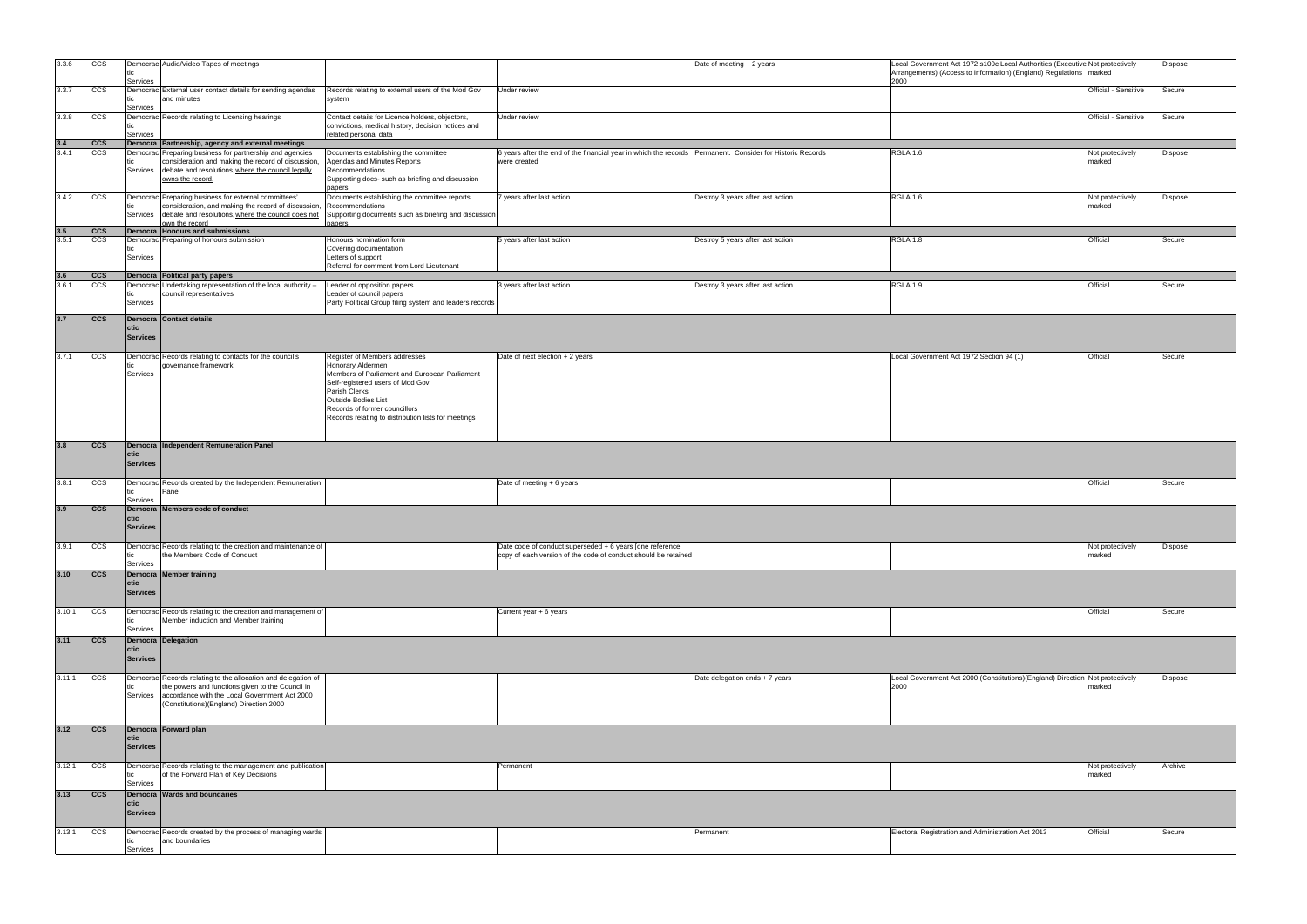| 3.14       | <b>CCS</b>                | ctic              | Democra Internal meetings                                                                                                   |                                                                                                                                             |                                                                                                                                 |                                      |                                                                    |                                              |                  |
|------------|---------------------------|-------------------|-----------------------------------------------------------------------------------------------------------------------------|---------------------------------------------------------------------------------------------------------------------------------------------|---------------------------------------------------------------------------------------------------------------------------------|--------------------------------------|--------------------------------------------------------------------|----------------------------------------------|------------------|
|            |                           | <b>Services</b>   |                                                                                                                             |                                                                                                                                             |                                                                                                                                 |                                      |                                                                    |                                              |                  |
| 3.14.1     | <b>CCS</b>                |                   | Democrac Records for preparing business for strategic                                                                       | Management Team                                                                                                                             | Indefinitely                                                                                                                    |                                      | RGLA 2.4                                                           | Official                                     | Secure           |
| 3.14.2     | <b>CCS</b>                |                   | Democrac Records for preparing business for cross                                                                           | <b>Corporate Cross Cutting Groups</b>                                                                                                       | 5 years                                                                                                                         |                                      | RGLA 2.4                                                           | Official                                     | Secure           |
|            |                           | Services          | departmental consideration and making the record of Departmental Coordinators Minutes<br>discussion, debate and resolutions |                                                                                                                                             |                                                                                                                                 |                                      |                                                                    |                                              |                  |
| 3.15       | <b>ICCS</b>               | ctic              | Democra Corporate complaints                                                                                                |                                                                                                                                             |                                                                                                                                 |                                      |                                                                    |                                              |                  |
| 3.15.1     | <b>CCS</b>                |                   | Democrac Records relating to corporate complaints                                                                           | Complaint form, contact information, responses and<br>correspondance                                                                        | Under review                                                                                                                    |                                      |                                                                    | Official - Sensitive                         | Secure           |
| 3.16       | <b>CCS</b>                | ctic              | Democra MP enquiries                                                                                                        |                                                                                                                                             |                                                                                                                                 |                                      |                                                                    |                                              |                  |
| 3.16.1     | <b>CCS</b>                |                   | Democrac Records relating to MP enquiries                                                                                   | Names, addresses, contact details , details of enquiry, Under review<br>responses                                                           |                                                                                                                                 |                                      |                                                                    | Official - Sensitive                         | Secure           |
| 3.17       | <b>CCS</b>                | ctic              | Democra Ombudsman enquiries                                                                                                 |                                                                                                                                             |                                                                                                                                 |                                      |                                                                    |                                              |                  |
| 3.17.1     | <b>CCS</b>                |                   | Democrac Records relating to Ombudsman enquiries                                                                            | Names, addresses, contact details , details of enquiry, Under review<br>responses                                                           |                                                                                                                                 |                                      |                                                                    | Official - Sensitive                         | Secure           |
| 3.18       | <b>CCS</b>                |                   | Democrac Records relating to Election staffing lists                                                                        | Names, addresses, passport, National Insurance<br>numbers, telephone numbers                                                                | Under review                                                                                                                    |                                      |                                                                    | Official - Sensitive                         | Secure           |
|            |                           |                   | Section 4 - Community Safety and Neighbourhood Nuisance                                                                     |                                                                                                                                             |                                                                                                                                 |                                      |                                                                    |                                              |                  |
|            | <b>CCS</b>                |                   | Communit All records relating to Statutory Nuisance complaint                                                               | Contact details, case notes, evidence                                                                                                       | Dependent on outcome of case                                                                                                    |                                      | Limitation Act 1980 (Section 2)                                    | Official - Sensitive                         | Secure           |
|            |                           | y Safety          | handling.                                                                                                                   |                                                                                                                                             | Suggest<br>Informal case closure = 3months                                                                                      |                                      |                                                                    |                                              |                  |
| 4.2        | <b>CCS</b>                | y Safety          | Communit All records relating to Anti-social Behaviour case<br>management                                                   |                                                                                                                                             | FPN - 2 yrs after date of issue<br>Simple Caution - 6 yrs after date of Caution                                                 |                                      | Limitation Act 1980 (Section 2)                                    | Official - Sensitive                         | Secure           |
|            |                           |                   |                                                                                                                             |                                                                                                                                             | Prosecution / Appeal / Injunctions - 6yrs after last court action<br>ASBO's - all ASBO's either expired of transferred to Civil |                                      |                                                                    |                                              |                  |
| 4.3        | <b>CCS</b>                | <sup>Safety</sup> | Communit All records relating to Waste enforcement case<br>management                                                       |                                                                                                                                             | Injunction<br>CPW's - 3months after date of compliance                                                                          |                                      | Limitation Act 1980 (Section 2)                                    | Official - Sensitive                         | Secure           |
| 4.4        | <b>CCS</b>                |                   | Communit All records relating to Public Health Acts and other                                                               |                                                                                                                                             | CPN's - 2yrs after date of compliance                                                                                           |                                      | Limitation Act 1980 (Section 2)                                    | Official - Sensitive                         | Secure           |
| 4.5<br>4.6 | <b>CCS</b>                |                   | Communit All records relating to Service of statutory notices<br>Communit All records relating to Prosecution of cases and  |                                                                                                                                             | Planning / Licensing - In line with data retention policy of these                                                              |                                      | Limitation Act 1980 (Section 2)<br>Limitation Act 1980 (Section 2) | Official - Sensitive<br>Official - Sensitive | Secure<br>Secure |
| 4.7        | <b>CCS</b><br><b>CCS</b>  | Communit          | All records relating to Injunctions and other other                                                                         |                                                                                                                                             | services (need to consider information not stored on public                                                                     |                                      | Limitation Act 1980 (Section 2)                                    | Official - Sensitive                         | Secure           |
|            |                           | y Safety          | ASB interventions.                                                                                                          |                                                                                                                                             | registers)                                                                                                                      |                                      |                                                                    |                                              |                  |
|            |                           |                   | Section 5 - Information Communications Technology and Records Management                                                    |                                                                                                                                             |                                                                                                                                 |                                      |                                                                    |                                              |                  |
|            | <b>CCS</b>                | <b>ICT</b>        | Information communication and technology                                                                                    |                                                                                                                                             |                                                                                                                                 |                                      |                                                                    |                                              |                  |
| 5.1.1      | <b>CCS</b>                | <b>ICT</b>        | Records relating to network maintenance                                                                                     | Contact details for internal directory/network access,<br>ICT support logs                                                                  |                                                                                                                                 | Date of maintenance + 6 years        | Limitation Act 1980 (Section 2)                                    | Official - Sensitive                         | Secure           |
| 5.1.2      | <b>CCS</b>                | ICT               | Records relating to the Information Security<br>Management System                                                           | Policy documents, guidelines and procedures<br>documents, incident records, risk assessment reports,<br>exception records, contact details  | Permanent                                                                                                                       |                                      |                                                                    | Official - Sensitive                         | Secure           |
| 5.1.3      | <b>CCS</b>                | <b>ICT</b>        | Records regarding ICT contracts, software licenses<br>agreements.                                                           |                                                                                                                                             | Destroy 7 years after sale or disposal of asset                                                                                 |                                      |                                                                    | Official - Sensitive                         | Secure           |
| 5.1.4      | <b>CCS</b>                | ICT               |                                                                                                                             | Records relating to the ICT management framework Strategy and policy documents, guidance documents, 2 years<br>terms of reference documents |                                                                                                                                 |                                      |                                                                    | Official                                     | Secure           |
| 5.2        | <b>IEP</b>                | Office<br>Manager | Information and records management                                                                                          |                                                                                                                                             |                                                                                                                                 |                                      |                                                                    |                                              |                  |
| 5.2.1      | EP                        | Office            | All records relating to the development of the                                                                              |                                                                                                                                             | Current year + 3 years then review                                                                                              |                                      | TNA Retention and Disposal Guidance                                | Official                                     | Secure           |
| 5.2.2      | СE                        | Legal             | Manager Corporate Retention Schedule<br>All information relating to the logging, tracking and                               |                                                                                                                                             | 3 years (6 years for Tribunal or ICO decision)                                                                                  |                                      |                                                                    | Official - Sensitive                         | Secure           |
| 5.2.3      | CE                        | _egal             | monitoring of data breaches<br>All records relating to the responses to data                                                |                                                                                                                                             | 3 years (6 years for Tribunal or ICO decision)                                                                                  |                                      |                                                                    | Official - Sensitive                         | Secure           |
| 5.2.4      | <b>CCS</b>                | <b>ICT</b>        | breaches<br>Records relating to Information Asset                                                                           |                                                                                                                                             | Date of audit + 3 years then review                                                                                             |                                      |                                                                    | Official - Sensitive                         | Secure           |
| 5.2.5      | <b>CCS</b>                | ICT               | Surveys/Information Audits<br>Records relating to the destruction of ICT systems                                            |                                                                                                                                             |                                                                                                                                 | Date of disposal of system + 6 years | Limitation Act 1980 (Section 2)                                    | Official - Sensitive                         | Secure           |
| 5.2.6      | EP                        | Office<br>Manager | All records relating to the development and<br>implementation of the Records Management Policy                              |                                                                                                                                             | Current year + 3 years then review                                                                                              |                                      | TNA Retention and Disposal Guidance                                | Official                                     | Secure           |
|            |                           |                   |                                                                                                                             |                                                                                                                                             |                                                                                                                                 |                                      |                                                                    |                                              |                  |
| 5.2.7      | EP                        | Office            | Recording the disposal of records                                                                                           | Disposal logs and certificates                                                                                                              | 6 years after last action                                                                                                       |                                      |                                                                    | Official                                     | Secure           |
|            |                           |                   | Section 6 - Corporate planning, policy and performance                                                                      |                                                                                                                                             |                                                                                                                                 |                                      |                                                                    |                                              |                  |
| 6.1.1      | <b>ICCS</b><br><b>CCS</b> | <b>PPP</b><br>PPP | <b>Corporate planning &amp; reporting</b>                                                                                   |                                                                                                                                             |                                                                                                                                 |                                      | RGLA 2.4                                                           |                                              |                  |
|            |                           |                   | All records relating to corporate planning and<br>reporting activities for the council                                      | Corporate plans, strategic plans, business,<br>departmental and service plans, annual and quarterly<br>reports                              | 6 years                                                                                                                         |                                      | Local Government Act 1972 s100c                                    | Not protectively<br>marked                   | <b>Dispose</b>   |
| 6.1.2      | <b>CCS</b>                | <b>PPP</b>        | All records relating to the council's corporate risk<br>register                                                            | Risk register, update reports, administration                                                                                               | 6 years                                                                                                                         |                                      | Limitation Act 1980                                                | Official - Sensitive                         | Secure           |
| 6.2        | <b>ICCS</b>               | <b>PPP</b>        | <b>Statutory returns</b>                                                                                                    |                                                                                                                                             |                                                                                                                                 |                                      |                                                                    |                                              |                  |
| 6.2.1      | <b>CCS</b>                | <b>PPP</b>        | All records relating to the process of preparing                                                                            | Reports to central government, National Indicators,                                                                                         | 6 years                                                                                                                         |                                      | RGLA 2.5                                                           | Official                                     | Secure           |
|            |                           |                   | information to be passed on to central government<br>as part of statutory requirements.                                     | transparency datasets                                                                                                                       |                                                                                                                                 |                                      | Local Government Finance Act 1992                                  |                                              |                  |
| 6.3        | <b>ICCS</b>               | <b>PPP</b>        | Policy development, procedures, strategy and structure                                                                      |                                                                                                                                             |                                                                                                                                 |                                      |                                                                    |                                              |                  |
| 6.3.1      | <b>CCS</b>                | PPP               | All records relating to the process that develops<br>policies, procedures, strategies and structures for                    | Policy, procedure, precedent, instructions, organisation 6 years<br>charts, departmental information, policy framework,                     |                                                                                                                                 |                                      | RGLA 2.1, RGLA 2.6                                                 | Official                                     | Secure           |
| 6.3.2      | <b>CCS</b>                | <b>PPP</b>        | the council<br>All records that relate to the monitoring and                                                                | policy register, key policies<br>Performance management framework, quarterly and 6 years                                                    |                                                                                                                                 |                                      | RGLA 2.17                                                          | Official                                     | Dispose          |
| 6.3.3      | <b>CCS</b>                | <b>PPP</b>        | reviewing strategic plans, policies or procedure.<br>All records that to the management of detailed                         | annual performance reports<br>Reports, returns, correspondance, Ombudsman                                                                   | 6 years                                                                                                                         |                                      | RGLA 2.4                                                           | Official                                     | Secure           |
|            |                           |                   | responses on Council actions, policy or procedure.                                                                          |                                                                                                                                             |                                                                                                                                 |                                      |                                                                    |                                              |                  |
| 6.4        | <b>CCS</b>                |                   | Communi Public consultation                                                                                                 |                                                                                                                                             |                                                                                                                                 |                                      |                                                                    |                                              |                  |
| 6.4.1      | <b>CCS</b>                |                   | Communi Consulting the public and staff in the development of Consultation and research surveys, staff surveys,             |                                                                                                                                             | 5 years                                                                                                                         |                                      | RGLA 2.8                                                           | Official                                     | Dispose          |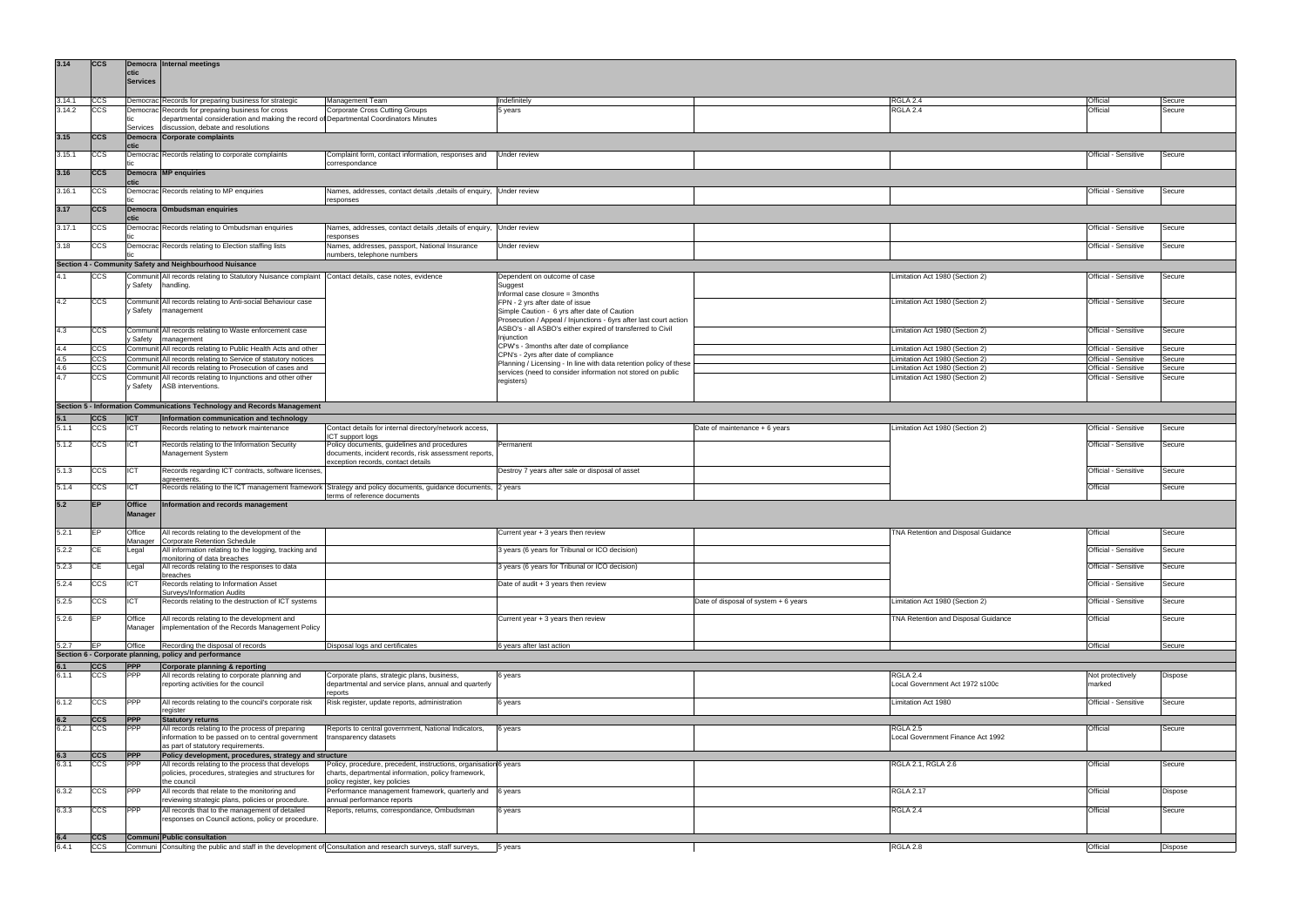| $\lambda 2.9$                                                                                                                                                               | Official             | Secure  |
|-----------------------------------------------------------------------------------------------------------------------------------------------------------------------------|----------------------|---------|
|                                                                                                                                                                             |                      |         |
| 12.17, RGLA 2.18<br>Government Finance Act 1992                                                                                                                             | Official             | Archive |
|                                                                                                                                                                             |                      |         |
| Government Finance Act 1992                                                                                                                                                 | Official             | Secure  |
|                                                                                                                                                                             | Official - Sensitive | Secure  |
|                                                                                                                                                                             |                      |         |
| oyment Practices Data Protection Code Part 1:<br>uitment & Selection (March 2002). Section 2.1: Collection<br>eeping general records (Employee Records)<br>ation Act (1980) | Official - Sensitive | Secure  |
|                                                                                                                                                                             | Official - Sensitive | Archive |
|                                                                                                                                                                             |                      |         |
| ation Act (1980) Section 4A (5)                                                                                                                                             | Official - Sensitive | Archive |
|                                                                                                                                                                             | Official - Sensitive | Secure  |
| ላ 6.6                                                                                                                                                                       | Official             | Archive |
|                                                                                                                                                                             | Official - Sensitive | Archive |
|                                                                                                                                                                             |                      |         |
|                                                                                                                                                                             | Official - Sensitive | Secure  |
|                                                                                                                                                                             | Official - Sensitive | Archive |
| ation Act 1980 (c. 58). Section 11(4): Special time limit for Official - Sensitive<br>ns in respect of personal injuries                                                    |                      | Archive |
| oyment Practices Data Protection Code Part 1:<br>uitment & Selection (March 2002). Section 2.1: Collection<br>eeping general records (Employee Records)                     | Official - Sensitive | Archive |
| \ 6.11                                                                                                                                                                      | Official - Sensitive | Secure  |

| 6.4.2        | <b>CCS</b>                           | Communi<br>cations       | Consulting the public and staff in the development of Draft reports, consultation documents<br>minor policies of the council          |                                                                                                                                                                                                                                                                                                                                                                                                                                           | year from closure                                                                                                                                                                                            |                                                                          | RGLA 2.9                                                                                                                                 | Official             | Secure  |
|--------------|--------------------------------------|--------------------------|---------------------------------------------------------------------------------------------------------------------------------------|-------------------------------------------------------------------------------------------------------------------------------------------------------------------------------------------------------------------------------------------------------------------------------------------------------------------------------------------------------------------------------------------------------------------------------------------|--------------------------------------------------------------------------------------------------------------------------------------------------------------------------------------------------------------|--------------------------------------------------------------------------|------------------------------------------------------------------------------------------------------------------------------------------|----------------------|---------|
| 6.5          | ccs                                  | <b>PPP</b>               | Quality and performance management                                                                                                    |                                                                                                                                                                                                                                                                                                                                                                                                                                           |                                                                                                                                                                                                              |                                                                          |                                                                                                                                          |                      |         |
| 6.5.1        | CCS                                  | <b>PPP</b>               | Records assessing, monitoring or reviewing the<br>quality, efficiency, or performance of a council                                    | Reports to Management Team, scrutiny panels, audit 6 years<br>and inspection reports, business cases, service                                                                                                                                                                                                                                                                                                                             |                                                                                                                                                                                                              |                                                                          | RGLA 2.17, RGLA 2.18<br>Local Government Finance Act 1992                                                                                | Official             | Archive |
| 6.6          | <b>CCS</b>                           | <b>PPP</b>               | service or unit<br><b>Partnership activities</b>                                                                                      | reviews                                                                                                                                                                                                                                                                                                                                                                                                                                   |                                                                                                                                                                                                              |                                                                          |                                                                                                                                          |                      |         |
| 6.6.1        | CCS                                  | <b>PPP</b>               |                                                                                                                                       |                                                                                                                                                                                                                                                                                                                                                                                                                                           |                                                                                                                                                                                                              |                                                                          | Local Government Finance Act 1992                                                                                                        | Official             |         |
|              |                                      |                          | All records relating to the development,<br>implementation and monitoring of a community<br>strategy and related partnership projects | Strategy, action plans, monitoring reports, general<br>correspondance                                                                                                                                                                                                                                                                                                                                                                     | 6 years                                                                                                                                                                                                      |                                                                          |                                                                                                                                          |                      | Secure  |
| 6.6.2        | <b>CCS</b>                           | <b>PPP</b>               | All records relating to the administration of<br><b>Community Information Points</b>                                                  | Contact details, correspondance                                                                                                                                                                                                                                                                                                                                                                                                           | 3 years                                                                                                                                                                                                      |                                                                          |                                                                                                                                          | Official - Sensitive | Secure  |
|              |                                      |                          |                                                                                                                                       |                                                                                                                                                                                                                                                                                                                                                                                                                                           |                                                                                                                                                                                                              |                                                                          |                                                                                                                                          |                      |         |
|              | <b>Section 7 - Personnel</b><br> ccs | <b>PPP</b>               | Core personnel information                                                                                                            |                                                                                                                                                                                                                                                                                                                                                                                                                                           |                                                                                                                                                                                                              |                                                                          |                                                                                                                                          |                      |         |
| 7.1.1        | ccs                                  | <b>PPP</b>               | All records relating to Personnel and Payroll for                                                                                     | Personnel file, job application form, equal opportunities Under review                                                                                                                                                                                                                                                                                                                                                                    |                                                                                                                                                                                                              | 6 years                                                                  | Employment Practices Data Protection Code Part 1:                                                                                        | Official - Sensitive | Secure  |
|              |                                      |                          | employees of the Council, Alive Management<br>Limited and joint employees of Alive Management<br>Limited and Alive Leisure            | monitoring form, rehabilitation of offenders form, pre-<br>employment medical questionnaire, references,<br>qualification certificates, bank account details, health<br>and medical information, employment history,<br>emergency contacts and next of kin, ID photo, eligibility<br>to work in the UK, contract detail, commencement<br>form, termination of employment, retirement gifts/ long<br>service awards, BUPA, apprenticeships |                                                                                                                                                                                                              |                                                                          | Recruitment & Selection (March 2002). Section 2.1: Collection<br>and keeping general records (Employee Records)<br>Limitation Act (1980) |                      |         |
|              |                                      |                          |                                                                                                                                       |                                                                                                                                                                                                                                                                                                                                                                                                                                           |                                                                                                                                                                                                              |                                                                          |                                                                                                                                          |                      |         |
| 7.1.2        | <b>CCS</b>                           | <b>PPP</b>               | Records relating to staff working with children and<br>vulnerable adults and the Disclosure and Barring<br>Service                    | Confidential file used to hold completed DBS checks                                                                                                                                                                                                                                                                                                                                                                                       | 6 months - originals of checks<br>3 years - umbrella body                                                                                                                                                    |                                                                          |                                                                                                                                          | Official - Sensitive | Archive |
|              | CCS                                  | <b>PPP</b>               |                                                                                                                                       | HR system                                                                                                                                                                                                                                                                                                                                                                                                                                 | A record that a CRB check has been undertaken is retained                                                                                                                                                    | Termination + 6 years                                                    | Limitation Act (1980) Section 4A (5)                                                                                                     | Official - Sensitive | Archive |
|              |                                      |                          |                                                                                                                                       |                                                                                                                                                                                                                                                                                                                                                                                                                                           | indefinitely                                                                                                                                                                                                 |                                                                          |                                                                                                                                          |                      |         |
| 7.1.3        | <b>CCS</b>                           | <b>PPP</b>               | All records relating to general correspondance with Personal data, correspondance<br>employees/former employees                       |                                                                                                                                                                                                                                                                                                                                                                                                                                           | Under review                                                                                                                                                                                                 |                                                                          |                                                                                                                                          | Official - Sensitive | Secure  |
| 7.2          | <b>CCS</b>                           | <b>PPP</b>               | <b>Employee relations records</b>                                                                                                     |                                                                                                                                                                                                                                                                                                                                                                                                                                           |                                                                                                                                                                                                              |                                                                          |                                                                                                                                          |                      |         |
| 7.2.1        | CCS                                  | <b>PPP</b>               | Records of consultation and/ negotiation with                                                                                         | Minutes from Senior Management/Trade Union                                                                                                                                                                                                                                                                                                                                                                                                | Indefinite                                                                                                                                                                                                   | Routine - Destroy 2 years after use is concluded<br>Strategy - Permanent | RGLA 6.6                                                                                                                                 | Official             | Archive |
|              |                                      |                          | matters                                                                                                                               | Evidence of consultation for specific projects<br>Minutes from Joint Employee Committee meetings<br>Minutes/notes from meetings to discuss specific<br>projects/incidents<br>Local Agreements (contained within Employee<br>Handbook)                                                                                                                                                                                                     |                                                                                                                                                                                                              |                                                                          |                                                                                                                                          |                      |         |
| 7.2.2        | <b>CCS</b>                           | <b>PPP</b>               | Records of disciplinary, grievances and harassment Correspondence relating to investigation<br>investigations                         | Investigating Officers report and supporting<br>documentation (including witness statements where<br>applicable)<br>Records of meetings/hearings undertaken as part of<br>an investigation<br>Record of the outcome of any hearing (including if the<br>case is unfounded)<br>Records of any appeal processes                                                                                                                             | Records of investigations held permanently on personal file<br>Warnings to be disregarded in relation to disciplinary<br>procedures after the timescale agreed in the decision of the<br>hearing panel chair |                                                                          |                                                                                                                                          | Official - Sensitive | Archive |
| 7.2.3        | <b>CCS</b>                           | <b>PPP</b>               | All records relating to employee relations cases                                                                                      | Contact details, case files, administration                                                                                                                                                                                                                                                                                                                                                                                               | Under review                                                                                                                                                                                                 |                                                                          |                                                                                                                                          | Official - Sensitive | Secure  |
|              |                                      |                          |                                                                                                                                       |                                                                                                                                                                                                                                                                                                                                                                                                                                           |                                                                                                                                                                                                              |                                                                          |                                                                                                                                          |                      |         |
| 7.3          | <b>CCS</b>                           | <b>PPP</b>               | Equal opportunities monitoring                                                                                                        |                                                                                                                                                                                                                                                                                                                                                                                                                                           |                                                                                                                                                                                                              |                                                                          |                                                                                                                                          |                      |         |
| 7.3.1<br>7.4 | CCS<br><b>CCS</b>                    | <b>PPP</b><br><b>PPP</b> | As per 7.1<br><b>Occupational health</b>                                                                                              | Equal Opportunities Monitoring form                                                                                                                                                                                                                                                                                                                                                                                                       | As per 7.1                                                                                                                                                                                                   |                                                                          |                                                                                                                                          | Official - Sensitive | Archive |
| 7.4.1        | CCS                                  | <b>PPP</b>               | Records of specific activities undertaken to check or Pre-employment medical questionnaire<br>ensure the health of an employee        | Occupational health referral forms and associated<br>medical reports<br>Records of adjustment to work place<br>Records of pre-employment meetings<br>Records of meetings to discuss specific issues                                                                                                                                                                                                                                       | Permanent<br>Details retained on Employee Personal File                                                                                                                                                      | Cause of Action + 3 years                                                | Limitation Act 1980 (c. 58). Section 11(4): Special time limit for Official - Sensitive<br>actions in respect of personal injuries       |                      | Archive |
| 7.5<br>7.5.1 | ccs <br>CCS                          | <b>PPP</b><br><b>PPP</b> | <b>Recruitment</b><br>The selection of successful candidates to vacancies Job application form                                        |                                                                                                                                                                                                                                                                                                                                                                                                                                           | Permanent - successful applicant                                                                                                                                                                             | 6 years minimum requirement                                              | Employment Practices Data Protection Code Part 1:                                                                                        | Official - Sensitive | Archive |
|              |                                      |                          | within the organisation                                                                                                               | Equal opportunities monitoring form<br>Rehabilitation of Offenders disclosure form<br>Copies of qualification certificates<br>Confirmation of eligibility to work in the UK<br>References<br>Medical Enquiry Form<br>Interview notes                                                                                                                                                                                                      | Details retained on Employee Personal File and key records<br>also held on HR system                                                                                                                         |                                                                          | Recruitment & Selection (March 2002). Section 2.1: Collection<br>and keeping general records (Employee Records)                          |                      |         |
| 7.5.2        | <b>CCS</b>                           | <b>PPP</b>               | Records of unsuccessful job applicants for<br>vacancies within the organisation                                                       | Job application form<br>Equal opportunities monitoring form<br>Rehabilitation of Offenders disclosure form<br>Interview notes (if selected for interview)<br>Copies of qualification certificates<br>Confirmation of eligibility to work in the UK<br>References                                                                                                                                                                          | 6 months                                                                                                                                                                                                     | Destroy 1 year after recruitment finalised                               | <b>RGLA 6.11</b>                                                                                                                         | Official - Sensitive | Secure  |
| 7.6          | ccs                                  | <b>PPP</b>               | <b>Staff monitoring (general)</b>                                                                                                     |                                                                                                                                                                                                                                                                                                                                                                                                                                           |                                                                                                                                                                                                              |                                                                          |                                                                                                                                          |                      |         |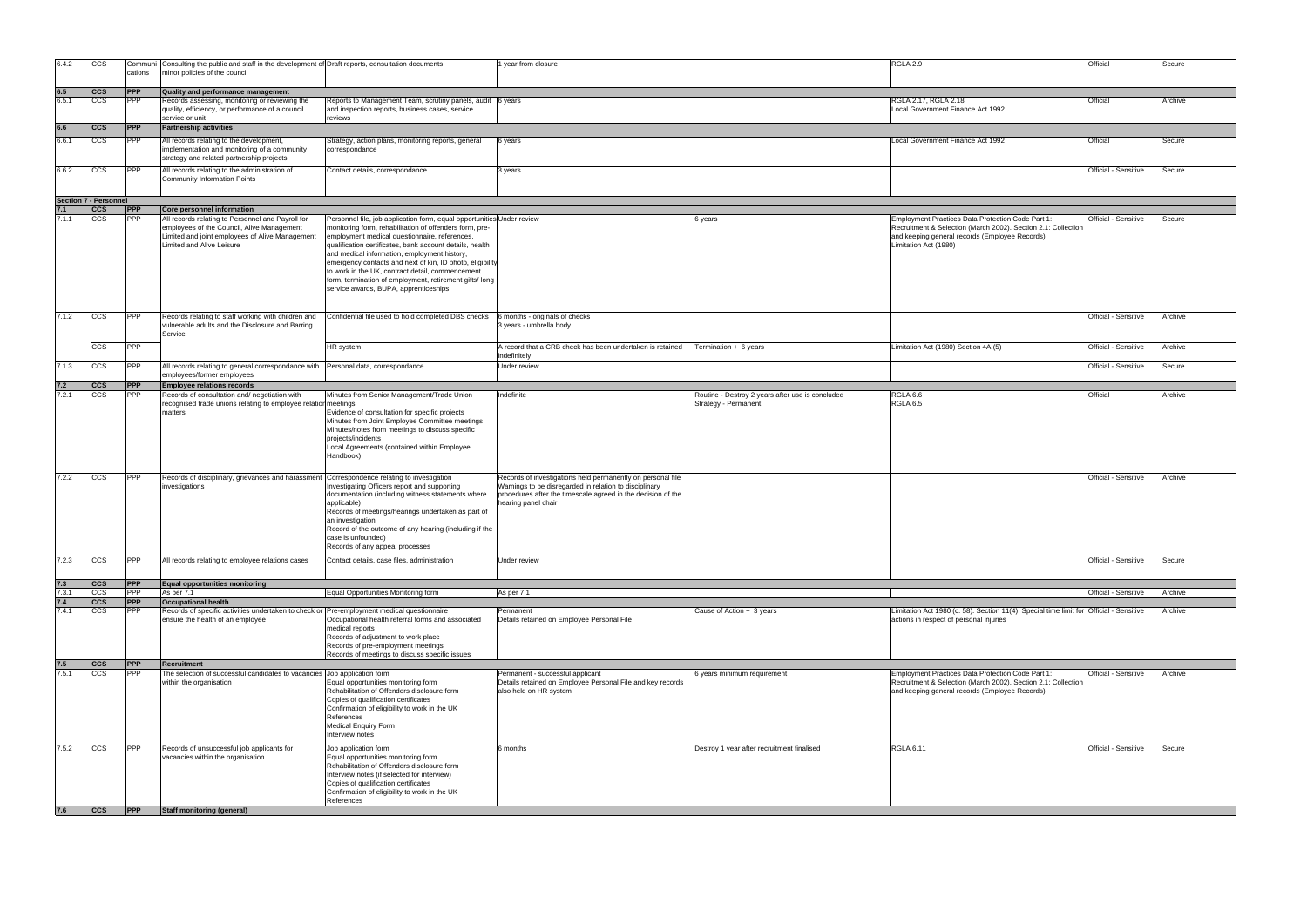| 7.6.1  | <b>CCS</b>  | <b>PPP</b> | Performance                                                                                                   | Correspondence/reports relating to probationary<br>periods<br>Performance/improvement plans (where applicable)<br>Records of performance as assessed via annual<br>appraisal process                                                                                                                                                              | Permanent<br>Details retained on Employee Personal File<br>Records of performance ratings also held on HR system                                                                                                                                        | 6 years minimum requirement   | Employment Practices Data Protection Code Part 1:<br>Recruitment & Selection (March 2002). Section 2.1: Collection<br>and keeping general records (Employee Records)<br>Limitation Act (1980) Section 4A (5) | Official - Sensitive        | Archive |
|--------|-------------|------------|---------------------------------------------------------------------------------------------------------------|---------------------------------------------------------------------------------------------------------------------------------------------------------------------------------------------------------------------------------------------------------------------------------------------------------------------------------------------------|---------------------------------------------------------------------------------------------------------------------------------------------------------------------------------------------------------------------------------------------------------|-------------------------------|--------------------------------------------------------------------------------------------------------------------------------------------------------------------------------------------------------------|-----------------------------|---------|
| 7.6.2  | <b>CCS</b>  | <b>PPP</b> | Leave/attendance records                                                                                      | Sickness absence records (absence information, fit to<br>work notes, occupational health correspondance and<br>reports, review meetings)<br>Special leave requests<br>Jury/Study Leave<br>Records of return to work discussions<br>Annual leave requests<br>Records of maternity, paternity, parental and adoption<br>leave<br>Record of KIT days | Permanent<br>Details retained on Employee Personal File<br>Records also held on CIPHR and Etarmis                                                                                                                                                       |                               | Employment Practices Data Protection Code Part 1:<br>Recruitment & Selection (March 2002). Section 2.1: Collection<br>and keeping general records (Employee Records)                                         | Official - Sensitive        | Archive |
| 7.6.3  | <b>CCS</b>  | <b>PPP</b> | Stress risk assessments                                                                                       | Completed forms referred to Personnel/Safety and<br>Welfare                                                                                                                                                                                                                                                                                       | Permanent. Details retained on Employee Personal File.                                                                                                                                                                                                  |                               |                                                                                                                                                                                                              | Official - Sensitive        | Archive |
| 7.6.4  | <b>CCS</b>  | <b>PPP</b> | All records relating to flexible working requests                                                             | Submissions from employee, assessments,<br>correspondance                                                                                                                                                                                                                                                                                         | Under review                                                                                                                                                                                                                                            |                               |                                                                                                                                                                                                              | Official - Sensitive        | Secure  |
| 7.6.5  | <b>CCS</b>  | <b>PPP</b> | All records relating to professional memberships                                                              | Personal data, membership requirements and<br>evidence                                                                                                                                                                                                                                                                                            | Under review                                                                                                                                                                                                                                            |                               |                                                                                                                                                                                                              | Official - Sensitive        | Secure  |
| 7.6.6  | <b>CCS</b>  | <b>PPP</b> | All records relating to building security                                                                     | Personal data, photograph                                                                                                                                                                                                                                                                                                                         | Under review                                                                                                                                                                                                                                            |                               |                                                                                                                                                                                                              | Official - Sensitive        | Secure  |
| 7.6.7  | <b>CCS</b>  | <b>PPP</b> | All records relating to audits                                                                                | Personal data, union membership, pension information                                                                                                                                                                                                                                                                                              | Under review                                                                                                                                                                                                                                            |                               |                                                                                                                                                                                                              | Official - Sensitive        | Secure  |
| 7.6.8  | <b>CCS</b>  | <b>PPP</b> | All records relating to service reviews                                                                       | Personal data, structure plans, correspondance                                                                                                                                                                                                                                                                                                    | Jnder review                                                                                                                                                                                                                                            |                               |                                                                                                                                                                                                              | Official - Sensitive        | Secure  |
|        |             |            |                                                                                                               | business cases                                                                                                                                                                                                                                                                                                                                    |                                                                                                                                                                                                                                                         |                               |                                                                                                                                                                                                              |                             |         |
| 7.6.9  | <b>CCS</b>  | <b>PPP</b> | All records related to establishment                                                                          | Personal data, salaries, grades, allowances, post filling Under review<br>forms, change of post forms, budgets                                                                                                                                                                                                                                    |                                                                                                                                                                                                                                                         |                               |                                                                                                                                                                                                              | Official - Sensitive        | Secure  |
| 7.6.10 | CCS         | <b>PPP</b> | All records relating to gender pay gap                                                                        | Name, gender, salary, payroll related information                                                                                                                                                                                                                                                                                                 | Under review                                                                                                                                                                                                                                            |                               |                                                                                                                                                                                                              | Official - Sensitive        | Secure  |
| 7.6.11 | ccs         | <b>PPP</b> | All records relating to employment momnitoring                                                                | Personal data, job title, grade, salary, allowances                                                                                                                                                                                                                                                                                               | Under review                                                                                                                                                                                                                                            |                               |                                                                                                                                                                                                              | Official - Sensitive        | Secure  |
|        |             |            |                                                                                                               |                                                                                                                                                                                                                                                                                                                                                   |                                                                                                                                                                                                                                                         |                               |                                                                                                                                                                                                              |                             |         |
| 7.7    | <b>ICCS</b> | <b>PPP</b> | <b>Termination of employment</b>                                                                              |                                                                                                                                                                                                                                                                                                                                                   |                                                                                                                                                                                                                                                         |                               |                                                                                                                                                                                                              |                             |         |
| 7.7.1  | ccs         | <b>PPP</b> | Records relating to the termination of employment of Correspondence to/from employee regarding<br>an employee | arrangements for termination<br>Redundancy payment calculations (if applicable)<br>Pension estimates (if applicable)<br>Correspondence/records of any meetings leading to a<br>dismissal (if applicable)                                                                                                                                          | Permanent<br>Details retained on Employee Personal File<br>Record of leaving date and leaving reason held on HR system                                                                                                                                  |                               | Employment Practices Data Protection Code Part 1:<br>Recruitment & Selection (March 2002). Section 2.1: Collection<br>and keeping general records (Employee Records)                                         | Official - Sensitive        | Archive |
|        |             |            | <b>Training and development</b>                                                                               |                                                                                                                                                                                                                                                                                                                                                   |                                                                                                                                                                                                                                                         |                               |                                                                                                                                                                                                              |                             |         |
| 7.8    | <b>CCS</b>  | <b>PPP</b> |                                                                                                               |                                                                                                                                                                                                                                                                                                                                                   |                                                                                                                                                                                                                                                         |                               |                                                                                                                                                                                                              |                             |         |
| 7.8.1  | <b>CCS</b>  | <b>PPP</b> | Records relating to training/development activities<br>undertaken by employees                                | Record of date(s), course title and costs                                                                                                                                                                                                                                                                                                         | CPD - Permanently recorded on CIPHR. Administration<br>paperwork retained (1 full previous year and 1 rolling year).                                                                                                                                    |                               | Employment Practices Data Protection Code Part 1:<br>Recruitment & Selection (March 2002). Section 2.1: Collection<br>and keeping general records (Employee Records)                                         | Official - Sensitive        | Archive |
|        | <b>CCS</b>  | <b>PPP</b> |                                                                                                               |                                                                                                                                                                                                                                                                                                                                                   | In House - Permanently recorded on CIPHR. Administration<br>paperwork retained (2 full previous years and 1 rolling year)                                                                                                                               |                               |                                                                                                                                                                                                              | <b>Official - Sensitive</b> | Archive |
| 7.8.2  | <b>CCS</b>  | <b>PPP</b> | Records relating to qualification training undertaken<br>by employees                                         | Post entry training scheme application form<br>Records of costs incurred<br>Correspondence with employee/qualification provider<br>Evidence of progress/ completion of qualification                                                                                                                                                              | Permanently recorded on CIPHR and completed paperwork is<br>retained in Employee Personal File. Post Entry paperwork is<br>kept in A4 files in locked cupboard until the employee has<br>passed the qualification, then it is finalised and filed away. |                               |                                                                                                                                                                                                              | Official - Sensitive        | Archive |
|        |             |            |                                                                                                               |                                                                                                                                                                                                                                                                                                                                                   |                                                                                                                                                                                                                                                         |                               |                                                                                                                                                                                                              |                             |         |
| 7.9    | ccs         | <b>PPP</b> | Appointments of statutory officers                                                                            |                                                                                                                                                                                                                                                                                                                                                   |                                                                                                                                                                                                                                                         |                               |                                                                                                                                                                                                              |                             |         |
| 7.9.1  | <b>CCS</b>  | <b>PPP</b> | Appointment of an individual for a statutory position As per 7.1                                              |                                                                                                                                                                                                                                                                                                                                                   | As per 7.1                                                                                                                                                                                                                                              |                               |                                                                                                                                                                                                              | Official - Sensitive        | Archive |
| 7.10   | <b>CCS</b>  | <b>PPP</b> | Miscellaneous employment records                                                                              |                                                                                                                                                                                                                                                                                                                                                   |                                                                                                                                                                                                                                                         |                               |                                                                                                                                                                                                              |                             |         |
| 7.10.1 | ccs         | <b>PPP</b> | Death in Service beneficiaries                                                                                | Completed form                                                                                                                                                                                                                                                                                                                                    | Details retained on personal file - kept until superseded by<br>updated form                                                                                                                                                                            |                               | Pensions Act 2008. Section 60                                                                                                                                                                                | Official - Sensitive        | Archive |
| 7.10.2 | <b>CCS</b>  | <b>PPP</b> | Eye Tests                                                                                                     | Record of test dates                                                                                                                                                                                                                                                                                                                              | Permanent - held on HR system                                                                                                                                                                                                                           |                               |                                                                                                                                                                                                              | Official - Sensitive        | Archive |
| 7.10.3 | <b>CCS</b>  | <b>PPP</b> | Bank/Building society references                                                                              | Correspondence to/from external organisation                                                                                                                                                                                                                                                                                                      | Permanent - held on personal file                                                                                                                                                                                                                       |                               |                                                                                                                                                                                                              | Official - Sensitive        | Archive |
| 7.10.4 | <b>CCS</b>  | <b>PPP</b> | All records relating to TUPE case files                                                                       | Personal data, case files and correspondance                                                                                                                                                                                                                                                                                                      | Under review                                                                                                                                                                                                                                            |                               |                                                                                                                                                                                                              | Official - Sensitive        | Secure  |
| 7.10.5 | <b>CCS</b>  | <b>PPP</b> | All records relating to queries from statutory                                                                | Personal data, correspondance                                                                                                                                                                                                                                                                                                                     |                                                                                                                                                                                                                                                         | 6 years plus current tax year |                                                                                                                                                                                                              | Official - Sensitive        | Secure  |
| 7.10.6 | <b>CCS</b>  | <b>PPP</b> | agencies<br>All records relating to job evaluation appeals                                                    | Personal data, job descriptions, proposals, appeal<br>case files                                                                                                                                                                                                                                                                                  | Under review                                                                                                                                                                                                                                            |                               |                                                                                                                                                                                                              | Official - Sensitive        | Secure  |
| 7.11   | <b>ICCS</b> | <b>PPP</b> | Pay, payroll and pension records                                                                              |                                                                                                                                                                                                                                                                                                                                                   |                                                                                                                                                                                                                                                         |                               |                                                                                                                                                                                                              |                             |         |
| 7.11.1 | <b>CCS</b>  | <b>PPP</b> | Starters, Leavers and Transfers                                                                               | As per 7.1                                                                                                                                                                                                                                                                                                                                        | As per 7.1                                                                                                                                                                                                                                              |                               | Taxes Management Act (1970). Section 12 B                                                                                                                                                                    | Official - Sensitive        | Archive |
| 7.11.2 | <b>CCS</b>  | <b>PPP</b> | address, name, tax circumstances,<br>voluntary/statutory deductions)                                          | Change of personal details (including bank account, Change form, letter, copy of marriage certificate, copy<br>of decree absolute, P45, P46, deduction authorisation<br>forms. Personal data, earning details, student loans,                                                                                                                     | As per 7.1                                                                                                                                                                                                                                              |                               | Limitation Act (1980) Section 4A (5)                                                                                                                                                                         | Official - Sensitive        | Archive |
|        | <b>CCS</b>  | <b>PPP</b> |                                                                                                               | sickness absence, attachment of earnings orders.<br>Age exception certificate                                                                                                                                                                                                                                                                     | Original returned to employee on termination of employment.                                                                                                                                                                                             |                               |                                                                                                                                                                                                              | Official - Sensitive        | Archive |
| 7.11.3 | <b>CCS</b>  | <b>PPP</b> | Statutory Payments. Records of SMP, SSP, SPP,                                                                 | Correspondence to/from employee                                                                                                                                                                                                                                                                                                                   | As per 7.1                                                                                                                                                                                                                                              |                               |                                                                                                                                                                                                              | Official - Sensitive        | Archive |
|        |             |            | SAP payments made and leave taken                                                                             | Statutory forms Mat B1, SC3 etc held on Personnel file<br>as per 7.1<br>Records of payments made and calculations held by<br>outsourced payroll provider                                                                                                                                                                                          |                                                                                                                                                                                                                                                         |                               |                                                                                                                                                                                                              |                             |         |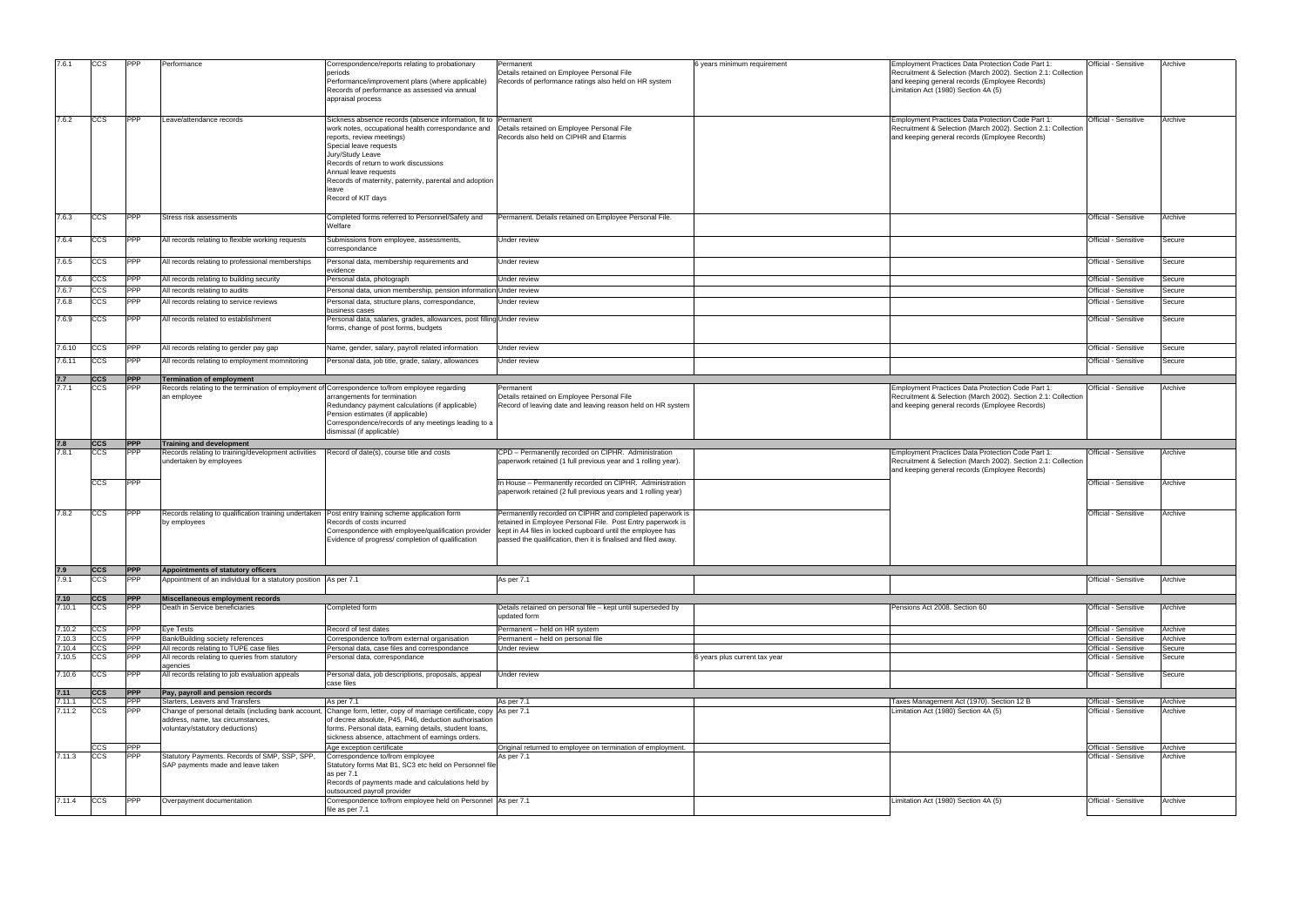| 7.11.5 | CCS                     | <b>PPP</b>                        | All records relating to Real Time Information                                                                 | Timesheets and other input documentation.                                                                                  |                                                                    |                                               |                                                         | Official - Sensitive | Archive |
|--------|-------------------------|-----------------------------------|---------------------------------------------------------------------------------------------------------------|----------------------------------------------------------------------------------------------------------------------------|--------------------------------------------------------------------|-----------------------------------------------|---------------------------------------------------------|----------------------|---------|
|        |                         |                                   | submissions to HMRC and personal payroll history.                                                             | Fit notes and other sickness forms                                                                                         | Held on site for current year then sent to storage for a further 6 |                                               |                                                         |                      |         |
|        |                         |                                   |                                                                                                               |                                                                                                                            | years.                                                             |                                               |                                                         |                      |         |
|        |                         |                                   | Record of pay history, performance related pay,                                                               | Details relevant to personnel are recorded on CIPHR                                                                        |                                                                    |                                               |                                                         |                      |         |
|        |                         |                                   | overtime pay, allowances, pay enhancements, other Electronic records held on payroll system by                |                                                                                                                            |                                                                    |                                               |                                                         |                      |         |
|        |                         |                                   | taxable allowances, payment for untaken leave,                                                                | outsourced payroll provider.                                                                                               |                                                                    |                                               |                                                         |                      |         |
|        |                         |                                   | reduced pay, no pay, maternity leave. Tax and NI                                                              |                                                                                                                            |                                                                    |                                               |                                                         |                      |         |
|        |                         |                                   | deductions, payroll reconcilliation                                                                           |                                                                                                                            |                                                                    |                                               |                                                         |                      |         |
|        |                         |                                   |                                                                                                               |                                                                                                                            |                                                                    |                                               |                                                         |                      |         |
|        |                         |                                   |                                                                                                               |                                                                                                                            |                                                                    |                                               |                                                         |                      |         |
| 7.11.6 |                         | <b>PPP</b>                        |                                                                                                               |                                                                                                                            |                                                                    |                                               |                                                         |                      |         |
|        | CCS                     |                                   | All records relating to pensions and pension                                                                  | Employee & employer forms held on Personnel file as As per 7.1                                                             |                                                                    |                                               |                                                         | Official - Sensitive | Archive |
|        |                         |                                   | estimates                                                                                                     | per 7.1                                                                                                                    |                                                                    |                                               |                                                         |                      |         |
|        |                         |                                   |                                                                                                               | Bandings information held on CIPHR                                                                                         |                                                                    |                                               |                                                         |                      |         |
|        |                         |                                   |                                                                                                               | Contributions records held on payroll system by                                                                            |                                                                    |                                               |                                                         |                      |         |
|        |                         |                                   |                                                                                                               | outsourced payroll provider.                                                                                               |                                                                    |                                               |                                                         |                      |         |
| 7.11.7 | <b>CCS</b>              | <b>PPP</b>                        | Travel & Subsistence claims                                                                                   | Claims held by outsourced payroll provider                                                                                 |                                                                    |                                               |                                                         | Official - Sensitive | Archive |
|        |                         |                                   |                                                                                                               | Personal data, receipts, vehicle information and                                                                           |                                                                    |                                               |                                                         |                      |         |
|        |                         |                                   |                                                                                                               |                                                                                                                            |                                                                    |                                               |                                                         |                      |         |
|        |                         |                                   |                                                                                                               | mileage, driving licence, insurance, MOT                                                                                   |                                                                    |                                               |                                                         |                      |         |
| 7.11.8 | <b>CCS</b>              | PPP                               |                                                                                                               | Collated information on individual taxable benefits,                                                                       | Held on site for current year and then stored off site for a       |                                               |                                                         | Official - Sensitive | Archive |
|        |                         |                                   | Year end processes and statement of accounts                                                                  | PSA calculations, Dispensation & PSA documentation, further 6 years.                                                       |                                                                    |                                               |                                                         |                      |         |
|        |                         |                                   |                                                                                                               |                                                                                                                            |                                                                    |                                               |                                                         |                      |         |
|        |                         |                                   |                                                                                                               | payment records.                                                                                                           |                                                                    |                                               |                                                         |                      |         |
|        | <b>CCS</b>              | PPP                               |                                                                                                               | Pension returns, P11D, P9D, P14 P35, P60 etc stored                                                                        |                                                                    |                                               | Taxes Management Act (1970). Section 12 B               | Official - Sensitive | Archive |
|        |                         |                                   |                                                                                                               | electronically by outsourced payroll provider.                                                                             |                                                                    |                                               |                                                         |                      |         |
|        |                         |                                   |                                                                                                               |                                                                                                                            |                                                                    |                                               |                                                         |                      |         |
|        |                         |                                   |                                                                                                               |                                                                                                                            |                                                                    |                                               |                                                         |                      |         |
| 7.12   | <b>CCS</b>              | <b>PPP</b>                        | Safeguarding policy and referrrals                                                                            |                                                                                                                            |                                                                    |                                               |                                                         |                      |         |
| 7.12.1 | CCS                     | <b>PPP</b>                        | Records relating to the development, implementation Policy, strategy, action plan, monitoring reports,        |                                                                                                                            | Awaiting clarification from Legal Services                         |                                               | 6 years                                                 | Official - Sensitive | Secure  |
|        |                         |                                   | and monitoring of the council's safeguarding policy                                                           | research, staff surveys                                                                                                    |                                                                    |                                               | Limitation Act 1980                                     |                      |         |
|        |                         |                                   | and action plan                                                                                               |                                                                                                                            |                                                                    |                                               |                                                         |                      |         |
| 7.12.2 | CCS                     | <b>PPP</b>                        | Records relating to the administration and                                                                    | Agendas, minutes, reports                                                                                                  |                                                                    |                                               | 6 years                                                 | Official - Sensitive | Secure  |
|        |                         |                                   | coordination of the council's Safeguarding Group                                                              |                                                                                                                            |                                                                    |                                               | imitation Act 1980                                      |                      |         |
| 7.12.3 | ccs                     | <b>PPP</b>                        | Records relating to safeguarding referrals                                                                    | Paper files, spreadsheet, NSAB forms, NCSB forms,                                                                          |                                                                    |                                               | 75 years                                                | Official - Sensitive | Secure  |
|        |                         |                                   |                                                                                                               | VTR forms, HSB referrals                                                                                                   |                                                                    |                                               | imitation Act 1980                                      |                      |         |
| 7.13   | <b>CCS</b>              | <b>PPP</b>                        | Employee welfare and wellbeing                                                                                |                                                                                                                            |                                                                    |                                               |                                                         |                      |         |
|        |                         |                                   |                                                                                                               |                                                                                                                            |                                                                    |                                               |                                                         |                      |         |
| 7.13.1 | CCS                     | <b>PPP</b>                        | Health referrals, including medical reports from                                                              | Letters                                                                                                                    | All kept on personal files.                                        |                                               | Limitation Act 1980 (Section 2)                         | Official - Sensitive | Archive |
| 7.13.2 | $\overline{\text{ccs}}$ | <b>PPP</b>                        | doctors or consultants, corres with the appointed                                                             | Correspondence                                                                                                             |                                                                    |                                               |                                                         | Official - Sensitive | Archive |
| 7.13.3 | CCS                     | PPP                               | Papers relating to any injury on duty                                                                         | Incident Reporting Form                                                                                                    | 3 years                                                            |                                               |                                                         | Official - Sensitive | Secure  |
| 7.13.4 | ccs                     | <b>PPP</b>                        |                                                                                                               | 2 <sup>nd</sup> Party Claims                                                                                               |                                                                    |                                               |                                                         | Official - Sensitive | Secure  |
| 7.13.5 | ccs                     | <b>PPP</b>                        | Medical/Self Certificates - unrelated to industrial                                                           |                                                                                                                            | 3 years                                                            |                                               |                                                         | Official - Sensitive | Secure  |
|        |                         |                                   | injury                                                                                                        |                                                                                                                            |                                                                    |                                               |                                                         |                      |         |
| 7.13.6 | ccs                     | <b>PPP</b>                        | Driving At Work Forms - Driving risk assessments                                                              |                                                                                                                            | Current year + 2 years                                             |                                               |                                                         | Official             | Secure  |
| 7.13.7 | ccs                     | PPP                               | Display Screen Equipment Reports                                                                              |                                                                                                                            |                                                                    | Life of assessment + 4 years                  | imitation Act 1980 (Section 11)                         | Official             | Secure  |
|        |                         |                                   |                                                                                                               |                                                                                                                            |                                                                    |                                               |                                                         |                      |         |
|        |                         |                                   |                                                                                                               |                                                                                                                            |                                                                    |                                               |                                                         |                      |         |
| 7.13.8 | CCS                     | PPP                               | New and Expectant Mother Risk Assessments                                                                     |                                                                                                                            |                                                                    | Life of assessment + 4 years                  |                                                         | Official             | Secure  |
|        |                         |                                   |                                                                                                               |                                                                                                                            |                                                                    |                                               |                                                         |                      |         |
|        |                         | <b>PPP</b>                        | Stress Assessments (individual or teams)                                                                      |                                                                                                                            |                                                                    | Life of assessment $+4$ years                 |                                                         | Official             | Secure  |
| 7.13.9 | CCS                     |                                   |                                                                                                               |                                                                                                                            |                                                                    |                                               |                                                         |                      |         |
|        |                         |                                   |                                                                                                               |                                                                                                                            |                                                                    |                                               |                                                         |                      |         |
|        |                         | Section 8 - Revenues and Benefits |                                                                                                               |                                                                                                                            |                                                                    |                                               |                                                         |                      |         |
| 8.1    |                         | <b>Revenues Benefits</b>          |                                                                                                               |                                                                                                                            |                                                                    |                                               |                                                         |                      |         |
|        |                         |                                   |                                                                                                               |                                                                                                                            |                                                                    |                                               |                                                         |                      |         |
|        |                         | <b>Benefits</b>                   |                                                                                                               |                                                                                                                            |                                                                    |                                               |                                                         |                      |         |
|        | <b>FS</b>               |                                   |                                                                                                               |                                                                                                                            |                                                                    |                                               |                                                         | Official - Sensitive | Secure  |
| 8.1.1  |                         |                                   |                                                                                                               | Revenues Records relating to the assessment and payment of Claim forms, income details, rent information, identity 7 years |                                                                    |                                               | HMRC - Compliance Handbook Manual CH15400               |                      |         |
|        |                         |                                   | & Benefits benefit and support claims, discretionary payments, paperwork, medical forms, housing information, |                                                                                                                            |                                                                    |                                               | Limitation Act 1980                                     |                      |         |
|        |                         |                                   | recovery of overpaid benefits, provision of benefits personal information                                     |                                                                                                                            |                                                                    |                                               |                                                         |                      |         |
|        |                         |                                   | advice and the prevention and detection of fraud.                                                             |                                                                                                                            |                                                                    |                                               |                                                         |                      |         |
|        |                         |                                   |                                                                                                               |                                                                                                                            |                                                                    |                                               |                                                         |                      |         |
| 8.1.2  | <b>FS</b>               |                                   | Revenues Regulation of Investigatory Powers Act                                                               |                                                                                                                            |                                                                    | 5 years from date of completion               | Criminal Procedure and Investigations Act 1996 Codes of | Official - Sensitive | Secure  |
|        |                         |                                   | & Benefits authorisations for the use of surveillance                                                         |                                                                                                                            |                                                                    |                                               | Practice (Part 5) and Department of Work and Pensions   |                      |         |
|        |                         |                                   |                                                                                                               |                                                                                                                            |                                                                    |                                               | Guidance.                                               |                      |         |
| 8.1.3  | <b>FS</b>               |                                   | Revenues Documents received by Benefit Service in support of                                                  |                                                                                                                            |                                                                    | Current + 6 years                             |                                                         | Official - Sensitive | Secure  |
|        |                         |                                   | & Benefits a benefit claim. Documents include claim form and                                                  |                                                                                                                            |                                                                    |                                               |                                                         |                      |         |
|        |                         |                                   | any supporting evidence                                                                                       |                                                                                                                            |                                                                    |                                               |                                                         |                      |         |
| 8.1.4  | IFS.                    |                                   | Revenues Telephone calls received by Benefit Service in                                                       |                                                                                                                            |                                                                    | Current + 6 years                             |                                                         | Official - Sensitive | Secure  |
|        |                         |                                   | & Benefits support of a specific benefit claim.                                                               |                                                                                                                            |                                                                    |                                               |                                                         |                      |         |
|        |                         |                                   |                                                                                                               |                                                                                                                            |                                                                    |                                               |                                                         |                      |         |
|        |                         |                                   |                                                                                                               |                                                                                                                            |                                                                    |                                               |                                                         |                      |         |
| 8.1.5  | <b>FS</b>               |                                   | Revenues Actual Housing & Council Tax claim records                                                           |                                                                                                                            |                                                                    | Current + 6 years                             |                                                         | Official - Sensitive | Secure  |
|        |                         | & Benefits                        |                                                                                                               |                                                                                                                            |                                                                    |                                               |                                                         |                      |         |
|        |                         |                                   |                                                                                                               |                                                                                                                            |                                                                    |                                               |                                                         |                      |         |
| 8.1.6  | <b>FS</b>               |                                   | Revenues Government returns (DHP, mid-year and final                                                          |                                                                                                                            |                                                                    | Current + 6 years                             |                                                         | Official - Sensitive | Secure  |
|        |                         |                                   | & Benefits subsidy returns)                                                                                   |                                                                                                                            |                                                                    |                                               |                                                         |                      |         |
|        |                         |                                   |                                                                                                               |                                                                                                                            |                                                                    |                                               |                                                         |                      |         |
| 8.1.7  | <b>IFS</b>              |                                   | Revenues Customer Information System (CIS) - client records                                                   |                                                                                                                            |                                                                    | 18 months                                     |                                                         | Official - Sensitive | Secure  |
|        |                         | & Benefits                        |                                                                                                               |                                                                                                                            |                                                                    |                                               |                                                         |                      |         |
|        |                         |                                   |                                                                                                               |                                                                                                                            |                                                                    |                                               |                                                         |                      |         |
| 8.1.8  | <b>FS</b>               |                                   | Revenues Case closed - no investigation conducted or no fraud                                                 |                                                                                                                            |                                                                    | 2 years from completion of the investigation. | Criminal Procedure and Investigations Act 1996 Codes of | Official - Sensitive | Secure  |
|        |                         |                                   | & Benefits established. (includes physical evidence gathered,                                                 |                                                                                                                            |                                                                    |                                               | Practice (Part 5) and Department of Work and Pensions   |                      |         |
|        |                         |                                   | interview tapes and electronic information held on                                                            |                                                                                                                            |                                                                    |                                               | Guidance.                                               |                      |         |
|        |                         |                                   | Civica)                                                                                                       |                                                                                                                            |                                                                    |                                               |                                                         |                      |         |
|        |                         |                                   |                                                                                                               |                                                                                                                            |                                                                    |                                               |                                                         |                      |         |
| 8.1.9  | <b>IFS</b>              |                                   | Revenues Case closed - fraud established but no further action                                                |                                                                                                                            |                                                                    | 2 years                                       | Criminal Procedure and Investigations Act 1996 Codes of | Official - Sensitive | Secure  |
|        |                         |                                   | & Benefits to be taken                                                                                        |                                                                                                                            |                                                                    |                                               | Practice (Part 5) and Department of Work and Pensions   |                      |         |
|        |                         |                                   |                                                                                                               |                                                                                                                            |                                                                    |                                               | Guidance.                                               |                      |         |
| 8.1.10 | IFS.                    |                                   | Revenues Case closed - sanction applied. This could be a                                                      |                                                                                                                            |                                                                    | 6 years from date of case closure             |                                                         | Official - Sensitive | Secure  |
|        |                         |                                   | & Benefits caution, administration penalty or prosecution for an                                              |                                                                                                                            |                                                                    |                                               |                                                         |                      |         |
|        |                         |                                   | offence (including physical evidence gathered,                                                                |                                                                                                                            |                                                                    |                                               |                                                         |                      |         |
|        |                         |                                   | interview tapes and electronic information held on                                                            |                                                                                                                            |                                                                    |                                               |                                                         |                      |         |
|        |                         |                                   | Academy)                                                                                                      |                                                                                                                            |                                                                    |                                               |                                                         |                      |         |
| 8.1.11 | <b>IFS</b>              |                                   | Revenues Case closed - prosecution for an offence but                                                         |                                                                                                                            |                                                                    | 2 years from date of acquittal.               |                                                         | Official - Sensitive | Secure  |
|        |                         |                                   | & Benefits individual is then acquitted (including evidence                                                   |                                                                                                                            |                                                                    |                                               |                                                         |                      |         |
|        |                         |                                   | gathered, interview tapes and electronic information<br>held on Civica)                                       |                                                                                                                            |                                                                    |                                               |                                                         |                      |         |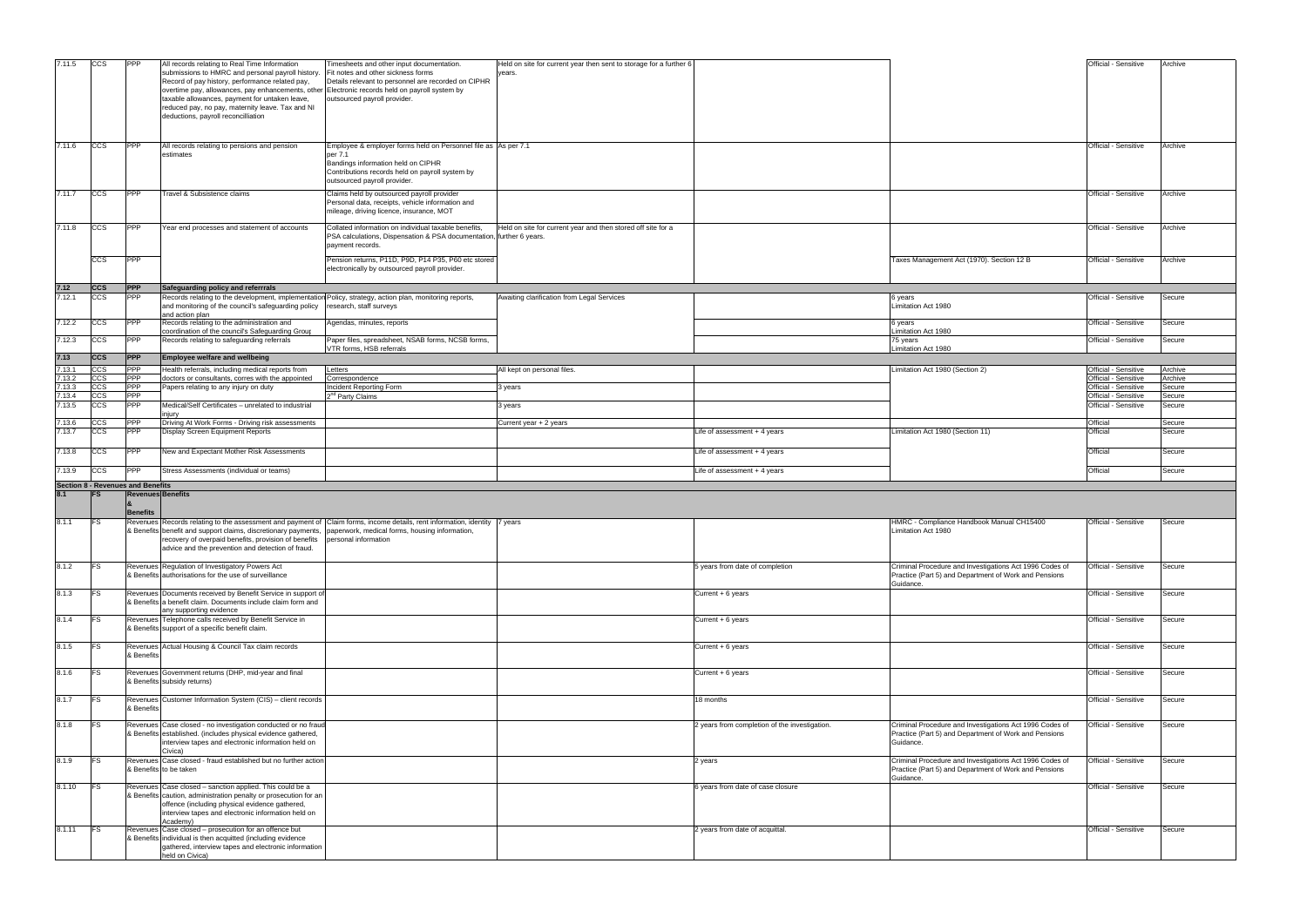| 8.1.12              | <b>IFS</b>                 | & Benefits           | Revenues QB50 notebooks                                                                                                                                                                                                                                                                               |                                                                                                                                                                                                                         | 5 years from date of completion                                                                                                                                                                                                                    | Criminal Procedure and Investigations Act 1996 Codes of<br>Practice (Part 5) and Department of Work and Pensions<br>Guidance. | Official - Sensitive                         | Secure           |
|---------------------|----------------------------|----------------------|-------------------------------------------------------------------------------------------------------------------------------------------------------------------------------------------------------------------------------------------------------------------------------------------------------|-------------------------------------------------------------------------------------------------------------------------------------------------------------------------------------------------------------------------|----------------------------------------------------------------------------------------------------------------------------------------------------------------------------------------------------------------------------------------------------|-------------------------------------------------------------------------------------------------------------------------------|----------------------------------------------|------------------|
| 8.1.13              | <b>IFS</b>                 |                      | Revenues Vehicle Information and Communications System<br>& Benefits (VICS) visiting records                                                                                                                                                                                                          |                                                                                                                                                                                                                         | Current year + 6 years                                                                                                                                                                                                                             | DWP requirement                                                                                                               | Official - Sensitive                         | Secure           |
| $\frac{8.2}{8.2.1}$ | <b>FS</b>                  |                      | Revenues Business rates & Council Tax correspondence                                                                                                                                                                                                                                                  |                                                                                                                                                                                                                         |                                                                                                                                                                                                                                                    |                                                                                                                               |                                              |                  |
|                     | FS                         |                      | Revenues Records relating to the billing, collection and<br>& Benefits recovery of council tax, business rates and Business certificates, notices of acquisition and disposition,<br>Improvement District Levy due to be collected by the property files, appeals<br>council and prevention of fraud. | Notices, objections, applications, correspondance, rate 7 years after last action                                                                                                                                       |                                                                                                                                                                                                                                                    | Limitation Act (1980) Section 4A (5)                                                                                          | Official                                     | Secure           |
|                     | Section 9 - Internal Audit |                      |                                                                                                                                                                                                                                                                                                       |                                                                                                                                                                                                                         |                                                                                                                                                                                                                                                    |                                                                                                                               |                                              |                  |
|                     | lFS                        | nternal              | Core audit files and reports - hard copy.                                                                                                                                                                                                                                                             |                                                                                                                                                                                                                         | Current + previous audit.                                                                                                                                                                                                                          |                                                                                                                               | Official - Sensitive                         | Secure           |
| 9.2                 | <b>FS</b>                  | Internal             | Core audit files and reports - electronic.                                                                                                                                                                                                                                                            |                                                                                                                                                                                                                         | Current + last 3 audits.                                                                                                                                                                                                                           |                                                                                                                               | Official - Sensitive                         | Secure           |
| 9.3<br>9.4          | <b>FS</b><br><b>FS</b>     | nternal<br>nternal   | Non-Core audit files and reports - hard copy.<br>Non-Core audit files and reports - electronic.                                                                                                                                                                                                       |                                                                                                                                                                                                                         | Current year only.<br>Current + previous audit.                                                                                                                                                                                                    |                                                                                                                               | Official - Sensitive<br>Official - Sensitive | Secure<br>Secure |
| 9.5                 | <b>FS</b>                  | nternal              | Allegations with no further action taken.                                                                                                                                                                                                                                                             |                                                                                                                                                                                                                         | Retain for a period of 1 year.                                                                                                                                                                                                                     |                                                                                                                               | Official - Sensitive                         | Secure           |
| 9.6                 | <b>FS</b>                  | nternal              | Investigation files including electronic records where                                                                                                                                                                                                                                                |                                                                                                                                                                                                                         | Retain for a period of 2 years following the conclusion of the                                                                                                                                                                                     |                                                                                                                               | Official - Sensitive                         | Secure           |
| 9.7                 | <b>FS</b>                  | Internal             | Investigation files including electronic records where                                                                                                                                                                                                                                                |                                                                                                                                                                                                                         | Retain for a period of 2 years following the conclusion of the                                                                                                                                                                                     |                                                                                                                               | Official - Sensitive                         | Secure           |
| 9.8                 | <b>FS</b>                  | nternal              | Investigation files including electronic records                                                                                                                                                                                                                                                      |                                                                                                                                                                                                                         | Retain for a period of 5 years following the acceptance of the                                                                                                                                                                                     |                                                                                                                               | Official - Sensitive                         | Secure           |
| 9.9                 | <b>FS</b>                  | nternal              | Investigation files including electronic records                                                                                                                                                                                                                                                      |                                                                                                                                                                                                                         | Retain for a period of 5 years following the acceptance and                                                                                                                                                                                        |                                                                                                                               | Official - Sensitive                         | Secure           |
|                     | <b>FS</b>                  | nternal              | Investigation files including electronic records                                                                                                                                                                                                                                                      |                                                                                                                                                                                                                         | Retain for a period of 7 years following the successful                                                                                                                                                                                            |                                                                                                                               | Official - Sensitive                         | Secure           |
| 9.11                | <b>FS</b>                  | nternal              | Investigation files including electronic records                                                                                                                                                                                                                                                      |                                                                                                                                                                                                                         | Retain for a period of 7 years following the disciplinary action                                                                                                                                                                                   |                                                                                                                               | Official - Sensitive                         | Secure           |
| 9.12<br>9.13        | FS<br><b>FS</b>            | Internal<br>Internal | RIPA Surveillance Records and QB50 pocket<br>Audit Management Files.                                                                                                                                                                                                                                  | Strategic Audit Plan, Reports to Committee                                                                                                                                                                              | Retain for 5 years from the date of the last entry<br>Current + 2 years.                                                                                                                                                                           |                                                                                                                               | Official - Sensitive<br>Official - Sensitive | Secure<br>Secure |
| 9.14                | <b>FS</b>                  | nternal              | Audit Charter & Strategy.                                                                                                                                                                                                                                                                             |                                                                                                                                                                                                                         | Current + 1 year.                                                                                                                                                                                                                                  |                                                                                                                               | Official - Sensitive                         | Secure           |
| 9.15                | <b>FS</b>                  | nternal              | Audit Manual.                                                                                                                                                                                                                                                                                         |                                                                                                                                                                                                                         | Current only                                                                                                                                                                                                                                       |                                                                                                                               | Official - Sensitive                         | Secure           |
| 9.16                | <b>FS</b>                  | nternal              | CIPFA matrices.                                                                                                                                                                                                                                                                                       |                                                                                                                                                                                                                         | Current + 1 year where a new version has been released.                                                                                                                                                                                            |                                                                                                                               | Official - Sensitive                         | Secure           |
|                     |                            |                      | Section 10 - Procurement, quotations and tendering                                                                                                                                                                                                                                                    |                                                                                                                                                                                                                         |                                                                                                                                                                                                                                                    |                                                                                                                               |                                              |                  |
| 10.1                | IFS                        |                      | Procurem Pre-contract advice                                                                                                                                                                                                                                                                          |                                                                                                                                                                                                                         |                                                                                                                                                                                                                                                    |                                                                                                                               |                                              |                  |
| 10.1.1              | <b>IFS</b>                 |                      | Procurem The process of calling for and evaluating                                                                                                                                                                                                                                                    | Pre Qualification Questionnaire (PQQ)                                                                                                                                                                                   | Destroy 6 months after contract let or not proceeded with.                                                                                                                                                                                         | RGLA 4.5                                                                                                                      | Official                                     | Secure           |
| 10.2                | <b>IFS</b>                 | ent                  | expressions of interest.<br>Procurem Specification and contract development                                                                                                                                                                                                                           | PQQ evaluation spreadsheet                                                                                                                                                                                              |                                                                                                                                                                                                                                                    |                                                                                                                               |                                              |                  |
| 10.2.1              | IFS                        |                      | Procurem Tender Specification                                                                                                                                                                                                                                                                         | Invitation to quote or tender including specification.                                                                                                                                                                  | year after contract has been completed                                                                                                                                                                                                             |                                                                                                                               | Official                                     | Secure           |
|                     |                            | ent                  |                                                                                                                                                                                                                                                                                                       | Note: For project files containing drafts leading to a<br>final version these records can be destroyed.                                                                                                                 |                                                                                                                                                                                                                                                    |                                                                                                                               |                                              |                  |
| 10.3                | <b>IFS</b>                 |                      | Procurem Tender issuing and return                                                                                                                                                                                                                                                                    |                                                                                                                                                                                                                         |                                                                                                                                                                                                                                                    |                                                                                                                               |                                              |                  |
| 10.3.1              | <b>FS</b>                  |                      | Procurem Return of Tender process and tender opening                                                                                                                                                                                                                                                  | <b>Opening Record Book</b>                                                                                                                                                                                              | Indefinite                                                                                                                                                                                                                                         | Limitation Act (1980) Section 4A (5)                                                                                          | Official                                     | Archive          |
|                     | FS                         | Procurem             |                                                                                                                                                                                                                                                                                                       | <b>Tender Envelope</b>                                                                                                                                                                                                  | Forms part of main contract                                                                                                                                                                                                                        | RGLA 4.7                                                                                                                      | Official                                     | Secure           |
| 10.4<br>10.4.1      | <b>FS</b><br>FS            |                      | <b>Procurem Evaluation of tender</b><br>Procurem Summary tender evaluation criteria                                                                                                                                                                                                                   | Evaluation spreadsheet                                                                                                                                                                                                  | Destroy at end of contract or after 6 months                                                                                                                                                                                                       | Limitation Act (1980) Section 4A (5)                                                                                          | Official                                     | Secure           |
|                     |                            |                      |                                                                                                                                                                                                                                                                                                       |                                                                                                                                                                                                                         | Contracts Under Seal - paper copy<br>Destroy 12 years after the terms of contract have expired<br>Electronic Copies of both types. Retain for 12 years (Statutory)                                                                                 |                                                                                                                               |                                              |                  |
| 10.4.2              | FS                         |                      | Procurem Successful Tender Document                                                                                                                                                                                                                                                                   | <b>Fender Documents</b>                                                                                                                                                                                                 | Ordinary Contracts - Paper copy                                                                                                                                                                                                                    | imitation Act (1980) Section 4A (5)                                                                                           | Official                                     | Secure           |
|                     |                            | Procurem<br>ent      |                                                                                                                                                                                                                                                                                                       | Quotations                                                                                                                                                                                                              | Destroy 1 year after the terms of contract or any warranties<br>have expired<br>Contracts Under Seal - paper copy<br>Destroy 12 years after the terms of contract have expired<br>Electronic Copies of both types. Retain for 12 years (statutory) | imitation Act (1980) Section 4A (5).                                                                                          | Official                                     | Secure           |
| 10.4.3 FS           |                            |                      | Procurem Unsuccessful Tender Document                                                                                                                                                                                                                                                                 | Tender documents                                                                                                                                                                                                        | Destroy at end of contract or 3 years after start of contract.                                                                                                                                                                                     | RGLA 4.10                                                                                                                     | Official                                     | Secure           |
| 10.5                |                            | ent                  |                                                                                                                                                                                                                                                                                                       | Quotations                                                                                                                                                                                                              | Whichever is soonest,                                                                                                                                                                                                                              |                                                                                                                               |                                              |                  |
| 10.5.1              | <b>FS</b><br>FS            |                      | Procurem Post tender negotiation<br>Procurem The process in negotiation of a contract after a                                                                                                                                                                                                         | Clarification of contract                                                                                                                                                                                               | To be kept as part of the contract                                                                                                                                                                                                                 | Limitation Act (1980) Section 4A (5)                                                                                          | Official                                     | Secure           |
|                     | <b>FS</b>                  |                      | Procurem preferred tender is selected                                                                                                                                                                                                                                                                 | Post tender negotiation minutes                                                                                                                                                                                         |                                                                                                                                                                                                                                                    | Limitation Act (1980) Section 4A (5)                                                                                          | Official                                     | Secure           |
| 10.6                | <b>FS</b>                  |                      | <b>Procurem Awarding of contract</b>                                                                                                                                                                                                                                                                  |                                                                                                                                                                                                                         |                                                                                                                                                                                                                                                    |                                                                                                                               |                                              |                  |
| 10.6.1              | FS                         |                      | Procurem The process awarding of contract                                                                                                                                                                                                                                                             | Jnder £100k. Purchase Order                                                                                                                                                                                             | Current + 6 years in accordance with Financial Regulations<br>Contracts Under Seal - paper copy<br>Destroy 12 years after the terms of contract have expired                                                                                       | imitation Act (1980) Section 4A (5)                                                                                           | Official                                     | Secure           |
|                     | FS                         | Procurem             |                                                                                                                                                                                                                                                                                                       | Over £100k. Signed contract                                                                                                                                                                                             | Electronic Copies of both types. Retain for 12 years (Statutory)                                                                                                                                                                                   | Limitation Act 1980 Section 8                                                                                                 | Official                                     | Secure           |
| 10.7<br>10.7.1      | <b>FS</b><br><b>IFS</b>    |                      | Procurem Contract management<br>Procurem Contract management operation and monitoring                                                                                                                                                                                                                 | Service Level Agreements                                                                                                                                                                                                | 6 months after the terms of contract have expired                                                                                                                                                                                                  | imitation Act (1980) Section 4A (5)                                                                                           | Official                                     | Secure           |
|                     |                            | ent                  |                                                                                                                                                                                                                                                                                                       | Contract and Statistical Monitoring Reports<br>Complaints<br>Disputes on payment                                                                                                                                        |                                                                                                                                                                                                                                                    |                                                                                                                               |                                              |                  |
| 10.7.2              | <b>FS</b>                  |                      | Procurem Amendment of contract                                                                                                                                                                                                                                                                        | Minutes and papers of meetings<br>Changes to requirements<br>Variation forms<br>Extension of contract                                                                                                                   | To be passed to Legal services to be stored with the contract.                                                                                                                                                                                     | Limitation Act 1980 Section 8                                                                                                 | Official                                     | Secure           |
|                     |                            |                      |                                                                                                                                                                                                                                                                                                       | Section 11 - Finance (This Schedule is also part of the Council's Financial Regulation. All are Current Year + 6 years unless otherwise indicated)                                                                      |                                                                                                                                                                                                                                                    |                                                                                                                               |                                              |                  |
| 11.1                | <b>IFS</b>                 |                      | <b>Accounta Accounts &amp; audit reporting</b>                                                                                                                                                                                                                                                        |                                                                                                                                                                                                                         |                                                                                                                                                                                                                                                    |                                                                                                                               |                                              |                  |
| 11.1.1.             | <b>IFS</b>                 | CV                   | Accountan Records for the process of consolidating financial<br>transactions on an annual basis for corporate<br>reporting purposes                                                                                                                                                                   | Consolidated annual reports and financial statements<br>Statement of financial position<br>Operating statements<br>General ledger<br>Grant claims / returns                                                             | Current Year + 6 years                                                                                                                                                                                                                             | imitation Act (1980) Section 4A (5)<br>HMRC - Compliance Handbook Manual CH15400                                              | Official                                     | Secure           |
| 11.1.2              | <b>IFS</b>                 |                      | Accountan Process that supports and consolidates financial<br>transactions on a periodic less than annual basis,<br>superseding those from the previous period. NOT<br>journals, subsidiary ledgers or cash books                                                                                     | Consolidated monthly and quarterly reports & financial<br>statements<br>Working papers for the above<br>Monthly accrual statements<br>Cashflow statements<br>Creditor listings and reports<br>Debtor listings & reports |                                                                                                                                                                                                                                                    |                                                                                                                               | Official                                     | Secure           |
| 11.2                | FS                         |                      | Accounta Financial transactions management                                                                                                                                                                                                                                                            |                                                                                                                                                                                                                         |                                                                                                                                                                                                                                                    |                                                                                                                               |                                              |                  |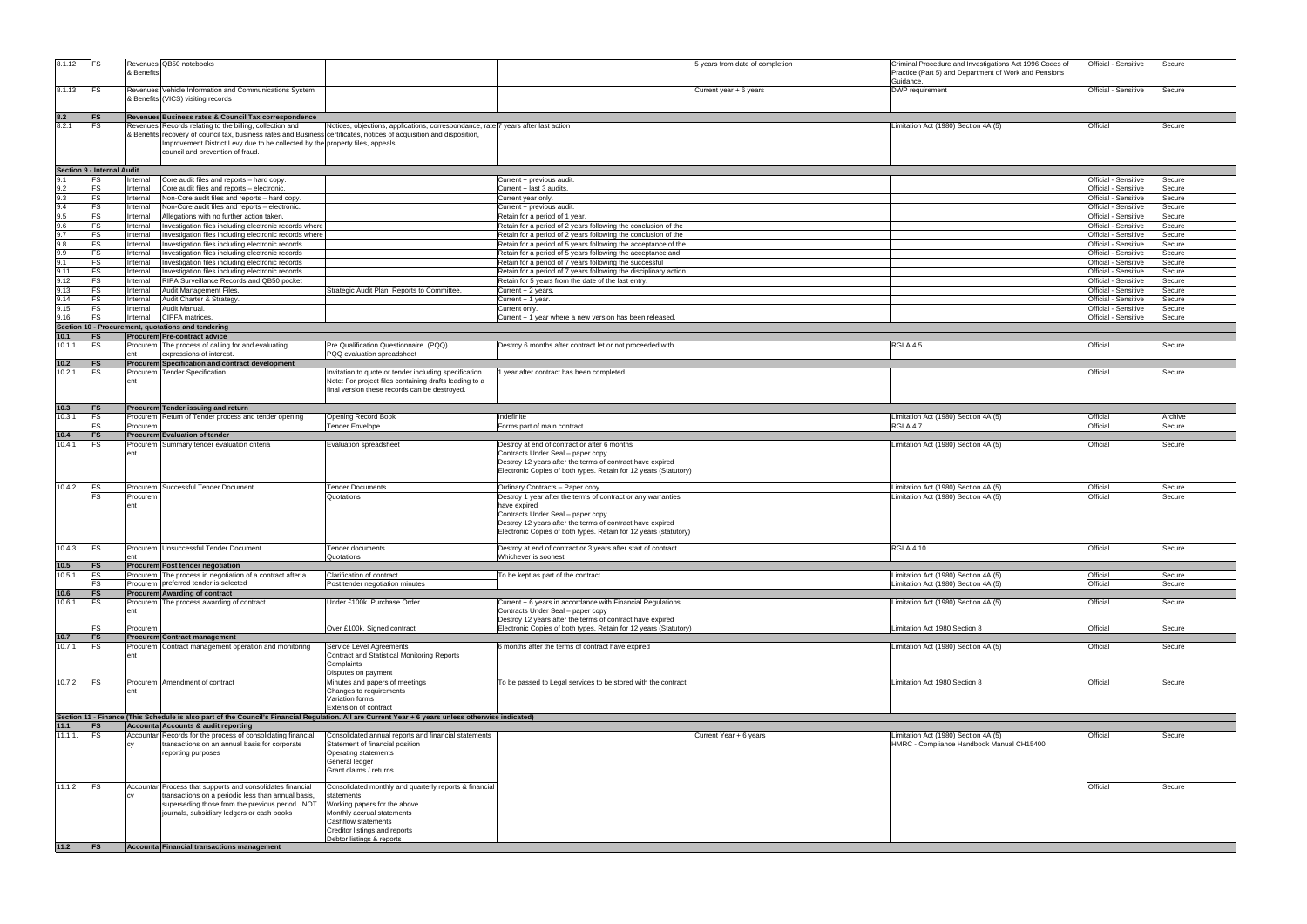| 11.2.1           |                         | Accountan Management of the approvals process for purchase, Appointments & delegations          |                                                         |                                                                    | Current Year + 6 years | imitation Act (1980) Section 4A (5)                     | Official         | Secure  |
|------------------|-------------------------|-------------------------------------------------------------------------------------------------|---------------------------------------------------------|--------------------------------------------------------------------|------------------------|---------------------------------------------------------|------------------|---------|
|                  |                         | including investigations                                                                        | Audit investigations                                    |                                                                    |                        | Local Government Finance Act 1992                       |                  |         |
|                  |                         |                                                                                                 |                                                         |                                                                    |                        | HMRC - Compliance Handbook Manual CH15400               |                  |         |
| 11.2.2           | FS                      | Accountan Identification of the receipt, expenditure and write                                  | Allowances, Creditors of Payroll Overpayments,          |                                                                    |                        |                                                         | Official         | Secure  |
|                  |                         |                                                                                                 |                                                         |                                                                    |                        |                                                         |                  |         |
|                  |                         | Accountan offs of public monies                                                                 | Merchant copies of credit/debit card receipts           | Where retained for reconciliation purposes. Merchant copies of     |                        |                                                         | Official         | Secure  |
|                  |                         |                                                                                                 |                                                         | credit/debit card receipts must not contain the full 16 digit PAN  |                        |                                                         |                  |         |
|                  |                         |                                                                                                 |                                                         | number. All but the last 4 digits of the PAN must be obscured      |                        |                                                         |                  |         |
|                  |                         |                                                                                                 |                                                         |                                                                    |                        |                                                         |                  |         |
|                  |                         |                                                                                                 |                                                         | as soon as the receipt is printed.                                 |                        |                                                         |                  |         |
|                  |                         |                                                                                                 |                                                         |                                                                    |                        |                                                         |                  |         |
|                  |                         |                                                                                                 |                                                         |                                                                    |                        |                                                         |                  |         |
|                  |                         | Accountar                                                                                       | Write off schedules                                     | Indefinitely                                                       |                        |                                                         | Official         | Archive |
| 11.2.3           | IF.                     | Accountan Process for the provision and support for individuals                                 | Applications, Card issue, Rail warrants                 | 6 years after the conclusion of the financial transaction that the |                        |                                                         | Official         | Secure  |
|                  |                         | using public transport                                                                          |                                                         | record supports                                                    |                        |                                                         |                  |         |
| 11.2.4           | IFS                     | Accountan Processes that balance & reconcile financial                                          | Reconciliation (including bank)                         |                                                                    |                        |                                                         | Official         | Secure  |
|                  |                         |                                                                                                 |                                                         |                                                                    |                        |                                                         |                  |         |
|                  |                         | accounts                                                                                        | Summaries of accounts                                   |                                                                    |                        |                                                         |                  |         |
| 11.3             | <b>IFS</b>              | Accounta Financial provisions, budgets and estimates                                            |                                                         |                                                                    |                        |                                                         |                  |         |
| 11.3.1           | IFS                     | Accountan Process of finalising council's annual budget                                         | Annual budget                                           | 6 years after annual budget adopted by council                     | Current Year + 6 years | Limitation Act (1980) Section 4A (5)                    | Not protectively | Dispose |
|                  |                         |                                                                                                 |                                                         |                                                                    |                        |                                                         |                  |         |
|                  |                         |                                                                                                 |                                                         |                                                                    |                        |                                                         | marked           |         |
| 11.3.2           |                         | Accountan Process of developing council's annual budget                                         | Draft budgets, Departmental budgets, Draft estimates    |                                                                    |                        |                                                         | Official         | Secure  |
| 11.3.3           |                         | Accountan Process of reporting which examines the budget in                                     | Monthly statements                                      | Destroy after next year's annual budget has been adopted by        |                        |                                                         | Official         | Secure  |
|                  |                         | relation to actual revenue and expenditure                                                      |                                                         | council                                                            |                        |                                                         |                  |         |
|                  |                         |                                                                                                 |                                                         |                                                                    |                        |                                                         |                  |         |
|                  |                         |                                                                                                 |                                                         |                                                                    |                        |                                                         |                  |         |
| 11.4             | <b>IFS</b>              | Treasury Loans and investments                                                                  |                                                         |                                                                    |                        |                                                         |                  |         |
|                  |                         |                                                                                                 |                                                         |                                                                    |                        |                                                         |                  |         |
| 11.4.1           |                         | reasury Borrowing money to enable the council to perform its Loan files                         |                                                         | 7 years after the loan has been repaid                             | Current Year + 6 years | Limitation Act (1980) Section 4A (5)                    | Official         | Secure  |
|                  |                         | functions and exercise its powers<br>reasury                                                    | <b>PWLB Year End Statements</b>                         |                                                                    | Current Year + 6 years |                                                         | Official         | Secure  |
|                  |                         |                                                                                                 |                                                         |                                                                    |                        |                                                         | Official         |         |
| 11.4.2           | <b>IFS</b>              | Summary management of loans<br>reasury                                                          | Loan certificates and registers                         | 5 years                                                            | Current Year + 6 years |                                                         |                  | Secure  |
| 11.4.3           |                         | Investing money to generate income.<br>reasury                                                  | Investment files                                        | 6 years after the investment has been repaid                       | Termination + 5 years  | The Money Laundering Regulations 2007 No. 2157. Section | Official         | Secure  |
| 11.4.4           | <b>FS</b>               | Summary management of investments<br>reasury                                                    | Investment certificates and registers                   | 6 years                                                            |                        | 19(1)                                                   | Official         | Secure  |
|                  |                         |                                                                                                 |                                                         |                                                                    |                        |                                                         |                  |         |
| 11.5             | IFS                     | <b>Accounta Housing</b>                                                                         |                                                         |                                                                    |                        |                                                         |                  |         |
| 11.5.1           |                         | Accountan Mortgages                                                                             | Mortgage agreements                                     | Last payment + 6 years if signed                                   |                        | Limitation Act (1980) Section 4A (5)                    | Official         | Secure  |
|                  |                         | Accountan                                                                                       | Correspondence                                          | Last payment +12 years if unsigned                                 |                        |                                                         | Official         | Secure  |
|                  |                         |                                                                                                 |                                                         |                                                                    |                        |                                                         |                  |         |
| 11.5.2           |                         | Accountan "Right to Buy"                                                                        | Agreement concerning sale                               | 2 years after sale of house                                        |                        |                                                         | Official         | Secure  |
| 11.5.3           |                         | Accountan Home Improvement Grants                                                               | Agreement to pay loan                                   | 6 years after last payment for grants under £50,000                |                        |                                                         | Official         | Secure  |
|                  |                         |                                                                                                 |                                                         | 12 years for over £50,000                                          |                        |                                                         | Official         | Secure  |
|                  |                         | Accountan                                                                                       | Details of payments                                     |                                                                    |                        |                                                         |                  |         |
| 11.6             | <b>IFS</b>              | <b>Accounta Council Tax valuation</b>                                                           |                                                         |                                                                    |                        |                                                         |                  |         |
| 11.6.1           | <b>FS</b>               | Accountan The valuation of rateable land within a municipal                                     | <b>Valuation lists</b>                                  | Valuation lists-Permanent.                                         |                        | Limitation Act (1980) Section 4A (5)                    | Official         | Secure  |
|                  |                         |                                                                                                 |                                                         |                                                                    |                        |                                                         |                  |         |
|                  | <b>FS</b>               | Accountan district for the purpose of the making of the rate                                    | Correspondence                                          | 10 years after the year in which the valuation was made            |                        |                                                         | Official         | Secure  |
|                  | FS                      | Accountan                                                                                       | Objections                                              |                                                                    |                        |                                                         | Official         | Secure  |
|                  |                         | Accountan                                                                                       | Reports                                                 |                                                                    |                        |                                                         | Official         | Secure  |
|                  |                         |                                                                                                 |                                                         |                                                                    |                        |                                                         |                  |         |
| 11.7             | <b>FS</b>               | <b>Accounta Property history</b>                                                                |                                                         |                                                                    |                        |                                                         |                  |         |
| 11.7.1           | <b>FS</b>               | Accountan Recording of information for rateable properties                                      | Rate books                                              | 7 years.                                                           |                        | Limitation Act (1980) Section 4A (5)                    | Official         | Secure  |
|                  | FS                      | Accountan identifying the person or company rated, value of the Rate cards                      |                                                         | Tenants Details 20 years                                           |                        |                                                         | Official         | Secure  |
|                  |                         |                                                                                                 |                                                         |                                                                    |                        |                                                         |                  |         |
|                  |                         | Accountan property. Note: records containing primarily                                          | Register of rateable properties                         |                                                                    |                        |                                                         | Official         | Secure  |
|                  |                         | accounts information and not being a source of                                                  |                                                         |                                                                    |                        |                                                         |                  |         |
|                  |                         | property history, should be disposed of according to                                            |                                                         |                                                                    |                        |                                                         |                  |         |
|                  |                         |                                                                                                 |                                                         |                                                                    |                        |                                                         |                  |         |
|                  |                         | the appropriate record class within the Accounts &                                              |                                                         |                                                                    |                        |                                                         |                  |         |
|                  |                         | Audit function                                                                                  |                                                         |                                                                    |                        |                                                         |                  |         |
|                  |                         |                                                                                                 |                                                         |                                                                    |                        |                                                         |                  |         |
|                  |                         |                                                                                                 |                                                         |                                                                    |                        |                                                         |                  |         |
| 11.8             | <b>FS</b>               | Accounta Summary assets management                                                              |                                                         |                                                                    |                        |                                                         |                  |         |
| 11.8.1           | <b>FS</b>               | Accountan See Property Management for real property assets. (Section 15)                        |                                                         |                                                                    |                        |                                                         |                  |         |
|                  | <b>FS</b>               | Accountan See Transport Management for vehicle assets. (Section 15)                             |                                                         |                                                                    |                        |                                                         |                  |         |
|                  |                         |                                                                                                 |                                                         |                                                                    |                        |                                                         |                  |         |
| 11.8.2           | FS                      | Accountan Summary management reporting on the overall                                           | Schedules of acquisitions                               | 5 years                                                            |                        | Limitation Act (1980) Section 4A (5)                    | Official         | Secure  |
|                  |                         | Accountan assets of the local authorities                                                       | Consolidated current asset reports                      |                                                                    |                        |                                                         | Official         | Secure  |
|                  | FS                      | Accountan                                                                                       | Annual reports                                          |                                                                    |                        |                                                         | Official         | Secure  |
|                  |                         |                                                                                                 |                                                         |                                                                    |                        |                                                         |                  |         |
|                  |                         | <b>ccounta</b>                                                                                  | Summary of current assets                               | 6 years after disposal of item/asset or last one in register       |                        |                                                         | Official         | oecure  |
|                  |                         |                                                                                                 |                                                         |                                                                    |                        |                                                         |                  |         |
|                  | <b>FS</b>               |                                                                                                 |                                                         |                                                                    |                        |                                                         | Official         |         |
|                  |                         | Accountan                                                                                       | Asset registers                                         |                                                                    |                        |                                                         |                  | Secure  |
| 11.9             | <b>FS</b>               | Accounta Asset monitoring and maintenance                                                       |                                                         |                                                                    |                        |                                                         |                  |         |
| 11.9.1           | <b>FS</b>               | Accountan Management systems that allow the monitoring &                                        | Subsidiary asset registers                              | 10 years after the conclusion of the financial transaction that    |                        | HMRC - Compliance Handbook Manual CH15400               | Official         | Secure  |
|                  |                         | management of assets in summary form                                                            |                                                         |                                                                    |                        |                                                         |                  |         |
|                  |                         | CV                                                                                              |                                                         | the record supports                                                |                        |                                                         |                  |         |
|                  |                         |                                                                                                 |                                                         |                                                                    |                        |                                                         |                  |         |
| 11.9.2           | <b>FS</b>               | Accountan Reporting and reviewing assets status                                                 | Returns & reports on asset status                       | 2 years after administrative use is concluded                      |                        |                                                         | Official         | Secure  |
|                  |                         |                                                                                                 |                                                         |                                                                    |                        |                                                         |                  |         |
|                  | <b>FS</b>               | Accountan                                                                                       | Inventories                                             |                                                                    |                        |                                                         | Official         | Secure  |
|                  | FS                      | Accountan                                                                                       | Stocktaking                                             |                                                                    |                        |                                                         | Official         | Secure  |
|                  |                         | Accountan                                                                                       | Acquisition and disposal reports & proposals            |                                                                    |                        |                                                         | Official         | Secure  |
|                  |                         |                                                                                                 |                                                         |                                                                    |                        |                                                         |                  |         |
| 11.9.3           | FS                      | Accountan Process of maintaining assets                                                         |                                                         | 7 years                                                            |                        |                                                         | Official         | Secure  |
| 11.9.4           | FS                      | Accountan Process of maintaining plant & equipment                                              | Service records, Plant files                            |                                                                    |                        |                                                         | Official         | Secure  |
| 11.10            | <b>FS</b>               | Treasury Bank records                                                                           |                                                         |                                                                    |                        |                                                         |                  |         |
|                  |                         |                                                                                                 |                                                         |                                                                    |                        |                                                         |                  |         |
| 11.10.1          | <b>FS</b>               | Treasury Records related to banking and cheques                                                 | Cheques and associated records types, Paid and          | Current Year + 6 years                                             |                        | HMRC - Compliance Handbook Manual CH15400               | Official         | Secure  |
|                  |                         |                                                                                                 | Presented Lists, Cheque numbers, Cancelled,             |                                                                    |                        |                                                         |                  |         |
|                  |                         |                                                                                                 | Dishonoured, Stoppage of cheque, Record of open         |                                                                    |                        |                                                         |                  |         |
|                  |                         |                                                                                                 |                                                         |                                                                    |                        |                                                         |                  |         |
|                  |                         |                                                                                                 | cheque books, Record of cheques drawn for payment,      |                                                                    |                        |                                                         |                  |         |
|                  |                         |                                                                                                 | Bank deposits, Bank deposit book/slip/butts, Bank       |                                                                    |                        |                                                         |                  |         |
|                  |                         |                                                                                                 | deposit summary sheets. Summaries of daily banking,     |                                                                    |                        |                                                         |                  |         |
|                  |                         |                                                                                                 |                                                         |                                                                    |                        |                                                         |                  |         |
|                  |                         |                                                                                                 | cheque schedules, Register of cheques lodged for        |                                                                    |                        |                                                         |                  |         |
|                  |                         |                                                                                                 | collection, Reconciliation files/sheets, Unpaid cheques |                                                                    |                        |                                                         |                  |         |
|                  |                         |                                                                                                 |                                                         |                                                                    |                        |                                                         |                  |         |
|                  |                         |                                                                                                 | Daily list of paid cheques                              |                                                                    |                        |                                                         |                  |         |
|                  |                         |                                                                                                 |                                                         |                                                                    |                        |                                                         |                  |         |
| 11.10.2          |                         |                                                                                                 |                                                         |                                                                    |                        |                                                         |                  |         |
|                  | <b>IFS</b>              | <b>Treasury</b> Bank statements                                                                 | Periodic reconciliation                                 |                                                                    |                        |                                                         | Official         | Secure  |
|                  |                         |                                                                                                 |                                                         |                                                                    |                        |                                                         |                  |         |
|                  |                         | Treasury                                                                                        | Bank certificates of balance                            |                                                                    |                        |                                                         | Official         | Secure  |
| 11.10.3          |                         | Electronic banking and electronic funds transfer<br>reasury                                     |                                                         |                                                                    |                        |                                                         | Official         | Secure  |
| 11.10.4          | FS                      | Cash transactions, payment instructions, deposits<br>reasury                                    |                                                         |                                                                    |                        |                                                         | Official         | Secure  |
|                  |                         |                                                                                                 |                                                         |                                                                    |                        |                                                         |                  |         |
|                  |                         | and withdrawals                                                                                 |                                                         |                                                                    |                        |                                                         |                  |         |
| 11.10.5<br>11.11 | <b>IFS</b><br><b>FS</b> | <b>Securicor Records</b><br>Treasury<br>Accounta Expenditure records including accounts payable |                                                         |                                                                    |                        |                                                         | Official         | Secure  |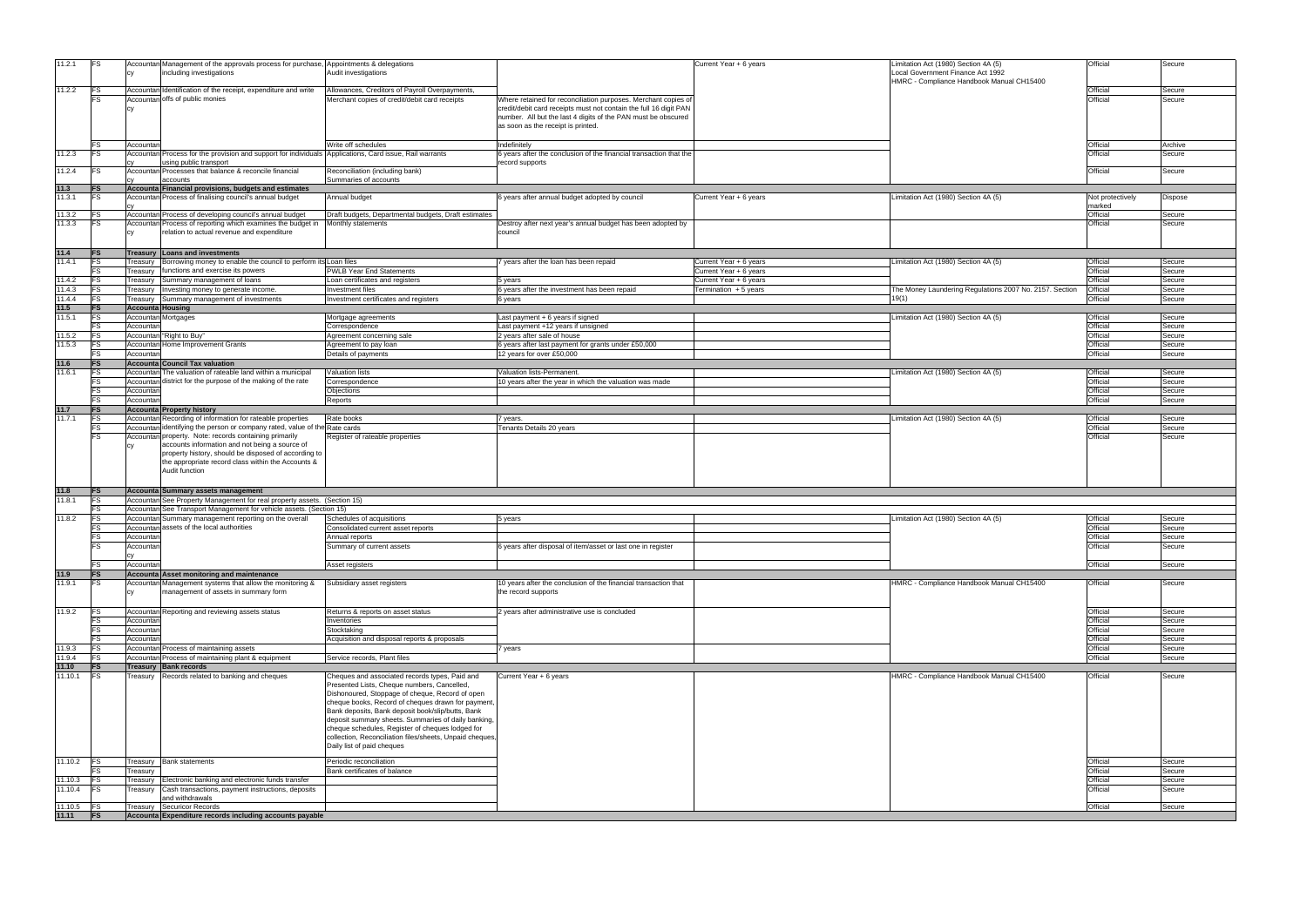| 11.11.1           | <b>IFS</b>                         |                         |                                                                                                      |                                                                                                               |                                                               |                                                                                                | HMRC - Compliance Handbook Manual CH15400 |                      |                  |
|-------------------|------------------------------------|-------------------------|------------------------------------------------------------------------------------------------------|---------------------------------------------------------------------------------------------------------------|---------------------------------------------------------------|------------------------------------------------------------------------------------------------|-------------------------------------------|----------------------|------------------|
|                   |                                    |                         | Accountan Records relating to expenditure                                                            | Cash books/sheets, Expenditure sheets, Petty cash<br>records, Record/book/sheet/receipts, Postal cash         | Current Year + 6 years                                        |                                                                                                |                                           |                      |                  |
|                   |                                    |                         |                                                                                                      | book/ sheets, postage/courier account/cash records,                                                           |                                                               |                                                                                                |                                           |                      |                  |
|                   |                                    |                         |                                                                                                      | Register of postage expenditure, Creditors history                                                            |                                                               |                                                                                                |                                           |                      |                  |
|                   |                                    |                         |                                                                                                      | records, lists/reports, Credit notes, Postage paid                                                            |                                                               |                                                                                                |                                           |                      |                  |
|                   |                                    |                         |                                                                                                      | records, postage books/sheets, Summary cash books                                                             |                                                               |                                                                                                |                                           |                      |                  |
|                   |                                    |                         |                                                                                                      |                                                                                                               |                                                               |                                                                                                |                                           |                      |                  |
| 11.11.2 <b>FS</b> |                                    | Accountan               |                                                                                                      | Statements of accounts outstanding, outstanding                                                               | 2 years                                                       |                                                                                                |                                           | Official             | Secure           |
| 11.12             | FS                                 |                         | Accounta Ledger records                                                                              |                                                                                                               |                                                               |                                                                                                |                                           |                      |                  |
| 11.12.1           | <b>IFS</b>                         |                         | Accountan Records relating to general and subsidiary ledgers                                         | <b>Budget Book</b>                                                                                            | Indefinitely                                                  |                                                                                                | HMRC - Compliance Handbook Manual CH15400 | Official             | Archive          |
|                   |                                    |                         | Accountan produced for preparing certified financial statements Statement of Accounts                |                                                                                                               |                                                               |                                                                                                |                                           | Official             | Archive          |
|                   |                                    |                         | or published information                                                                             |                                                                                                               |                                                               |                                                                                                |                                           |                      |                  |
| 11.12.2           | FS                                 | Accountan               |                                                                                                      | Other ledgers e.g. contracts, costs, purchases, etc,                                                          | Current Year + 6 years                                        |                                                                                                |                                           | Official             | Secure           |
|                   |                                    | CV                      |                                                                                                      | Creditors ledgers, Related records, Audit sheets -<br>ledger postings / transfers, Journals prime records for |                                                               |                                                                                                |                                           |                      |                  |
|                   |                                    |                         |                                                                                                      | the raising of charges, Journals routine adjustments,                                                         |                                                               |                                                                                                |                                           |                      |                  |
|                   |                                    |                         |                                                                                                      | Trial balances & reconciliation, Year-end balances,                                                           |                                                               |                                                                                                |                                           |                      |                  |
|                   |                                    |                         |                                                                                                      | reconciliation and variations to support ledger balances                                                      |                                                               |                                                                                                |                                           |                      |                  |
|                   |                                    |                         |                                                                                                      | and published accounts                                                                                        |                                                               |                                                                                                |                                           |                      |                  |
|                   |                                    |                         |                                                                                                      |                                                                                                               |                                                               |                                                                                                |                                           |                      |                  |
| 11.13<br>11.13.1  | <b>IFS</b><br>F.S                  |                         | Accounta Receipts and revenue records                                                                |                                                                                                               |                                                               |                                                                                                | HMRC - Compliance Handbook Manual CH15400 | Official             | Secure           |
|                   |                                    | Accountan               | Accountan Receipt butts/books; office copies of receipts.                                            | Cashiers', cash register, fines and costs, sale of<br>publications and general receipt books/butts/records    | Current Year + 6 years                                        |                                                                                                |                                           | Official             | Secure           |
|                   |                                    |                         |                                                                                                      |                                                                                                               |                                                               |                                                                                                |                                           |                      |                  |
| 11.13.2           | <b>FS</b>                          |                         | Accountan Cash registers                                                                             | Butts/copies of cash register forms, Cash register                                                            |                                                               |                                                                                                |                                           | Official             | Secure           |
|                   |                                    |                         |                                                                                                      | reconciliation sheets, Cash register audit rolls, Analysis                                                    |                                                               |                                                                                                |                                           |                      |                  |
|                   |                                    |                         |                                                                                                      | and summary records, Cash register reading                                                                    |                                                               |                                                                                                |                                           |                      |                  |
|                   |                                    |                         |                                                                                                      | books/sheets                                                                                                  |                                                               |                                                                                                |                                           |                      |                  |
| 11.13.3           | <b>IFS</b>                         |                         | Accountan Revenue records                                                                            | Revenue cash books /sheets/records; receipt cash                                                              |                                                               |                                                                                                |                                           | Official             | Secure           |
|                   |                                    |                         |                                                                                                      | books/sheets                                                                                                  |                                                               |                                                                                                |                                           |                      |                  |
| 11.13.4           |                                    |                         | Accountan Debtors invoices - includes invoices paid and                                              |                                                                                                               |                                                               |                                                                                                |                                           | Official             | Secure           |
|                   | <b>IFS</b>                         |                         | Accountan Source documents/records used for raising of<br>Accountan Debts/refunds                    |                                                                                                               |                                                               |                                                                                                |                                           | Official<br>Official | Secure           |
| 11.13.5           |                                    |                         |                                                                                                      | Records relating to unrecoverable revenue, debts and<br>overpayments - include register of debts written off, |                                                               |                                                                                                |                                           |                      | Secure           |
|                   |                                    |                         |                                                                                                      | register of refunds, etc                                                                                      |                                                               |                                                                                                |                                           |                      |                  |
| 11.14             | <b>IFS</b>                         |                         | Accounta Stores and services records                                                                 |                                                                                                               |                                                               |                                                                                                |                                           |                      |                  |
| 11.14.1           |                                    |                         | <b>Accountan Stores records</b>                                                                      | Delivery dockets                                                                                              | 2 years                                                       |                                                                                                | Limitation Act (1980) Section 4A (5)      | Official             | Secure           |
|                   |                                    |                         |                                                                                                      | Stock/stores control cards/sheets/records                                                                     |                                                               |                                                                                                |                                           |                      |                  |
| 11.14.2           |                                    |                         | Accountan Stock/stores issue                                                                         | Goods inwards books, records, Purchase order                                                                  | 6 years after disposal of item/asset, or last one in register |                                                                                                |                                           |                      |                  |
|                   |                                    | CV                      |                                                                                                      | records, Purchase order books/records,<br>Railway/courier consignment books/records, Stock                    |                                                               |                                                                                                |                                           |                      |                  |
|                   |                                    |                         |                                                                                                      | transfer forms                                                                                                |                                                               |                                                                                                |                                           |                      |                  |
| 11.14.3           | IFS.                               | <b>Accountan Assets</b> |                                                                                                      | Requisition records, Asset registers, Assets/equipment 3 years                                                |                                                               |                                                                                                |                                           | Official             | Secure           |
|                   |                                    |                         |                                                                                                      |                                                                                                               |                                                               |                                                                                                |                                           |                      |                  |
| 11.14.4           | IFS                                |                         | Accountan Financial statements                                                                       | Ad Hoc Statements                                                                                             | l year                                                        |                                                                                                |                                           | Official             | Secure           |
|                   |                                    | Accountan               |                                                                                                      | Statements/summaries prepared for inclusion in the                                                            |                                                               |                                                                                                |                                           | Official             | Secure           |
|                   |                                    | СV                      |                                                                                                      | quarterly and annual reports                                                                                  |                                                               |                                                                                                |                                           |                      |                  |
| 11.14.5           |                                    |                         | Accountan Periodic financial statements prepared for                                                 |                                                                                                               | 2 years                                                       |                                                                                                |                                           | Official             | Secure           |
|                   |                                    |                         | Accountan management on a regular basis                                                              |                                                                                                               | Destroy when cumulated into quarterly or annual reports       |                                                                                                |                                           | Official             | Secure           |
|                   |                                    |                         |                                                                                                      |                                                                                                               |                                                               |                                                                                                |                                           |                      |                  |
| 11.15             | <b>IFS</b>                         |                         | Accounta Systems management                                                                          |                                                                                                               |                                                               |                                                                                                |                                           |                      |                  |
| 11.15.1           |                                    |                         | Accountan Process to develop or extend the capabilities of a                                         |                                                                                                               | Retain for life of system                                     |                                                                                                | <b>RGLA 8.11</b>                          | Official             | Secure           |
|                   |                                    |                         | system.                                                                                              |                                                                                                               |                                                               |                                                                                                |                                           |                      |                  |
| 11.15.2           | IFS.                               |                         | Accountan Process to implement a system.                                                             | mplementation plan                                                                                            | Review 6-12 months after Implementation                       |                                                                                                |                                           | Official             | Secure           |
| 11.15.3           | <b>FS</b>                          |                         | Accountan Process to support and administer a system.                                                |                                                                                                               | 5 years after last action                                     |                                                                                                |                                           | Official             | Secure           |
|                   |                                    |                         |                                                                                                      |                                                                                                               |                                                               |                                                                                                |                                           |                      |                  |
| 11.16<br>11.16.1  | <b>FS</b><br><b>FS</b>             |                         | Accounta Transport management                                                                        |                                                                                                               | 7 years after the disposal of the vehicle                     |                                                                                                | Limitation Act (1980) Section 4A (5)      | Official             | Secure           |
|                   |                                    | Accountan purchase      | Accountan Acquisition and disposal of vehicles through lease or Leases, Contracts, Quotes, Approvals | Fleet authorisation numbers                                                                                   |                                                               | Destroy 6 years after disposal of the vehicle<br>Destroy 6 years after disposal of the vehicle |                                           | Official             | Secure           |
| 11.16.2           | <b>IFS</b>                         |                         | Accountan Managing allocation & maintenance of vehicles                                              | Approvals as drivers                                                                                          | years after the sale or disposal of the vehicle               | Destroy 7 years after disposal of the vehicle                                                  | <b>RGLA 8.15</b>                          | Official             | Secure           |
|                   |                                    | Accountan               |                                                                                                      | Allocations & authorisations for vehicles Maintenance                                                         |                                                               | Destroy 7 years after disposal of the vehicle                                                  | <b>RGLA 8.15</b>                          | Official             | Secure           |
|                   |                                    |                         |                                                                                                      |                                                                                                               |                                                               |                                                                                                |                                           |                      |                  |
| 11.16.3           | lFS.                               |                         | Accountan Recording vehicle usage                                                                    | Vehicle usage reports                                                                                         | 18 months - VOSA                                              | Termination + 6 years                                                                          | Limitation Act (1980) Section 4A (5)      | Official             | Secure           |
|                   |                                    | Accountan               |                                                                                                      |                                                                                                               | 7 years HMRC                                                  |                                                                                                |                                           | Official             | Secure           |
| 11.16.4           |                                    |                         | Accountan Recording drivers usage                                                                    | Vehicle log book                                                                                              | 18 months - VOSA                                              | Fermination + 6 years                                                                          |                                           | Official             | Secure           |
|                   |                                    | Accountar               |                                                                                                      |                                                                                                               | 7 years HMRC                                                  |                                                                                                |                                           | Official             | Secure           |
| 11.17             | <b>FS</b>                          |                         | Accounta Insurance policy management                                                                 |                                                                                                               |                                                               |                                                                                                |                                           |                      |                  |
| 11.17.1           |                                    |                         | Accountan Summary management of insurance arrangements                                               | nsurance register                                                                                             | Indefinite                                                    |                                                                                                | Limitation Act 1980 (Section 2)           | Official             | Archive          |
| 11.17.2           | <b>FS</b>                          |                         | Accountan Insuring council officers, property, vehicles and                                          | nsurance policies                                                                                             | Indefinite                                                    |                                                                                                |                                           | Official             | Archive          |
|                   |                                    |                         | Accountan equipment against negligence, loss or damage                                               | Correspondence                                                                                                |                                                               |                                                                                                |                                           | Official             | Secure           |
|                   | ES                                 | Accountan               |                                                                                                      | <b>Schedules</b>                                                                                              |                                                               |                                                                                                |                                           | Official             | Secure           |
|                   |                                    | Accountar               |                                                                                                      | Valuations                                                                                                    | 6 years                                                       |                                                                                                |                                           | Official<br>Official | Secure           |
| 11.17.3           |                                    | Accountan               | Accountan Renewing insurance policies                                                                | nsurance policy<br>Renewal records                                                                            | 5 years after the insurance policy has been renewed           |                                                                                                |                                           | Official             | Secure<br>Secure |
|                   | F.                                 | Accountar               |                                                                                                      | Correspondence                                                                                                |                                                               |                                                                                                |                                           | Official             | Secure           |
| 11.17.4           | <b>IFS</b>                         |                         | Accountan Insurance Claims Management                                                                | Claims records                                                                                                | 7 years after all obligations/entitlements are concluded,     |                                                                                                |                                           | Official             | Secure           |
|                   |                                    |                         | Accountan Process that records insurance claims against the                                          | Correspondence                                                                                                | allowing for the claimant to reach 25 years of age            |                                                                                                |                                           | Official             | Secure           |
|                   | <b>Section 12 - Legal Services</b> |                         |                                                                                                      |                                                                                                               |                                                               |                                                                                                |                                           |                      |                  |
| 12.1              | <b>CE</b>                          | Legal                   | <b>Data Protection Act</b>                                                                           |                                                                                                               |                                                               |                                                                                                |                                           |                      |                  |
| 12.1.1            | <b>CE</b>                          | Legal                   | Data subject access requests                                                                         |                                                                                                               | 3 years (6 years for Tribunal or ICO decision)                |                                                                                                | TNA Retention and Disposal Guidance       | Official - Sensitive | Secure           |
|                   |                                    |                         |                                                                                                      |                                                                                                               |                                                               |                                                                                                |                                           |                      |                  |
| 12.1.2            | СE                                 | _egal                   | All paperwork relating to informal advice given abou                                                 |                                                                                                               | 3 years (6 years for Tribunal or ICO decision)                |                                                                                                |                                           | Official             | Secure           |
|                   |                                    |                         | freedom of information and data protection matters                                                   |                                                                                                               |                                                               |                                                                                                |                                           |                      |                  |
| 12.1.3            | <b>ICE</b>                         | _egal                   | System containing all information relating to the                                                    |                                                                                                               | 3 years (6 years for Tribunal or ICO decision)                |                                                                                                |                                           | Official - Sensitive | Secure           |
|                   |                                    |                         | logging, tracking and monitoring of subject access                                                   |                                                                                                               |                                                               |                                                                                                |                                           |                      |                  |
|                   |                                    |                         | requests made under the Data Protection Act 1998                                                     |                                                                                                               |                                                               |                                                                                                |                                           |                      |                  |
|                   |                                    |                         |                                                                                                      |                                                                                                               |                                                               |                                                                                                |                                           |                      |                  |
|                   |                                    |                         |                                                                                                      |                                                                                                               |                                                               |                                                                                                |                                           |                      |                  |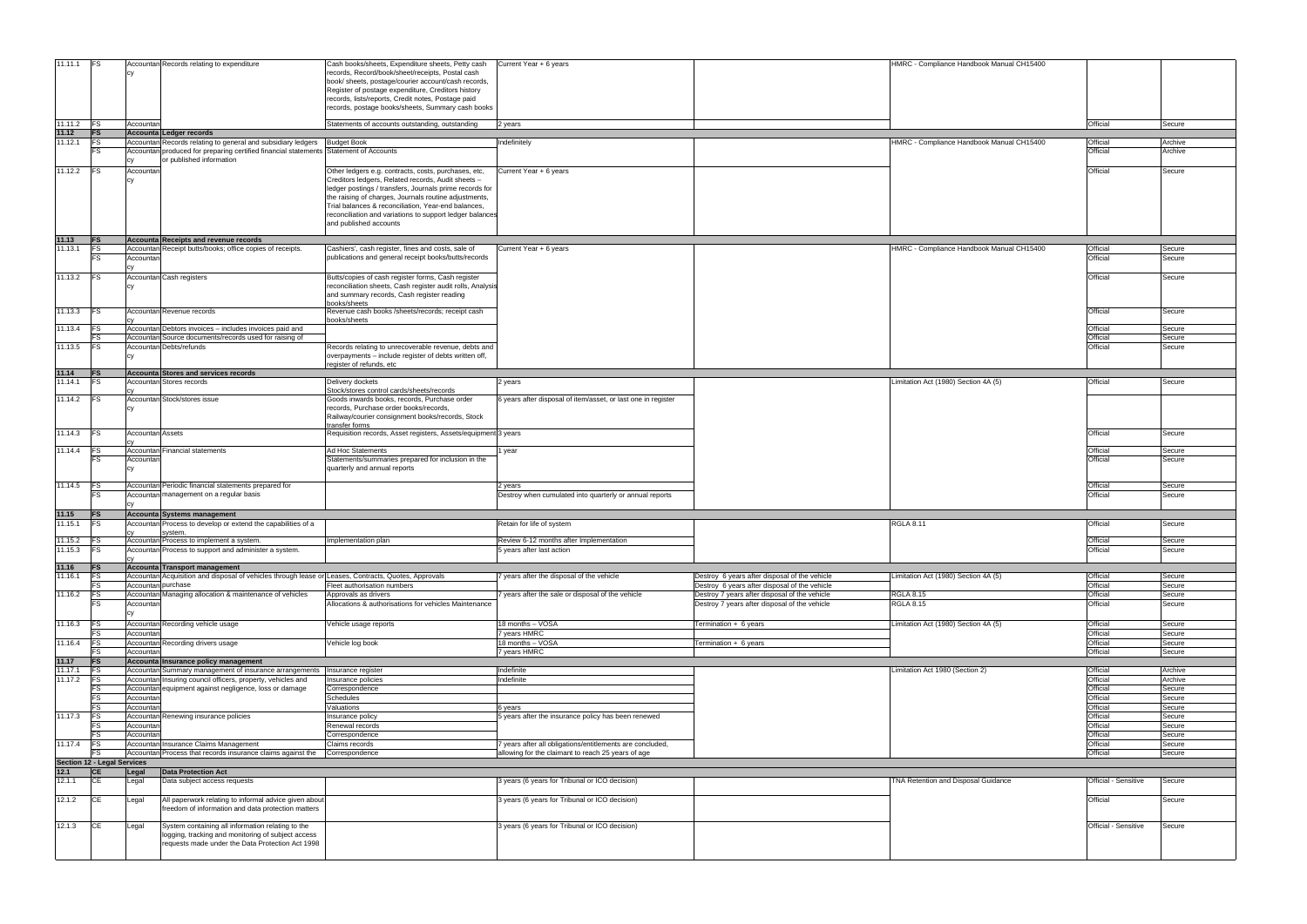| 12.2           | <b>CE</b>                | Legal                                | <b>Environmental Information Regulations</b>                                                             |                                                                                                                      |                                                         |         |                                                                                                                        |                      |          |
|----------------|--------------------------|--------------------------------------|----------------------------------------------------------------------------------------------------------|----------------------------------------------------------------------------------------------------------------------|---------------------------------------------------------|---------|------------------------------------------------------------------------------------------------------------------------|----------------------|----------|
| 12.2.1         | <b>CE</b>                | Legal                                | Information requests and responses                                                                       | All paperwork relating to responses to Environmental 3 years (6 years for Tribunal or ICO decision)                  |                                                         |         | TNA Retention and Disposal Guidance                                                                                    | Official             | Secure   |
|                |                          |                                      |                                                                                                          | <b>Information Regulations</b>                                                                                       |                                                         |         |                                                                                                                        |                      |          |
| 12.3           | <b>ICE</b>               | Legal                                | <b>Freedom of Information Act</b>                                                                        |                                                                                                                      |                                                         |         |                                                                                                                        |                      |          |
| 12.3.1         | <b>CE</b>                | Legal                                | <b>Publication Scheme</b>                                                                                |                                                                                                                      | Dynamic document and each version will replace the next |         | TNA Retention and Disposal Guidance                                                                                    | Not protectively     | Disposal |
|                |                          |                                      |                                                                                                          |                                                                                                                      |                                                         |         |                                                                                                                        | marked               |          |
| 12.3.2         | ICE                      | Legal                                | Freedom of information requests                                                                          |                                                                                                                      | 3 years (6 years for Tribunal or ICO decision)          |         |                                                                                                                        | Official             | Secure   |
| 12.3.3         | CE                       | Legal                                | All paperwork relating to responses to freedom of                                                        |                                                                                                                      | 3 years (6 years for Tribunal or ICO decision)          |         |                                                                                                                        | Official             | Secure   |
|                |                          |                                      | information requests                                                                                     |                                                                                                                      |                                                         |         |                                                                                                                        |                      |          |
| 12.3.4         | CE                       | Legal                                | All records relating to internal reviews of responses                                                    |                                                                                                                      | 3 years (6 years for Tribunal or ICO decision)          |         |                                                                                                                        | Official             | Secure   |
|                |                          |                                      | to requests for information made under the Freedom                                                       |                                                                                                                      |                                                         |         |                                                                                                                        |                      |          |
| 12.3.5         | IСE                      | Legal                                | All records relating to complaints made about                                                            |                                                                                                                      | 3 years (6 years for Tribunal or ICO decision)          |         |                                                                                                                        | Official - Sensitive | Secure   |
|                |                          |                                      | responses to requests for information made under                                                         |                                                                                                                      |                                                         |         |                                                                                                                        |                      |          |
|                |                          |                                      | the Freedom of Information Act 2000, the                                                                 |                                                                                                                      |                                                         |         |                                                                                                                        |                      |          |
|                |                          |                                      | Environmental Information Regulations 2004 and the                                                       |                                                                                                                      |                                                         |         |                                                                                                                        |                      |          |
|                |                          |                                      | Data Protection Act 1998                                                                                 |                                                                                                                      |                                                         |         |                                                                                                                        |                      |          |
| 12.4<br>12.4.1 | <b>ICE</b><br><b>ICE</b> | Legal                                | <b>General Data Protection Regulations</b><br>Privacy Impact assessments                                 |                                                                                                                      | 3 years (6 years for Tribunal or ICO decision)          |         | The National Archives Retention and Disposal Guidance                                                                  | Official             | Secure   |
| 12.4.2         | <b>CE</b>                | Legal<br>Legal                       | Data Protection Impact Assessments                                                                       |                                                                                                                      | 3 years (6 years for Tribunal or ICO decision)          |         |                                                                                                                        | <b>Official</b>      | Secure   |
| 12.4.3         | <b>ICE</b>               | Legal                                | Right to be forgotten requests                                                                           |                                                                                                                      | 3 years (6 years for Tribunal or ICO decision)          |         |                                                                                                                        | Official - Sensitive | Secure   |
| 12.4.4         | ICE                      | Legal                                | Privacy notices                                                                                          |                                                                                                                      | 3 years (6 years for Tribunal or ICO decision)          |         |                                                                                                                        | Official             | Secure   |
| 12.4.5         |                          | Legal                                | <b>Breach notifications</b>                                                                              |                                                                                                                      | 3 years (6 years for Tribunal or ICO decision)          |         | Limitation Act 1980 (Section 2)                                                                                        | Official - Sensitive | Secure   |
| 12.4.6         | <b>ICE</b>               | Legal                                | Subject access requests                                                                                  |                                                                                                                      | 3 years (6 years for Tribunal or ICO decision)          |         | The National Archives Retention and Disposal Guidance                                                                  | Official - Sensitive | Secure   |
| 12.4.7         | ICE                      | Legal                                | Consent forms                                                                                            |                                                                                                                      | 3 years (6 years for Tribunal or ICO decision)          |         |                                                                                                                        | Official - Sensitive | Secure   |
| 12.4.8         | CE                       | Legal                                | Record of Processing Activities under Article 30 of                                                      |                                                                                                                      | 3 years (6 years for Tribunal or ICO decision)          |         |                                                                                                                        | Not protectively     | Secure   |
|                |                          |                                      | the GDPR                                                                                                 |                                                                                                                      |                                                         |         |                                                                                                                        | marked               |          |
| 12.5           | <b>ICE</b>               | Legal                                | <b>Regulation of Investigatory Powers</b>                                                                |                                                                                                                      |                                                         |         |                                                                                                                        |                      |          |
| 12.5.1         | <b>CE</b>                | Legal                                | Records relating to the Regulation of Investigatory                                                      |                                                                                                                      |                                                         | 5 years | Regulation of Investigatory Powers Act 2000                                                                            | Official - Sensitive | Secure   |
|                |                          |                                      | Powers                                                                                                   | Photographs, Audio and video files, Observation logs,                                                                |                                                         |         |                                                                                                                        |                      |          |
|                |                          |                                      |                                                                                                          | notes, reports, Noise monitoring records, Council                                                                    |                                                         |         |                                                                                                                        |                      |          |
|                |                          |                                      |                                                                                                          | Authorisations, Magistrates' Court approvals,                                                                        |                                                         |         |                                                                                                                        |                      |          |
|                |                          |                                      |                                                                                                          | Applications, renewals and cancellations for CHIS,                                                                   |                                                         |         |                                                                                                                        |                      |          |
|                |                          |                                      |                                                                                                          | Applications, renewals and cancellations for                                                                         |                                                         |         |                                                                                                                        |                      |          |
|                |                          |                                      |                                                                                                          | surveillance, Risk assessments, Appeals                                                                              |                                                         |         |                                                                                                                        |                      |          |
| 12.6           | <b>CE</b>                | Legal                                | All case and advice files                                                                                |                                                                                                                      |                                                         |         |                                                                                                                        |                      |          |
| 12.6.1         | <b>ICE</b>               | Legal                                | Working files and papers.                                                                                | Section 106 agreements, TPO's, Leases, licences and 6 years.                                                         |                                                         |         | Limitation Act (1980) Section 4A (5)                                                                                   | Official             | Secure   |
|                |                          |                                      |                                                                                                          | general matters.                                                                                                     |                                                         |         |                                                                                                                        |                      |          |
| 12.7           | <b>CE</b>                | Legal                                | Litigation                                                                                               |                                                                                                                      |                                                         |         |                                                                                                                        |                      |          |
| 12.7.1         | <b>CE</b>                | Legal                                | The process of managing, undertaking or defending Criminal case file                                     |                                                                                                                      | years after last action.                                |         | Limitation Act (1980) Section 4A (5)                                                                                   | Official - Sensitive | Secure   |
|                |                          |                                      | for or against litigation on behalf of the council                                                       | Civil case file                                                                                                      |                                                         |         |                                                                                                                        |                      |          |
|                |                          |                                      |                                                                                                          | Correspondance                                                                                                       |                                                         |         |                                                                                                                        |                      |          |
| 12.7.2         |                          | Legal                                | The process of providing legal advice on a point of                                                      | Correspondance                                                                                                       | years after last action                                 |         |                                                                                                                        | Official - Sensitive | Secure   |
|                |                          |                                      |                                                                                                          |                                                                                                                      |                                                         |         |                                                                                                                        |                      |          |
| 12.8           | <b>ICE</b>               | Legal                                | <b>Agreements</b>                                                                                        |                                                                                                                      |                                                         |         |                                                                                                                        |                      |          |
| 12.8.1         | IСE                      | Legal                                | Process of agreeing terms between organisations.                                                         | Concordat                                                                                                            | 6 years after agreement expires or is terminated        |         | Limitation Act (1980) Section 4A (5)                                                                                   | Official - Sensitive | Secure   |
|                |                          |                                      | Note: this does not include contractual agreements                                                       |                                                                                                                      |                                                         |         |                                                                                                                        |                      |          |
|                |                          |                                      |                                                                                                          |                                                                                                                      |                                                         |         |                                                                                                                        |                      |          |
| 12.9           | <b>ICE</b>               | Legal                                | Conveyance - see also Property acquisition and disposal                                                  |                                                                                                                      |                                                         |         |                                                                                                                        |                      |          |
| 12.9.1         | <b>CE</b>                | ∟egal                                | Deeds of Title                                                                                           | Deeds of Covenant                                                                                                    | Permanent                                               |         | Limitation Act (1980) Section 4A (5)                                                                                   | Official             | Archive  |
| 12.9.2         | СE                       | Legal                                | The process of changing ownership of land or                                                             | Conveyancing files                                                                                                   | 12 years after closure                                  |         |                                                                                                                        | Official             | Secure   |
|                | <b>ICE</b>               |                                      | property<br>Standards - investigation of complaints regarding conduct of district and parish councillors |                                                                                                                      |                                                         |         |                                                                                                                        |                      |          |
| 12.1           |                          | Legal                                |                                                                                                          |                                                                                                                      |                                                         |         |                                                                                                                        |                      |          |
| 12.1.1         | СE                       | ∟egal                                | Process of investigating complaints                                                                      | Paper and electronic files containing personal details, 3 years                                                      |                                                         |         |                                                                                                                        | Official - Sensitive | Secure   |
|                |                          |                                      |                                                                                                          | family details, financial details, personal appearance                                                               |                                                         |         |                                                                                                                        |                      |          |
|                |                          | <b>Section 13 - Housing Services</b> |                                                                                                          |                                                                                                                      |                                                         |         |                                                                                                                        |                      |          |
| 13.1           |                          | Housing                              | All records relating to assessing applications for                                                       | Contacts details, health and medical information, debt 6 years                                                       |                                                         |         | <b>RGLA 3.26</b>                                                                                                       | Official - Sensitive | Secure   |
|                |                          |                                      | social housing, homlessness and other housing                                                            | details, occuaptional support needs assessments,                                                                     |                                                         |         | Homelessness Reduction Act 2017                                                                                        |                      |          |
|                |                          |                                      | assistance                                                                                               | carer information, decisions letters                                                                                 |                                                         |         |                                                                                                                        |                      |          |
|                |                          |                                      |                                                                                                          |                                                                                                                      |                                                         |         |                                                                                                                        |                      |          |
| 13.2           | <b>CE</b>                | Housing                              |                                                                                                          | All records relating to housing advice and assistance Contacts details, health and medical information, debt 6 years |                                                         |         | <b>RGLA 3.26</b>                                                                                                       | Official - Sensitive | Secure   |
|                |                          |                                      | to prevent or relieve homelessness and to assess                                                         | details, occuaptional support needs assessments,                                                                     |                                                         |         | Homelessness Reduction Act 2017                                                                                        |                      |          |
|                |                          |                                      | homeless applications where A&A has been                                                                 | carer information, decisions letters, MARAC and                                                                      |                                                         |         |                                                                                                                        |                      |          |
|                |                          |                                      | unsuccessful                                                                                             | MAPPA info. NCSB1 forms                                                                                              |                                                         |         |                                                                                                                        |                      |          |
|                |                          |                                      |                                                                                                          |                                                                                                                      |                                                         |         |                                                                                                                        |                      |          |
| 13.3           | ICE.                     | Housing                              | All records relating to the Custom Build register                                                        | Contact information, budget, housing preferences                                                                     |                                                         | 6 years |                                                                                                                        | Official             | Secure   |
|                |                          |                                      |                                                                                                          |                                                                                                                      |                                                         |         |                                                                                                                        |                      |          |
| 13.4           | <b>CE</b>                | Housing                              | All records relating to the development of affordable                                                    | Contact information, research and comments on                                                                        |                                                         | 6 years |                                                                                                                        | Official             | Secure   |
|                |                          |                                      | housing                                                                                                  | planning applications                                                                                                |                                                         |         |                                                                                                                        |                      |          |
| 13.5           | <b>CE</b>                | Housing                              | All records relating disrepair enforcement                                                               | Contact information, land and property ownership,                                                                    | 6 years                                                 |         | Housing Act 2004, Building Act 1984, Energy Act 2013, Energy Official - Sensitive                                      |                      | Secure   |
|                |                          |                                      |                                                                                                          | grants, tenancies and council tax status                                                                             |                                                         |         | Act 2011, Environmental Protection Act 1990, Health Act 2006<br>Housing Act 1985, Housing and Planning Act 2016, Local |                      |          |
|                |                          |                                      |                                                                                                          |                                                                                                                      |                                                         |         | Government (Miscellaneous Provisions) Act 1976, Public                                                                 |                      |          |
|                |                          |                                      |                                                                                                          |                                                                                                                      |                                                         |         | Health Act 1936, Housing and Planning Act 2016, Enterprise                                                             |                      |          |
|                |                          |                                      |                                                                                                          |                                                                                                                      |                                                         |         | and Regulatory Reform Act 2013, Safeguarding                                                                           |                      |          |
|                |                          |                                      |                                                                                                          |                                                                                                                      |                                                         |         |                                                                                                                        |                      |          |
| 13.6           | <b>CE</b>                | Housing                              | All records relating to harassment and illegal                                                           | Contact information, land and property ownership,                                                                    | 6 years                                                 |         | Protection from Eviction Act 1977, Housing Act 2004, Caravan Official - Sensitive                                      |                      | Secure   |
|                |                          |                                      | evictions                                                                                                | grants, tenancies and council tax status                                                                             |                                                         |         | Sites Act 1968                                                                                                         |                      |          |
| 13.7           | <b>CE</b>                | Housing                              | All records relating to licensing of caravan sites                                                       | Contact information, land and property ownership,                                                                    | Permanent                                               |         |                                                                                                                        | Official             | Scure    |
|                |                          |                                      |                                                                                                          | tenancies, council tax status, planning application                                                                  |                                                         |         |                                                                                                                        |                      |          |
|                |                          |                                      |                                                                                                          | details                                                                                                              |                                                         |         |                                                                                                                        |                      |          |
| 13.8           | ICE                      | Housing                              | All records relating to complaints by tenants or                                                         | Contact information, complaint details                                                                               | 6 years                                                 |         |                                                                                                                        | Official - Sensitive | Secure   |
|                |                          |                                      | residents                                                                                                |                                                                                                                      |                                                         |         |                                                                                                                        |                      |          |
| 13.9           | <b>ICE</b>               | Housing                              | All records relating to unauthorised encampments                                                         | Contact information, tenancies, land and property                                                                    | 6 years                                                 |         | Criminal Justice and Public Order Act 1994, Notice to Quit                                                             | Official - Sensitive | Secure   |
|                |                          |                                      |                                                                                                          | ownership, health and medical, criminal records,                                                                     |                                                         |         | (Council Land), Environmental Protection Act 1990                                                                      |                      |          |
|                |                          |                                      |                                                                                                          | planning application details                                                                                         |                                                         |         |                                                                                                                        |                      |          |
| 13.1           | <b>CE</b>                | Housing                              |                                                                                                          | All records relating to licensing of Houses of Multiple Houses of Multiple Occupation (HMO) direction order          | Permanent                                               |         | Housing Act 2004, Town and Country Planning Act, The Energy Official - Sensitive                                       |                      | Secure   |
|                |                          |                                      | Occupation                                                                                               |                                                                                                                      |                                                         |         | Efficiency (Private Rented Property) Regulations                                                                       |                      |          |
|                | <b>CE</b>                | Housing                              |                                                                                                          | Compulsory purchase orders                                                                                           | Permanent                                               |         |                                                                                                                        | Official - Sensitive | Secure   |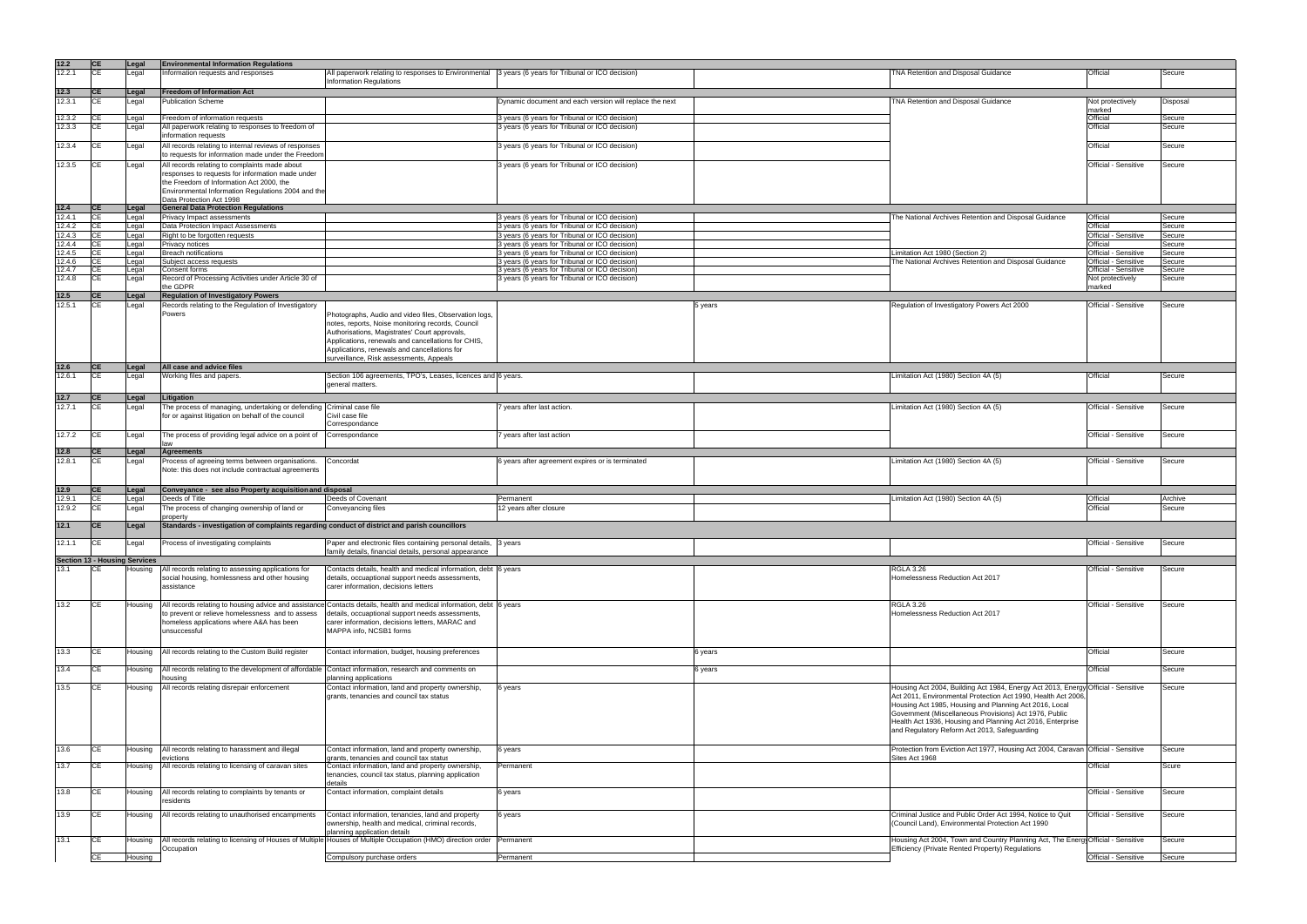|                  |            | Housing                                                                                                                                                        | Housing Act 2004 suspended Improvement /                                                                   | Permanent                                                                                                              |                                          |                                                                                                | Official                                     | Secure             |
|------------------|------------|----------------------------------------------------------------------------------------------------------------------------------------------------------------|------------------------------------------------------------------------------------------------------------|------------------------------------------------------------------------------------------------------------------------|------------------------------------------|------------------------------------------------------------------------------------------------|----------------------------------------------|--------------------|
|                  |            |                                                                                                                                                                | <b>Prohibition Notices</b>                                                                                 |                                                                                                                        |                                          |                                                                                                |                                              |                    |
|                  | СE         | Housing                                                                                                                                                        | Interim Management Orders                                                                                  | Permanent                                                                                                              |                                          |                                                                                                | Official                                     | Secure             |
|                  |            |                                                                                                                                                                |                                                                                                            |                                                                                                                        |                                          |                                                                                                |                                              |                    |
|                  | СE         | Housing                                                                                                                                                        | <b>Empty Dwelling Management Orders</b>                                                                    | Permanent                                                                                                              |                                          |                                                                                                | Official                                     | Secure             |
|                  |            | Housing                                                                                                                                                        | <b>HMO</b> declaration                                                                                     | Permanent                                                                                                              |                                          |                                                                                                | Official                                     | Secure             |
|                  |            |                                                                                                                                                                |                                                                                                            |                                                                                                                        |                                          |                                                                                                |                                              |                    |
|                  | СE         | Housing                                                                                                                                                        | HMO Licence certificates and conditions                                                                    | Permanent                                                                                                              |                                          |                                                                                                | Official                                     | Secure             |
|                  |            | Housing                                                                                                                                                        | Tenant or resident complaints                                                                              | 6 years                                                                                                                |                                          |                                                                                                | Official - Sensitive                         | Secure             |
| 13.11            | <b>CE</b>  | Housing                                                                                                                                                        | All records relating to housing assistance and grants Contacts information, health and medical, grants and | 6 years                                                                                                                |                                          | Housing Grants Construction and Regeneration Act 1996,                                         | Official - Sensitive                         | Secure             |
|                  |            |                                                                                                                                                                | benefits, tenancies, land and property ownership,                                                          |                                                                                                                        |                                          | Regulatory Reform (Housing Assistance) (England and Wales)                                     |                                              |                    |
|                  |            |                                                                                                                                                                | council tax status, planning application details, financia<br>data                                         |                                                                                                                        |                                          | Order 2002                                                                                     |                                              |                    |
| 13.12            | CE         | Housing Care & Repair                                                                                                                                          | Disabaled Facilities Grants, applications, case files,                                                     | 6 years                                                                                                                |                                          |                                                                                                | Official - Sensitive                         | Secure             |
|                  |            |                                                                                                                                                                | admin                                                                                                      |                                                                                                                        |                                          |                                                                                                |                                              |                    |
|                  |            |                                                                                                                                                                |                                                                                                            |                                                                                                                        |                                          |                                                                                                |                                              |                    |
|                  | CE         | Housing                                                                                                                                                        | Land Charges information                                                                                   | For lifetime of the loan condition                                                                                     |                                          |                                                                                                | Official - Sensitive                         | Secure             |
|                  |            |                                                                                                                                                                |                                                                                                            |                                                                                                                        |                                          |                                                                                                |                                              |                    |
|                  |            | Housing                                                                                                                                                        | Warranties                                                                                                 | Damp proofing - 15 years                                                                                               |                                          |                                                                                                | Official - Sensitive                         | Secure             |
|                  |            |                                                                                                                                                                |                                                                                                            | Fensa - 10 years                                                                                                       |                                          |                                                                                                |                                              |                    |
| 13.13            | CE         | Housing<br>Careline                                                                                                                                            | Client records for Careline Community Alarm                                                                | To be deleted 6 months after account cancelled                                                                         |                                          |                                                                                                | Official - Sensitive                         | Secure             |
|                  |            |                                                                                                                                                                |                                                                                                            |                                                                                                                        |                                          |                                                                                                |                                              |                    |
|                  | CE         | Housing                                                                                                                                                        | Client records for Ask LILY                                                                                |                                                                                                                        |                                          |                                                                                                | Official - Sensitive                         | Secure             |
|                  |            |                                                                                                                                                                |                                                                                                            |                                                                                                                        |                                          |                                                                                                |                                              |                    |
|                  |            |                                                                                                                                                                |                                                                                                            |                                                                                                                        |                                          |                                                                                                |                                              |                    |
|                  | CE         | Housing                                                                                                                                                        | CCSS Benefits check, installation, faults, work                                                            | Auto-archives after 90 days                                                                                            |                                          |                                                                                                | Official - Sensitive                         | Secure             |
|                  |            |                                                                                                                                                                | scheduling                                                                                                 |                                                                                                                        |                                          |                                                                                                |                                              |                    |
|                  | CE         | Housing                                                                                                                                                        | Questionnaires within IDOX and SNAP                                                                        | Permanent                                                                                                              |                                          |                                                                                                | Official - Sensitive                         | Secure             |
|                  |            |                                                                                                                                                                |                                                                                                            |                                                                                                                        |                                          |                                                                                                |                                              |                    |
|                  | CE         | Housing                                                                                                                                                        | Ask LILY entries and referrals within Open Objects                                                         | Awaiting response from provider                                                                                        |                                          |                                                                                                | Official - Sensitive                         | Secure             |
|                  |            |                                                                                                                                                                | system                                                                                                     |                                                                                                                        |                                          |                                                                                                |                                              |                    |
|                  |            |                                                                                                                                                                |                                                                                                            |                                                                                                                        |                                          |                                                                                                |                                              |                    |
|                  | СE         | Housing                                                                                                                                                        | Client contacts and emergency contacts within PNC                                                          | Awaiting response from provider                                                                                        |                                          |                                                                                                | Official - Sensitive                         | Secure             |
|                  |            |                                                                                                                                                                | call handling system                                                                                       |                                                                                                                        |                                          |                                                                                                |                                              |                    |
|                  | CЕ         | Housing                                                                                                                                                        | Client data and marketing spreadsheet                                                                      | Indefinate                                                                                                             |                                          |                                                                                                | Official - Sensitive                         | Secure             |
|                  |            |                                                                                                                                                                |                                                                                                            |                                                                                                                        |                                          |                                                                                                |                                              |                    |
|                  |            | Housing                                                                                                                                                        | Referrals from Central Information Centre via eforms   Indefinate                                          |                                                                                                                        |                                          |                                                                                                | Official - Sensitive                         | Secure             |
|                  |            |                                                                                                                                                                |                                                                                                            |                                                                                                                        |                                          |                                                                                                |                                              |                    |
|                  |            |                                                                                                                                                                |                                                                                                            |                                                                                                                        |                                          |                                                                                                |                                              |                    |
|                  |            | Housing                                                                                                                                                        | Orders placed with Amazon                                                                                  | Under review                                                                                                           |                                          |                                                                                                | Official - Sensitive                         | Secure             |
|                  |            |                                                                                                                                                                |                                                                                                            |                                                                                                                        |                                          |                                                                                                |                                              |                    |
|                  |            | Housing                                                                                                                                                        | Installation checklists, personal record forms and                                                         | On DMS                                                                                                                 |                                          |                                                                                                | Official - Sensitive                         | Secure             |
|                  |            |                                                                                                                                                                | agreements                                                                                                 |                                                                                                                        |                                          |                                                                                                |                                              |                    |
|                  | CE         | Housing                                                                                                                                                        | General email correspondance                                                                               | Jnder review                                                                                                           |                                          |                                                                                                | Official - Sensitive                         | Secure             |
|                  |            |                                                                                                                                                                |                                                                                                            |                                                                                                                        |                                          |                                                                                                |                                              |                    |
|                  | CE         |                                                                                                                                                                | NCAN common referral system details                                                                        |                                                                                                                        |                                          |                                                                                                | Official - Sensitive                         | Secure             |
|                  |            | Housing                                                                                                                                                        |                                                                                                            | 7 years                                                                                                                |                                          |                                                                                                |                                              |                    |
|                  |            |                                                                                                                                                                |                                                                                                            |                                                                                                                        |                                          |                                                                                                |                                              |                    |
| 13.14            | ICE.       | All records relating to the Handy Person Scheme<br>Housing                                                                                                     | Case files, admin                                                                                          | 6 years                                                                                                                |                                          |                                                                                                | Official - Sensitive                         | Secure             |
|                  |            |                                                                                                                                                                |                                                                                                            |                                                                                                                        |                                          |                                                                                                |                                              |                    |
|                  |            | <b>Section 14 - Commercial Services</b>                                                                                                                        |                                                                                                            |                                                                                                                        |                                          |                                                                                                |                                              |                    |
| 14.1             | cs         | <b>Business Car parks</b>                                                                                                                                      |                                                                                                            |                                                                                                                        |                                          |                                                                                                |                                              |                    |
| 14.1.1           | <b>CS</b>  | Business Excess Charge Payments                                                                                                                                | Enforcement notices, Letters, Court/tribunal records,                                                      | 1 year. Destroy - 2 years after certificate has expired or penalty                                                     |                                          | <b>RGLA 9.23</b>                                                                               | Official                                     | Secure             |
|                  |            | Operation                                                                                                                                                      | <b>Bailiff records</b>                                                                                     | payment has been made or the matter has been finished or<br>correspondence on the matter has ceased.                   |                                          |                                                                                                |                                              |                    |
| 14.1.2           | СS         | Long Tern Season Tickets<br><b>Business</b>                                                                                                                    | <b>Application Forms</b>                                                                                   | Destroyed on Expiry                                                                                                    |                                          |                                                                                                | Official                                     | Secure             |
| 14.1.3           | <b>CS</b>  | Business Penalty Charge notices                                                                                                                                | Road Traffic Regulation Act 1984                                                                           | 7 years                                                                                                                |                                          |                                                                                                | Official                                     | Secure             |
| 14.1.4           | СS         | Business Excess Charge Posting Reports                                                                                                                         |                                                                                                            | 7 years                                                                                                                |                                          |                                                                                                | <b>Official</b>                              | Secure             |
| 14.1.5           | сs         | Business Monthly Transaction Reports                                                                                                                           |                                                                                                            | 7 years                                                                                                                |                                          |                                                                                                | Official                                     | Secure             |
| 14.1.6           | СS         | <b>Ticket Machine Audit</b><br>Business                                                                                                                        | <b>Tickets and corresponding details</b>                                                                   | 7 years                                                                                                                |                                          |                                                                                                | Official                                     | Secure             |
| 14.1.7           | СS         | <b>Cash Count Slips</b><br>Business                                                                                                                            |                                                                                                            | 7 years                                                                                                                |                                          |                                                                                                | Official                                     | Secure             |
| 14.1.8           | сs         | Car Park Work Instructions<br>Business                                                                                                                         |                                                                                                            | 7 years                                                                                                                |                                          | <b>RGLA 11.6</b>                                                                               | Official                                     | Secure             |
| 14.1.9           | СS         | <b>Business</b> Car Parking Permits                                                                                                                            | Permits, Suspensions, Dispensations, Skip licenses                                                         | Destroy - 2 years after registration or entitlement lapses                                                             |                                          | <b>RGLA 9.16</b>                                                                               | Official                                     | Secure             |
|                  |            | <b>Operation</b>                                                                                                                                               |                                                                                                            |                                                                                                                        |                                          |                                                                                                |                                              |                    |
| 14.1.10          | <b>CS</b>  | Business   Abandoned vehicles - Enforcement against vehicles   Enforcement notices, Letters, Business records<br>Operation which deemed to have been abandoned |                                                                                                            | Destroy - 2 years after certificate has expired or penalty<br>payment has been made or the matter has been finished or |                                          | <b>RGLA 9.23</b>                                                                               | Official                                     | Secure             |
|                  |            |                                                                                                                                                                |                                                                                                            | correspondence on the matter has ceased                                                                                |                                          |                                                                                                |                                              |                    |
| 14.2             | <b>ICS</b> | <b>Business Cemeteries and crematoria</b>                                                                                                                      |                                                                                                            |                                                                                                                        |                                          |                                                                                                |                                              |                    |
| 14.2.1           | СS         | Statutory documentation<br>Business                                                                                                                            | Certificate of Medical Attendance                                                                          | Original – 2 years                                                                                                     |                                          |                                                                                                | Official - Sensitive                         | Secure             |
|                  |            | <b>Business</b>                                                                                                                                                |                                                                                                            | Electronic - Indefinitely                                                                                              |                                          |                                                                                                | Official - Sensitive                         | Archive            |
| 14.2.2           | СS         | Business Summary management systems that record the                                                                                                            | Register of interments                                                                                     | Burial records kept indefinitely                                                                                       | Permanent. Consider for Historic Records | Cemeteries Clauses Act 1847 (c.65) Section 53                                                  | Official - Sensitive                         | Archive            |
|                  |            | location of burials and identity of deceased<br>Business                                                                                                       | Cemetery register                                                                                          |                                                                                                                        | Permanent. Consider for Historic Records | Cemeteries Clauses Act 1847 (c.65) Section 41                                                  | Official - Sensitive                         | Archive            |
|                  |            | individuals<br><b>Business</b>                                                                                                                                 | Cemetery plans                                                                                             |                                                                                                                        | Permanent. Consider for Historic Records | Cemeteries Clauses Act 1847 (c.65) Section 53                                                  | Official - Sensitive                         | Archive            |
| 14.2.3           | СS         | Application for cremation and any certificates or<br>Business                                                                                                  |                                                                                                            | Destroy 15 Years after creation                                                                                        |                                          | Cremation (England and Wales) Regulations 2008 No. 2841                                        | Official - Sensitive                         | Secure             |
|                  |            | Operation other documents relating to a cremation                                                                                                              |                                                                                                            |                                                                                                                        |                                          | section 34                                                                                     |                                              |                    |
|                  |            |                                                                                                                                                                |                                                                                                            |                                                                                                                        |                                          |                                                                                                |                                              |                    |
| 14.2.4<br>14.2.5 | ICS        | Business Bookings and applications                                                                                                                             |                                                                                                            | Destroy 15 years after last action                                                                                     |                                          | In line with cremation records                                                                 | Official - Sensitive                         | Secure             |
| 14.2.6           | СS<br>СS   | Business Burial plot layout<br>Business<br>Cemetery plans                                                                                                      |                                                                                                            | Permanent. Consider for Historic Records<br>Permanent. Consider for Historic Records                                   |                                          | Cemeteries Clauses Act 1847 (c.65) Section 41<br>Cemeteries Clauses Act 1847 (c.65) Section 41 | Official - Sensitive<br>Official - Sensitive | Archive<br>Archive |
| 14.2.7           | СS         | <b>Business</b><br>Cemetery register (register of interments)                                                                                                  |                                                                                                            | Permanent. Consider for Historic Records                                                                               |                                          | Cemeteries Clauses Act 1847 (c.65) Section 53                                                  | Official - Sensitive                         | Archive            |
| 14.2.8           | СS         | Certificate of cremation<br>Business                                                                                                                           |                                                                                                            | Destroy 15 years after last action                                                                                     |                                          | <b>RGLA9.25</b>                                                                                | Official - Sensitive                         | Secure             |
| 14.2.9           | CS.        | Exhumations<br>Business                                                                                                                                        |                                                                                                            | Permanent                                                                                                              |                                          | <b>RGLA9.24</b>                                                                                | Official - Sensitive                         | Archive            |
| 14.2.10          | <b>CS</b>  | Grant of exclusive rights of burial and register of<br><b>Business</b>                                                                                         |                                                                                                            | Permanent                                                                                                              |                                          | Cemeteries Clauses Act 1847 (c.65). Section 43                                                 | Official - Sensitive                         | Archive            |
|                  |            | Operation grants                                                                                                                                               |                                                                                                            |                                                                                                                        |                                          |                                                                                                |                                              |                    |
|                  |            |                                                                                                                                                                |                                                                                                            |                                                                                                                        |                                          |                                                                                                |                                              |                    |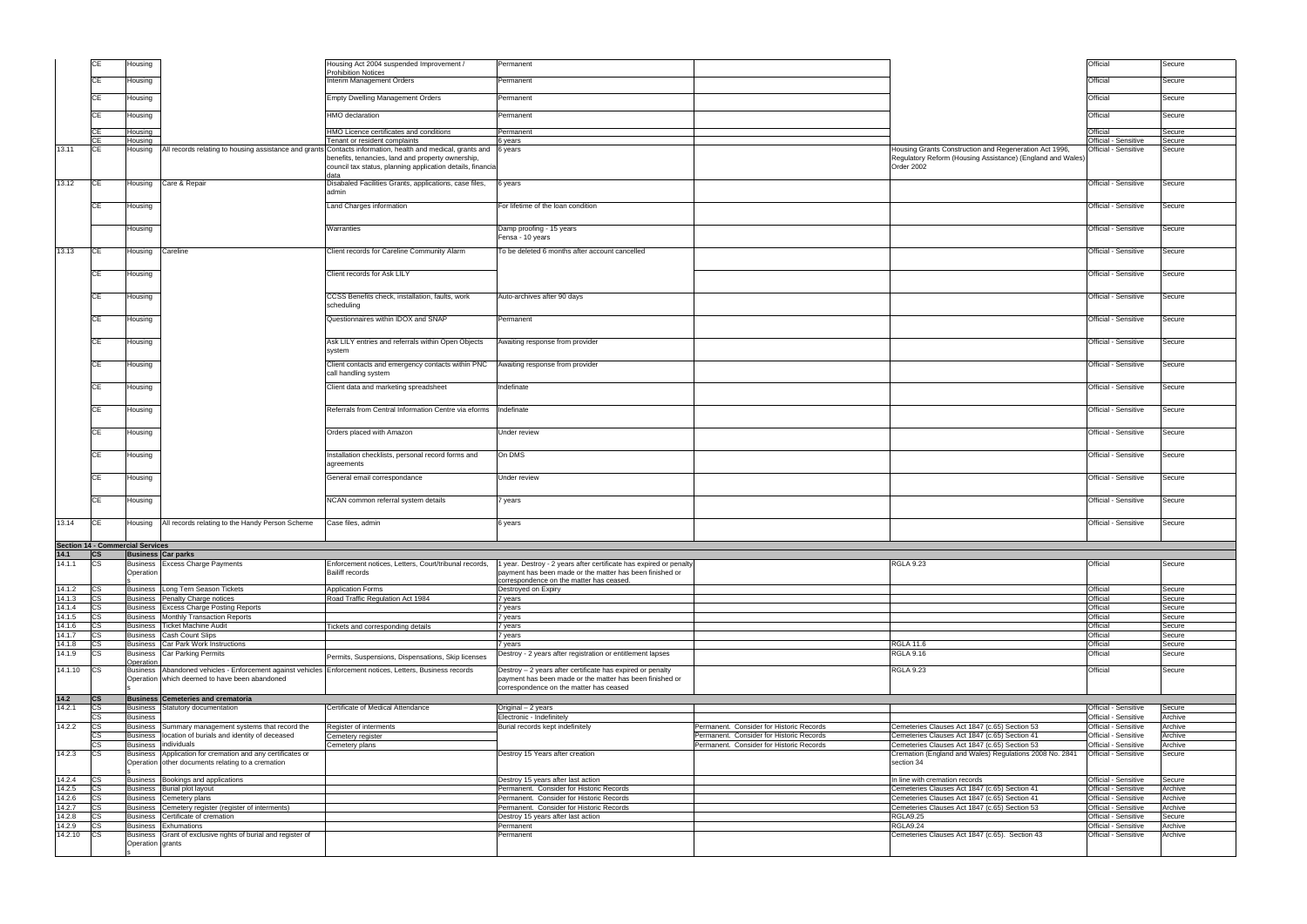| 14.2.11 | <b>ICS</b> | <b>Business</b> | Memorial Inspection records: risk assessments.                                                        |                                                                              | Destroy 6 years from the last amendment when superseded           | Health & Safety at Work Act (1974) Section 2 (3)                  | Official - Sensitive | Secure  |
|---------|------------|-----------------|-------------------------------------------------------------------------------------------------------|------------------------------------------------------------------------------|-------------------------------------------------------------------|-------------------------------------------------------------------|----------------------|---------|
|         |            |                 | Operation visual inspection forms, hand test record, force                                            |                                                                              |                                                                   |                                                                   |                      |         |
| 14.2.12 | <b>ICS</b> | <b>Business</b> | testing equipment record, recommendations<br>Register of cremations including of a stillborn child,   |                                                                              | Permanent                                                         | Cremation (England and Wales) Regulations 2008 No. 2841           | Official - Sensitive | Archive |
|         |            |                 | Operation foetus or body parts.                                                                       |                                                                              |                                                                   | sections 32 & 33                                                  |                      |         |
|         |            |                 |                                                                                                       |                                                                              |                                                                   |                                                                   |                      |         |
| 14.2.13 | <b>ICS</b> | <b>Business</b> | Right to erect headstone                                                                              |                                                                              | Permanent                                                         |                                                                   | Official - Sensitive | Archive |
| 14.2.14 | СS         | <b>Business</b> | Working procedure for memorial inspections                                                            |                                                                              | Destroy 6 years from the last amendment when superseded           | Health & Safety at Work Act (1974) Section 2 (3)                  | Official - Sensitive | Secure  |
|         |            | Operation       |                                                                                                       |                                                                              |                                                                   |                                                                   |                      |         |
|         |            |                 |                                                                                                       |                                                                              |                                                                   |                                                                   |                      |         |
| 14.3    | <b>CS</b>  | <b>Public</b>   | <b>Waste management</b>                                                                               |                                                                              |                                                                   |                                                                   |                      |         |
| 14.3.1  |            | Public          | Records relating to the processing of brown bin                                                       | Electronic and paper records containing customer                             | Ongoing                                                           | Limitation Act 1980 (Section 2)                                   | Official - Sensitive | Secure  |
|         |            | Open            | applications                                                                                          | name, address and contact details.                                           |                                                                   |                                                                   |                      |         |
|         |            | Space           |                                                                                                       | Whitespace software records - Kier/client                                    |                                                                   |                                                                   |                      |         |
| 14.3.2  | <b>CS</b>  | Public          | Records relating to assisted bin collections                                                          | Brown bin database<br>Electronic and paper records containing customer       | Ongoing                                                           | imitation Act 1980 (Section 2)                                    | Official - Sensitive | Secure  |
| 14.3.3  | CS         | Public          | Records relating Black bins, applications, Green Bin Electronic and paper records containing customer |                                                                              |                                                                   | Limitation Act 1980 (Section 2)                                   | Official - Sensitive | Secure  |
|         |            | Open            | applications, Outdoor food caddy applications,                                                        | name, address and contact details.                                           |                                                                   |                                                                   |                      |         |
|         |            | Space           | Indoor food caddy applications, sack applications,                                                    | Whitespace software records - Kier/client                                    |                                                                   |                                                                   |                      |         |
|         |            |                 | lost bins, bin removals & additional bins                                                             | Worksheets                                                                   |                                                                   |                                                                   |                      |         |
|         |            |                 |                                                                                                       | OneView records                                                              |                                                                   |                                                                   |                      |         |
|         |            |                 |                                                                                                       | Green bin database                                                           |                                                                   |                                                                   |                      |         |
|         |            |                 |                                                                                                       | Black bin database                                                           |                                                                   |                                                                   |                      |         |
| 14.3.4  | <b>ICS</b> | Public          | Records relating to purchasing bins, sacks, litter bins Orders, quotations, invoices, delivery notes  |                                                                              |                                                                   | Limitation Act 1980 (Section 2)                                   | Official             | Secure  |
|         |            | Open<br>Space   | & stationary                                                                                          |                                                                              |                                                                   |                                                                   |                      |         |
| 14.3.5  | ICS        | Public          | Records relating to Commercial Services - Trade                                                       | Electronic and paper records containing customer                             | Indefinately                                                      | Limitation Act 1980 (Section 2)                                   | Official - Sensitive | Secure  |
|         |            | Open            | Waste                                                                                                 | name, address and contact details.                                           |                                                                   |                                                                   |                      |         |
|         |            | Space           |                                                                                                       | Whitespace software records - Kier/client                                    |                                                                   |                                                                   |                      |         |
| 14.3.6  |            | Public          | Records relating to stray dogs                                                                        | Name of dog/owner, address, contact phone number, 3 years                    |                                                                   | Limitation Act 1980 (Section 2)                                   | Official - Sensitive | Secure  |
| 14.3.7  |            | Public          | Records relating to all communications from the                                                       | Case records                                                                 | Deleted on completion of work                                     | Limitation Act 1980 (Section 2)                                   | Official - Sensitive | Secure  |
| 14.3.8  | СS         | Public          | Records relating to tree enquiries                                                                    | Case records                                                                 | In accordance with retention policy                               | Limitation Act 1980 (Section 2)                                   | Official - Sensitive | Secure  |
| 14.3.9  | СS         | Public          | Records relating to consultation on planning                                                          | Case records                                                                 | Generally indefinitely                                            | Limitation Act 1980 (Section 2)                                   | Official - Sensitive | Secure  |
| 14.3.10 |            | Public          | Records relating to supplier/contractor invoicing                                                     | Supplier/contractor accounts                                                 |                                                                   | Limitation Act 1980 (Section 2)                                   | Official - Sensitive | Secure  |
| 14.3.11 |            | Public          | Records relating to reporting fly fipping / dog fouling / Case records on Idox and One View           |                                                                              |                                                                   | imitation Act 1980 (Section 2)                                    | Official - Sensitive | Secure  |
| 14.3.12 |            | Public          | Records relating to allotments                                                                        | Application forms                                                            |                                                                   | Limitation Act 1980 (Section 2)                                   | Official - Sensitive | Secure  |
|         |            | Open            |                                                                                                       | Tenants Information / Tenancy agreements / Notices /                         |                                                                   |                                                                   |                      |         |
|         |            | <u>Space</u>    |                                                                                                       | Terminations                                                                 |                                                                   |                                                                   |                      |         |
| 14.3.13 | <b>ICS</b> | Public          | Records relating to Adopt a Bedders scheme                                                            | Scheme membership files                                                      | For as long as scheme runs                                        | Limitation Act 1980 (Section 2)                                   | Official - Sensitive | Secure  |
| 14.3.14 | <b>ICS</b> | Public<br>Open  | Records relating to Friends of the HHG Group                                                          | Project files<br>Contact and membership list                                 | As long as the project runs                                       | imitation Act 1980 (Section 2)                                    | Official - Sensitive | Secure  |
|         |            | Space           |                                                                                                       |                                                                              |                                                                   |                                                                   |                      |         |
| 14.3.15 |            | Public          | Waste transfer notes - commercial waste                                                               | <b>Bulk annual notes</b>                                                     | Current year +2                                                   | <b>RGLA 9.26</b>                                                  | Official             | Secure  |
| 14.3.16 |            | Public          | Waste transfer notes - household waste                                                                | <b>Bulk annual notes</b>                                                     | Contract +2                                                       | <b>RGLA 9.26</b>                                                  | Official             | Secure  |
|         |            |                 |                                                                                                       |                                                                              |                                                                   |                                                                   |                      |         |
| 14.3.17 |            | Public          | Weighbridge tickets - non-recyclable waste                                                            | Individual notes (contractor)                                                | Current year +2                                                   | <b>RGLA 9.26</b>                                                  | Official             | Secure  |
| 14.3.18 |            | Public          | Weighbridge Tickets - recyclable waste                                                                | Individual notes (Council Copy)                                              | Not retained as required to be passed to County for Recycling     | <b>RGLA 9.26</b>                                                  | Official             | Secure  |
|         |            | Open            |                                                                                                       |                                                                              | Credits                                                           |                                                                   |                      |         |
|         |            | Space           |                                                                                                       |                                                                              |                                                                   |                                                                   |                      |         |
| 14.3.19 |            | Public          | Commercial waste contracts                                                                            | Contract document (electronic or paper)                                      | Contract period +6                                                | <b>RGLA 9.26</b>                                                  | Official             | Secure  |
| 14.3.20 |            | Public          | Garden Waste Contracts - household waste                                                              | Electronic details                                                           | Contract period +1                                                | <b>RGLA 9.26</b>                                                  | Official             | Secure  |
| 14.3.21 |            | Public          | Bring Sites Agreements - household waste                                                              | Agreement (electronic or paper)                                              | Agreement +2                                                      | <b>RGLA 9.26</b>                                                  | Official             | Secure  |
| 14.3.22 |            | Public          | <b>Waste Carriers Licence</b>                                                                         | Licence                                                                      | Licence period +6                                                 | <b>RGLA 9.26</b>                                                  | Official             | Secure  |
| 14.3.23 |            | Public          | Waste Collection Contracts - contract documents                                                       | Contract                                                                     | Contract Period +6                                                | <b>RGLA 9.26</b>                                                  | Official             | Secure  |
| 14.3.24 |            | Public          | Waste Collection Contracts - contract documents                                                       | Work instructions (Paper)                                                    | Current +2                                                        | <b>RGLA 9.26</b>                                                  | Official             | Secure  |
| 14.3.25 |            | Public          | Waste Collection Contracts - contract documents                                                       | Work instructions (Electronic)                                               | Contract +6                                                       | <b>RGLA 9.26</b>                                                  | Official             | Secure  |
| 14.3.26 | <b>CS</b>  | Public          | <b>Waste Collection Contracts</b>                                                                     | Formal Correspondence                                                        | Contract +6                                                       | <b>RGLA 9.26</b>                                                  | Official             | Secure  |
| 14.3.27 |            | Public          | Hazardous Waste Collections - household waste                                                         | Invoice electronic                                                           | Current +3                                                        | The Hazardous Waste (England and Wales) Regulations 2005 Official |                      | Secure  |
|         |            | Open            |                                                                                                       |                                                                              |                                                                   | No. 894 Section 49                                                |                      |         |
|         |            | Space           |                                                                                                       |                                                                              |                                                                   |                                                                   |                      |         |
|         |            |                 | Section 15 - Property, land management and projects                                                   |                                                                              |                                                                   |                                                                   |                      |         |
| 15.1    | CS.        | Property        | Records relating to the execution of leases and                                                       | Property Management of Commercial Premises                                   | Indefinite until asset sold                                       | Limitation Act (1980) Section 4A (5)                              | Official             | Secure  |
|         |            |                 | licences                                                                                              | leases, licences & assignments                                               |                                                                   |                                                                   |                      |         |
|         |            |                 |                                                                                                       | Industrial Property Portfolio                                                |                                                                   |                                                                   |                      |         |
|         |            |                 |                                                                                                       | <b>Retail Property Portfolio</b>                                             |                                                                   |                                                                   |                      |         |
|         |            |                 |                                                                                                       | Office Property Portfolio                                                    |                                                                   |                                                                   |                      |         |
| 15.2    | CS.        | Property        | Records relating to repairs and maintenance                                                           | Sea-front Property Portfolio<br>Property Management of Commercial Premises - | years                                                             | Limitation Act (1980) Section 4A (5)                              | Official             | Secure  |
|         |            |                 | Records relating to Health & Safety issues                                                            | Works Maintenance tasks                                                      |                                                                   |                                                                   |                      |         |
|         |            |                 |                                                                                                       | Industrial Property Portfolio                                                |                                                                   |                                                                   |                      |         |
|         |            |                 |                                                                                                       | Retail Property Portfolio                                                    |                                                                   |                                                                   |                      |         |
|         |            |                 |                                                                                                       | Office Property Portfolio                                                    |                                                                   |                                                                   |                      |         |
|         |            |                 |                                                                                                       | Sea-front Property Portfolio                                                 |                                                                   |                                                                   |                      |         |
| 15.3    | CS         | Property        | Records relating to the execution of asset valuations Asset Valuations                                |                                                                              | 6 years                                                           | Limitation Act (1980) Section 4A (5)                              | Official             | Secure  |
|         |            |                 |                                                                                                       | Professional valuations undertaken on Council owner<br>property and land     |                                                                   |                                                                   |                      |         |
| 15.4    | CS         | Property        | Records relating to the process of the acquisition of                                                 | Property Acquisitions and investment                                         | Conveyance file - 12 years after closure                          | imitation Act (1980) Section 4A (5)                               | Official             | Secure  |
|         |            |                 | land and property                                                                                     | Undertaken using private treaty negotiation and                              | Deeds of covenant - retained indefinitely                         |                                                                   |                      |         |
|         |            |                 |                                                                                                       | <b>Compulsory Purchase Orders</b>                                            |                                                                   |                                                                   |                      |         |
| 15.5    | CS         | Property        | Records relating to the process of the disposal of                                                    | Disposal of surplus land and property                                        | Competitive Sale: File retained for 10 years after sale.          | Limitation Act (1980) Section 4A (5)                              | Official             | Secure  |
|         |            |                 | surplus land and property                                                                             |                                                                              | Right to Buy: Sale records retained indefintely and held in deed  |                                                                   |                      |         |
|         |            |                 |                                                                                                       |                                                                              | packet                                                            |                                                                   |                      |         |
|         |            |                 |                                                                                                       |                                                                              | Material relating to major/significant buildings to be offered to |                                                                   |                      |         |
|         |            |                 |                                                                                                       |                                                                              | archivist for review                                              |                                                                   |                      |         |
| 15.6    | CS.        | Property        | Records relating to general facilities issues                                                         | Facilities Management - King's Court, Valentine Road,                        | 10 years                                                          | Limitation Act (1980) Section 4A (5)                              | Official             | Secure  |
|         |            |                 | Records relating to Health & Safety issues                                                            | Regis Place, Priory Centre                                                   |                                                                   |                                                                   |                      |         |
|         |            |                 |                                                                                                       | Management<br>Caretaking                                                     |                                                                   |                                                                   |                      |         |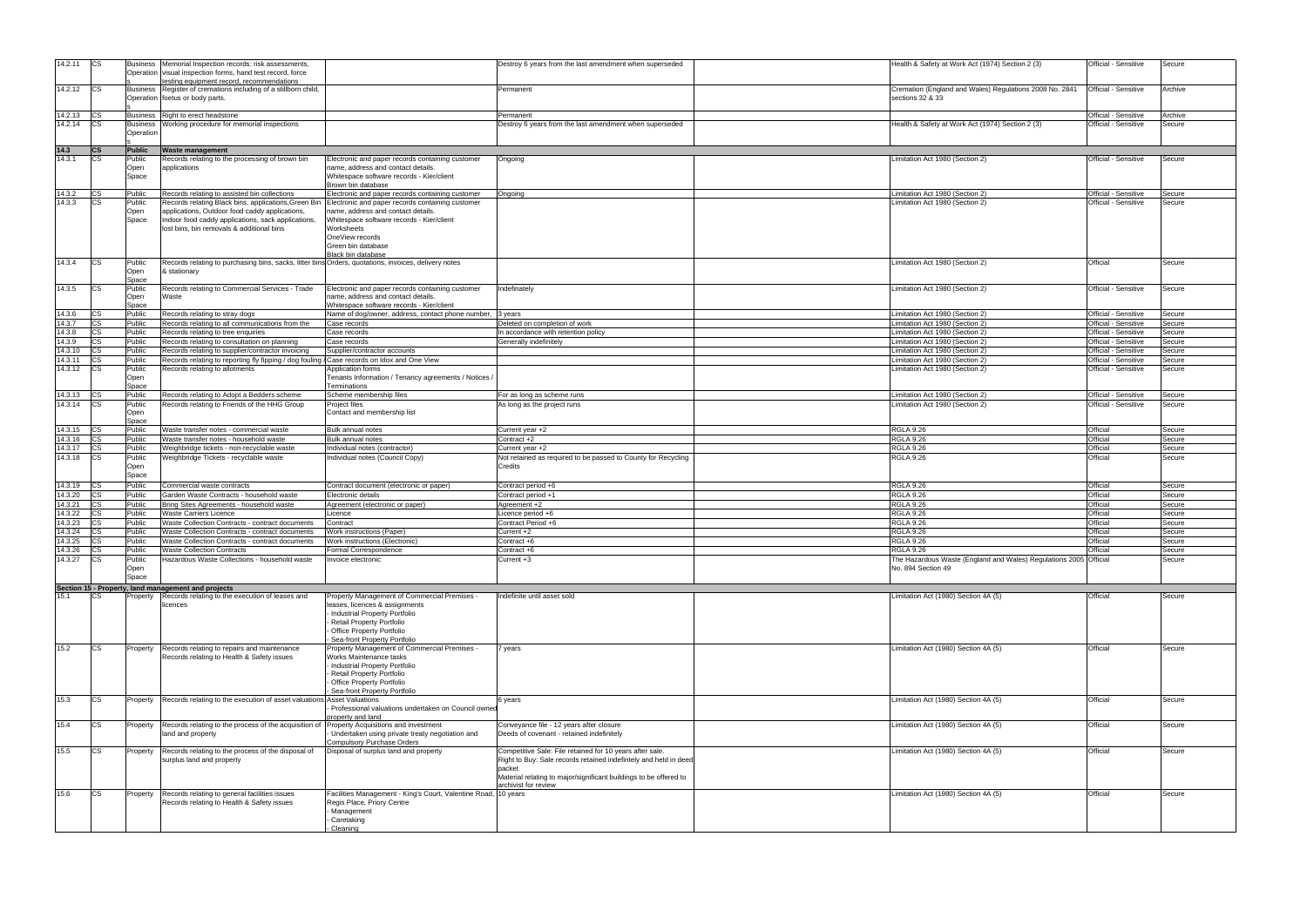| 15.7   | CS.        | Property                          | Records relating to ensure that projects are                                           | <b>Project Management</b>                                                       | 10 years                                                     |                            | Limitation Act (1980) Section 4A (5)                                 | Official             | Secure    |
|--------|------------|-----------------------------------|----------------------------------------------------------------------------------------|---------------------------------------------------------------------------------|--------------------------------------------------------------|----------------------------|----------------------------------------------------------------------|----------------------|-----------|
|        |            |                                   | completed to correct standards, on time and on                                         | Assisting internal client departments with property                             |                                                              |                            |                                                                      |                      |           |
|        |            |                                   | budget. Incorporates health and safety, risk,                                          | and building related projects within                                            |                                                              |                            |                                                                      |                      |           |
|        |            |                                   | reputational issues.                                                                   | King's Court, Valentine Road, Regis Place, Priory                               |                                                              |                            |                                                                      |                      |           |
|        |            |                                   |                                                                                        |                                                                                 |                                                              |                            |                                                                      |                      |           |
| 15.8   | CS         | Property                          | Records relating to ensure that Contract Standing                                      | Centre, All Alive Leisure venues<br>Contract Management                         | Tender Specification - 1 year                                |                            | Limitation Act (1980) Section 4A (5)                                 | Official             | Sensitive |
|        |            |                                   | Orders and Financial Regulations are adhered to.                                       | Developing briefs and specifications, tender process,                           | Unsuccessful tenders - 3 years                               |                            |                                                                      |                      |           |
|        |            |                                   |                                                                                        |                                                                                 |                                                              |                            |                                                                      |                      |           |
|        |            |                                   | Records relating to ensure that briefs and specs are                                   | contract award process, management of contract                                  | Successful tenders - length of contract + 12 years           |                            |                                                                      |                      |           |
|        |            |                                   | developed to a consistent appropriate standard                                         |                                                                                 |                                                              |                            |                                                                      |                      |           |
|        |            |                                   |                                                                                        |                                                                                 |                                                              |                            |                                                                      |                      |           |
|        |            |                                   |                                                                                        |                                                                                 |                                                              |                            |                                                                      |                      |           |
| 15.9   | <b>CS</b>  | Property                          | Records necessary to maintain the value of the                                         | <b>Building Surveying</b>                                                       | 10 years                                                     |                            | Limitation Act (1980) Section 4A (5)                                 | Official             | Secure    |
|        |            |                                   | Council's commercial property portfolio                                                | Schedules of condition                                                          |                                                              |                            |                                                                      |                      |           |
|        |            |                                   | Records to ensure buildings are maintained to                                          | Schedules of dilapidations                                                      |                                                              |                            |                                                                      |                      |           |
|        |            |                                   | appropriate standards                                                                  |                                                                                 |                                                              |                            |                                                                      |                      |           |
|        |            |                                   | Records to ensure that outgoing tenants comply with                                    |                                                                                 |                                                              |                            |                                                                      |                      |           |
|        |            |                                   | the repair obligations within their lease                                              |                                                                                 |                                                              |                            |                                                                      |                      |           |
| 15.10  | <b>CS</b>  | Property                          | Records relating to increasing the capital receipt                                     | lanning & Development                                                           | 7 years                                                      |                            | Limitation Act (1980) Section 4A (5)                                 | Official             | Secure    |
|        |            |                                   | potential of the Council's surplus land assets                                         | Develop and submit Planning Applications                                        |                                                              |                            |                                                                      |                      |           |
| 15.11  | CS.        | Property                          | Records to deal with repairs and maintenance,                                          | Conservator Role                                                                | 10 years                                                     |                            | Limitation Act (1980) Section 4A (5)                                 | Official             | Secure    |
|        |            |                                   | health & Safety, reputational issues                                                   | Management and maintenance of the Council's                                     |                                                              |                            |                                                                      |                      |           |
|        |            |                                   | Records to ensure the assets' condition does not                                       | nistoric/heritage buildings                                                     |                                                              |                            |                                                                      |                      |           |
|        |            |                                   | deteriorate and give rise to higher costs in the                                       | Management and maintenance of the Council's                                     |                                                              |                            |                                                                      |                      |           |
|        |            |                                   | medium/long term                                                                       | nistoric/heritage collections                                                   |                                                              |                            |                                                                      |                      |           |
| 15.12  |            | Property                          | Records to comply with legislation                                                     | <b>Access Audits</b>                                                            | 7 years                                                      |                            | Limitation Act (1980) Section 4A (5)                                 | Official             | Secure    |
|        |            |                                   |                                                                                        | Completed under the Equalities Act 2010                                         |                                                              |                            |                                                                      |                      |           |
| 15.13  | СS         | Property                          | Records to process utilities bills received accurately Energy / Utilities              |                                                                                 | 3 years                                                      |                            | imitation Act (1980) Section 4A (5)                                  | Official             | Secure    |
|        |            |                                   | and effectively                                                                        | <b>Energy Efficiency Projects</b>                                               |                                                              |                            |                                                                      |                      |           |
|        |            |                                   |                                                                                        |                                                                                 |                                                              |                            |                                                                      |                      |           |
|        |            |                                   | Records to ensure best value is being obtained                                         | Bill monitoring and meter reading reconciliation                                |                                                              |                            |                                                                      |                      |           |
|        |            |                                   | Records to invoice out to reimburse the Council                                        | Negotiation of energy unit prices                                               |                                                              |                            |                                                                      |                      |           |
|        |            |                                   |                                                                                        | Advice to service occupiers                                                     |                                                              |                            |                                                                      |                      |           |
| 15.14  | <b>CS</b>  | Property                          | Records to comply with legislation                                                     | Maintenance and replacement of streetlights                                     | 7 years                                                      |                            | Limitation Act (1980) Section 4A (5)                                 | Official             | Secure    |
| 15.15  | CS.        | Property                          | Records relating to the provision of bus shelters                                      | Maintenance and replacement of bus shelters                                     | 7 years                                                      |                            | Limitation Act (1980) Section 4A (5)                                 | Official             | Secure    |
| 15.16  |            | Property                          | Asbestos register                                                                      | Documented assessments to determine the presence                                |                                                              | Permanent                  | The Control of Asbestos Regulations 2006 SI 2006 2739                | Official             | Secure    |
|        |            |                                   | Section 16 - Regeneration and Corporate Projects                                       |                                                                                 |                                                              |                            |                                                                      |                      |           |
| 16.1   |            |                                   | Regenerat Economic development, Regeneration and Tourism Meeting notes, administration |                                                                                 | Current year + 5 years                                       |                            | Limitation Act 1980                                                  | Official             | Secure    |
|        |            |                                   | - general files                                                                        |                                                                                 |                                                              |                            |                                                                      |                      |           |
| 16.2   | сs         |                                   | Regenerat Economic and demographic data collected and                                  | Data sets, reports, briefings                                                   | Current year + 6 years then review                           |                            | imitation Act 1980.                                                  | Official             | Secure    |
|        |            |                                   |                                                                                        |                                                                                 |                                                              |                            |                                                                      |                      |           |
| 16.3   | <b>CS</b>  |                                   | Regenerat International relations: general files                                       | Meeting notes, administration, twinning information,                            | Current year + 12 years                                      |                            | imitation Act 1980                                                   | Official             | Secure    |
|        |            |                                   |                                                                                        | nternational trade visits                                                       |                                                              |                            |                                                                      |                      |           |
| 16.4   | ICS        |                                   | Regenerat Regeneration grants                                                          | Applications, award notification, reports                                       |                                                              | Current year + 6 years     | imitation Act 1980 (Section 2)                                       | Official             | Secure    |
| 16.5   | сs         |                                   | Regenerat Regeneration project files                                                   | Project meetings, business cases, presentations,                                |                                                              | Closure of file + 12 years | Limitation Act 1980 (Section 2)                                      | Official             | Secure    |
|        |            | ion                               |                                                                                        | appraisals                                                                      |                                                              |                            |                                                                      |                      |           |
|        |            |                                   |                                                                                        |                                                                                 |                                                              |                            |                                                                      |                      |           |
| 16.6   | CS         |                                   | Regenerat Development contributions                                                    | Administration, confirmation of support, conditions and                         |                                                              | Closure of file + 12 years | Limitation Act 1980 (Section 2)                                      | Official             | Secure    |
|        |            |                                   |                                                                                        | details of arrangements                                                         |                                                              |                            |                                                                      |                      |           |
| 16.7   | <b>CS</b>  |                                   | Regenerat Group administration                                                         | Records relating to KL CCT, DLB, HAZ, King's Lynn                               | Annual review up to 3 years                                  |                            | Limitation Act 1980                                                  | Official             | Secure    |
|        |            | lion                              |                                                                                        | Regeneration Programmes, Tourism and Business                                   |                                                              |                            |                                                                      |                      |           |
|        |            |                                   |                                                                                        | Support.                                                                        |                                                              |                            |                                                                      |                      |           |
| 16.8   | ıcs        |                                   | Regenerat Consultation                                                                 | Records relating to Downham Market, Enterprise Zone Annual review up to 3 years |                                                              |                            | Limitation Act 1980                                                  | Official             | Secure    |
|        |            |                                   |                                                                                        | and Hunstanton                                                                  |                                                              |                            |                                                                      |                      |           |
|        |            |                                   |                                                                                        |                                                                                 |                                                              |                            |                                                                      |                      |           |
| 16.9   | CS         |                                   | Corporate Housing sales                                                                | Records relating to housing build and sales                                     | 5 years                                                      |                            | Limitation Act 1980                                                  | Official - Sensitive | Secure    |
|        |            | Projects                          |                                                                                        |                                                                                 |                                                              |                            |                                                                      |                      |           |
|        |            |                                   |                                                                                        |                                                                                 |                                                              |                            |                                                                      |                      |           |
| 16.10  | CS         |                                   | Corporate Defects and remedies                                                         | Records relating to defects and remedies                                        | 5 years                                                      |                            | imitation Act 1980.                                                  | Official - Sensitive | Secure    |
|        |            | Projects                          |                                                                                        |                                                                                 |                                                              |                            |                                                                      |                      |           |
| 16.11  | <b>CS</b>  |                                   | Corporate Leasehold properties and maintenance                                         | Records relating to lease hold flats and maintenance   Ongoing                  |                                                              |                            | Limitation Act 1980                                                  | Official - Sensitive | Secure    |
|        |            | Projects                          |                                                                                        | arrangements                                                                    |                                                              |                            |                                                                      |                      |           |
| 16.12  | CS         |                                   | Corporate Housing ancillary projects                                                   | Records relating to Heritage Lottery Fund, nature and Ongoing                   |                                                              |                            | Limitation Act 1980                                                  | Official - Sensitive | Secure    |
|        |            | Projects                          |                                                                                        | other project work                                                              |                                                              |                            |                                                                      |                      |           |
|        |            |                                   |                                                                                        |                                                                                 |                                                              |                            |                                                                      |                      |           |
|        |            | Section 17 - Environmental Health |                                                                                        |                                                                                 |                                                              |                            |                                                                      |                      |           |
| 17.1   | <b>EP</b>  | EH-                               | Food, health and safety                                                                |                                                                                 |                                                              |                            |                                                                      |                      |           |
| 17.1.1 | <b>IEP</b> | EH-                               | Health & Safety notices                                                                | Health & Safety Act 1974, Regulations and Orders                                | Duration of notice + plus 6 years (insurance claims reasons) |                            | RGLA 9.3, Police and Criminal Evidence Act                           | Official             | Secure    |
|        |            | Commerci                          |                                                                                        | made thereunder.                                                                |                                                              |                            |                                                                      |                      |           |
|        |            |                                   |                                                                                        |                                                                                 |                                                              |                            |                                                                      |                      |           |
| 17.1.2 | <b>IEP</b> | EH-                               | Accident report forms                                                                  | Health & Safety Act 1974                                                        | Current plus 3 years (insurance claims reasons).             |                            | RGLA 9.3                                                             | Official - Sensitive | Secure    |
| 17.1.3 | EP         | EH-                               | <b>Food Poisoning results</b>                                                          | Food & Safety Act 1990                                                          | 3 years after all actions have been completed.               |                            | <b>RGLA 9.3</b>                                                      | Official - Sensitive | Secure    |
| 17.1.4 | <b>IEP</b> | EH-                               | All records relating to businesses that are trading                                    | Contact details                                                                 | 6 years after closure                                        |                            |                                                                      | Official             | Secure    |
| $17.2$ | <b>EP</b>  | EH-                               | Licensing                                                                              |                                                                                 |                                                              |                            |                                                                      |                      |           |
| 17.2.1 | <b>EP</b>  | EH-                               | Applications for individual, premises and vehicle                                      | Application forms, photos, correspondence etc                                   | 3 years after cease of individual/premises licence.          |                            | Various see below                                                    | Official             | Secure    |
|        |            |                                   | Commerci licences.                                                                     |                                                                                 | 25 years for vehicle licence.                                |                            |                                                                      |                      |           |
|        |            |                                   |                                                                                        |                                                                                 |                                                              |                            |                                                                      |                      |           |
|        |            |                                   |                                                                                        |                                                                                 |                                                              |                            |                                                                      |                      |           |
| 17.2.2 | EP         | EH-                               | Animal boarding licences                                                               |                                                                                 | Destroy - 2 years after registration lapses                  |                            | Animal Boarding Establishments Act 1963.                             | Official             | Secure    |
|        |            | Commerci                          |                                                                                        |                                                                                 |                                                              |                            |                                                                      |                      |           |
|        |            |                                   |                                                                                        |                                                                                 |                                                              |                            |                                                                      |                      |           |
| 17.2.3 | <b>IEP</b> | EH-                               | Animal breeding licences                                                               |                                                                                 | Destroy - 2 years after registration lapses                  |                            | Breeding of Dogs Acts 1973 and 1991, Breeding and Sale of            | Official             | Secure    |
|        |            | Commerci                          |                                                                                        |                                                                                 |                                                              |                            | Dogs (Welfare) Act 1999.                                             |                      |           |
|        |            |                                   |                                                                                        |                                                                                 |                                                              |                            |                                                                      |                      |           |
| 17.2.4 | <b>IEP</b> | EH-                               | Animal Welfare - licensing files                                                       |                                                                                 | Destroy - 2 years after registration lapses                  |                            | <b>RGLA 9.16</b>                                                     | Official             | Secure    |
|        |            | Commerci                          |                                                                                        |                                                                                 |                                                              |                            |                                                                      |                      |           |
|        |            |                                   |                                                                                        |                                                                                 |                                                              |                            |                                                                      |                      |           |
| 17.2.5 | <b>IEP</b> | EH-                               | <b>Butchers licences</b>                                                               |                                                                                 | Destroy - 2 years after registration lapses                  |                            | <b>RGLA 9.16</b>                                                     | Official             | Secure    |
|        |            | Commerci                          |                                                                                        |                                                                                 |                                                              |                            |                                                                      |                      |           |
|        |            |                                   |                                                                                        |                                                                                 |                                                              |                            |                                                                      |                      |           |
| 17.2.6 |            | EH-                               | Caravan and camp site licences                                                         |                                                                                 |                                                              |                            | Caravan Sites and Control of Development Act 1960 Caravan   Official |                      | Secure    |
|        |            | Commerci                          |                                                                                        |                                                                                 | Destroy - 2 years after registration lapses                  |                            |                                                                      |                      |           |
|        |            |                                   |                                                                                        |                                                                                 |                                                              |                            | Sites Act 1968.                                                      |                      |           |
|        |            |                                   |                                                                                        |                                                                                 |                                                              |                            |                                                                      |                      |           |
|        |            |                                   |                                                                                        |                                                                                 |                                                              |                            |                                                                      |                      |           |
| 17.2.7 | <b>IEP</b> | EH-                               | Cemetery licences                                                                      |                                                                                 | Destroy - 2 years after registration lapses                  |                            | <b>RGLA 9.16</b>                                                     | Official             | Secure    |
|        |            | Commerci                          |                                                                                        |                                                                                 |                                                              |                            |                                                                      |                      |           |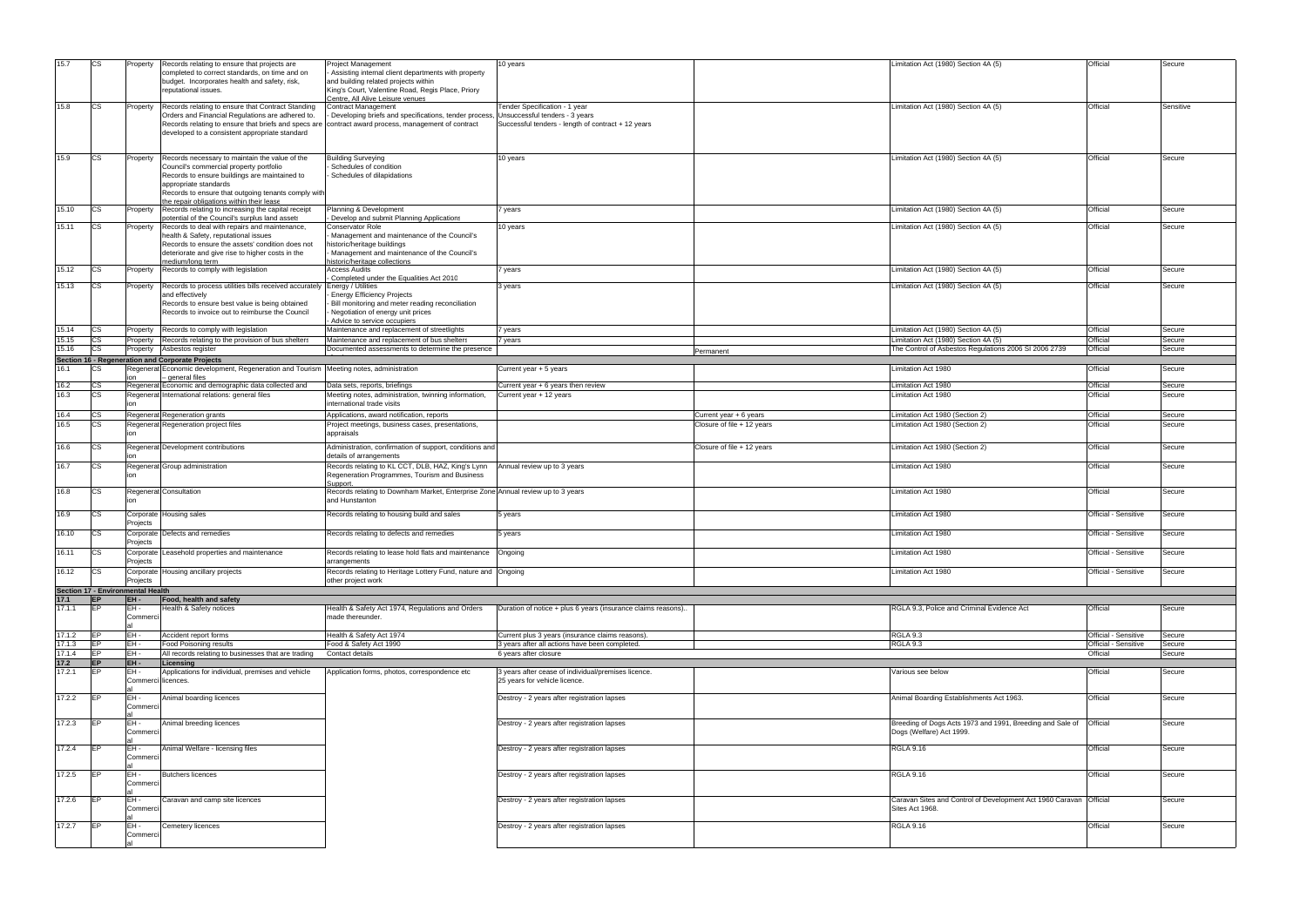| 17.2.8  | EР        | EH-<br>Commerci             | Crematoria licences                            |
|---------|-----------|-----------------------------|------------------------------------------------|
|         |           | al                          |                                                |
| 17.2.9  | EP        | EH -<br>Commerci<br>al      | Dangerous wild animals licences                |
| 17.2.10 | EP        | EH-<br>Commerci<br>al       | Food hygiene and safety premises registration  |
| 17.2.11 | EP        | EH-<br>Commerci             | Hackney licences                               |
| 17.2.12 | EP        | al<br>EH-<br>Commerci       | Highway projection licences                    |
| 17.2.13 | EP        | al<br>EH-                   | Hoarding licences                              |
| 17.2.14 | EP        | EH-<br>Commerci<br>al       | Infectious diseases licensing                  |
| 17.2.15 | EP.       | EH-<br>Commerci<br>al       | Late hours catering licences                   |
| 17.2.16 | EP        | EH -<br>Commerci            | Liquor licences                                |
| 17.2.17 | EP        | al<br>EH-<br>Commerci       | Lottery (gambling) - licensing files           |
| 17.2.18 | <b>EP</b> | al<br>EH -<br>Commerci      | Lottery registration                           |
| 17.2.19 | EP        | al<br>EH-<br>Commerci       | Massage and special treatment licences         |
| 17.2.20 | EP        | al<br>EH-<br>Commerci<br>al | Non medicinal poisons licences                 |
| 17.2.21 | EP        | EH -<br>Commerci<br>al      | Nursing agencies licences                      |
| 17.2.22 | EP        | EH-<br>Commerci<br>al       | Other hazardous substances                     |
| 17.2.23 | EP        | EH -<br>Commerci<br>al      | Personal licenses (publican) - licensing files |
| 17.2.24 | EP        | EH -<br>Commerci<br>al      | Pet shop licences                              |
| 17.2.25 | EP        | EH -<br>Commerci<br>al      | Petroleum                                      |
| 17.2.26 | EP        | EH -<br>Commerci<br>al      | Premises and Club (alcohol) - licensing files  |
| 17.2.27 | EP        | EH -<br>Commerci<br>aı      | Private hire licences                          |
| 17.2.28 | EP        | EH -<br>Commerci<br>al      | Radioactive substances                         |
| 17.2.29 | EP        | EH-<br>Commerci<br>al       | Riding establishment licences                  |
| 17.2.30 | EP        | EH -<br>Commerci<br>al      | Sale of explosives licences                    |
| 17.2.31 | EР        | EH -<br>Commerci<br>al      | Scaffold licences                              |
| 17.2.32 | EP        | EH-<br>Commerci<br>al       | Scrap metal licences                           |
| 17.2.33 | EP        | EH -<br>Commerci<br>al      | Sex establishments                             |
| 17.2.34 | EP        | EH -<br>Commerci<br>al      | Shops                                          |
| 17.2.35 | EP        | EH -<br>Commerci<br>al      | Skin piercings                                 |
| 17.2.36 | EP        | EH -<br>Commerci<br>al      | Skip licences                                  |
| 17.2.37 | EP        | EH-<br>Commerci             | Street collections and lotteries licences      |
| 17.2.38 | EP        | al<br>EH -<br>Commerci      | Street trading licences                        |
|         |           | al                          |                                                |

| Crematoria licences                            |                                | Destroy - 2 years after registration lapses                                                                                      | <b>RGLA 9.16</b>                                                          | Official | Secure |
|------------------------------------------------|--------------------------------|----------------------------------------------------------------------------------------------------------------------------------|---------------------------------------------------------------------------|----------|--------|
| Dangerous wild animals licences                |                                | Destroy - 2 years after registration lapses                                                                                      | Dangerous Wild Animals Act 1976                                           | Official | Secure |
| Food hygiene and safety premises registration  |                                | Destroy - 6 years after registration lapses                                                                                      | Food Safety Food Premises (Registration) Regulations 1991                 | Official | Secure |
| Hackney licences                               |                                | Destroy - 25 years after registration lapses                                                                                     | Local Government (Miscellaneous provisions) Act 1976                      | Official | Secure |
| Highway projection licences                    |                                | Destroy - 2 years after registration lapses                                                                                      | <b>RGLA 9.16</b>                                                          | Official | Secure |
| Hoarding licences                              |                                | Destroy - 2 years after registration lapses                                                                                      | <b>RGLA 9.16</b>                                                          | Official | Secure |
| Infectious diseases licensing                  |                                | Destroy - 3 years after registration lapses                                                                                      | <b>RGLA 9.16</b>                                                          | Official | Secure |
| Late hours catering licences                   |                                | Destroy - 2 years after registration lapses                                                                                      | <b>RGLA 9.16</b>                                                          | Official | Secure |
| Liquor licences                                |                                | Destroy - 6 years after registration lapses                                                                                      | RGLA 9.16 Based on 6 years legal proceedings time limit.                  | Official | Secure |
| Lottery (gambling) - licensing files           | Review every 3 years           |                                                                                                                                  | Licensing Act 2003. Section 8: Requirement to keep a register Official    |          | Secure |
| Lottery registration                           |                                | Destroy - 2 years after registration lapses                                                                                      | <b>RGLA 9.16</b>                                                          | Official | Secure |
| Massage and special treatment licences         |                                | Destroy - 2 years after registration lapses                                                                                      | <b>RGLA 9.16</b>                                                          | Official | Secure |
| Non medicinal poisons licences                 |                                | Destroy - 2 years after registration lapses                                                                                      | <b>RGLA 9.16</b>                                                          | Official | Secure |
| Nursing agencies licences                      |                                | Destroy - 2 years after registration lapses                                                                                      | <b>RGLA 9.16</b>                                                          | Official | Secure |
| Other hazardous substances                     | Permanent - offer to archivist |                                                                                                                                  | <b>RGLA 9.17</b>                                                          | Official | Secure |
| Personal licenses (publican) - licensing files | Review every 3 years           |                                                                                                                                  | Licensing Act 2003. Section 8: Requirement to keep a register Official    |          | Secure |
| Pet shop licences                              |                                | Destroy - 2 years after registration lapses                                                                                      | Pet Animals Act 1951 (as amended by the 1983 Act)                         | Official | Secure |
| Petroleum                                      | Permanent - offer to archivist |                                                                                                                                  | Petroleum (Regulation) Acts 1928 and 1936                                 | Official | Secure |
| Premises and Club (alcohol) - licensing files  | Review every 3 years           |                                                                                                                                  | Licensing Act 2003. Section 8: Requirement to keep a register Official    |          | Secure |
| Private hire licences                          |                                | Destroy - 25 years after registration lapses                                                                                     | Local Government (Miscellaneous provisions) Act 1976                      | Official | Secure |
| Radioactive substances                         |                                | Retain records for a specified period after ceasing to carry on<br>the activities regulated by his registration or authorisation | Radioactive Substances Act 1993                                           | Official | Secure |
| Riding establishment licences                  |                                | Destroy - 2 years after registration lapses                                                                                      | Riding Establishments Act 1964 and 1970                                   | Official | Secure |
| Sale of explosives licences                    |                                | Destroy - 2 years after registration lapses                                                                                      | Manufacture and Storage of Explosives Regulations 2005.                   | Official | Secure |
| Scaffold licences                              |                                | Destroy - 2 years after registration lapses                                                                                      | <b>RGLA 9.16</b>                                                          | Official | Secure |
| Scrap metal licences                           |                                | Destroy - 2 years after registration lapses                                                                                      | Scrap Metal Dealers Act 2013 (replaces 1964 Act)                          | Official | Secure |
| Sex establishments                             |                                | Destroy - 2 years after registration lapses                                                                                      | <b>RGLA 9.16</b>                                                          | Official | Secure |
| Shops                                          |                                | Destroy - 2 years after registration lapses                                                                                      | RGLA 9.16                                                                 | Official | Secure |
| Skin piercings                                 |                                | Destroy 6 years after business closure                                                                                           |                                                                           | Official | Secure |
| Skip licences                                  |                                | Destroy - 2 years after registration lapses                                                                                      | <b>RGLA 9.16</b>                                                          | Official | Secure |
| Street collections and lotteries licences      |                                | Destroy - 2 years after registration lapses                                                                                      | House To House Collections Act 1939 Lotteries and<br>Amusements Act 1976. | Official | Secure |
| Street trading licences                        |                                | Destroy - 2 years after registration lapses                                                                                      | Local Government (Miscellaneous Provisions) Act 1982.                     | Official | Secure |
|                                                |                                |                                                                                                                                  |                                                                           |          |        |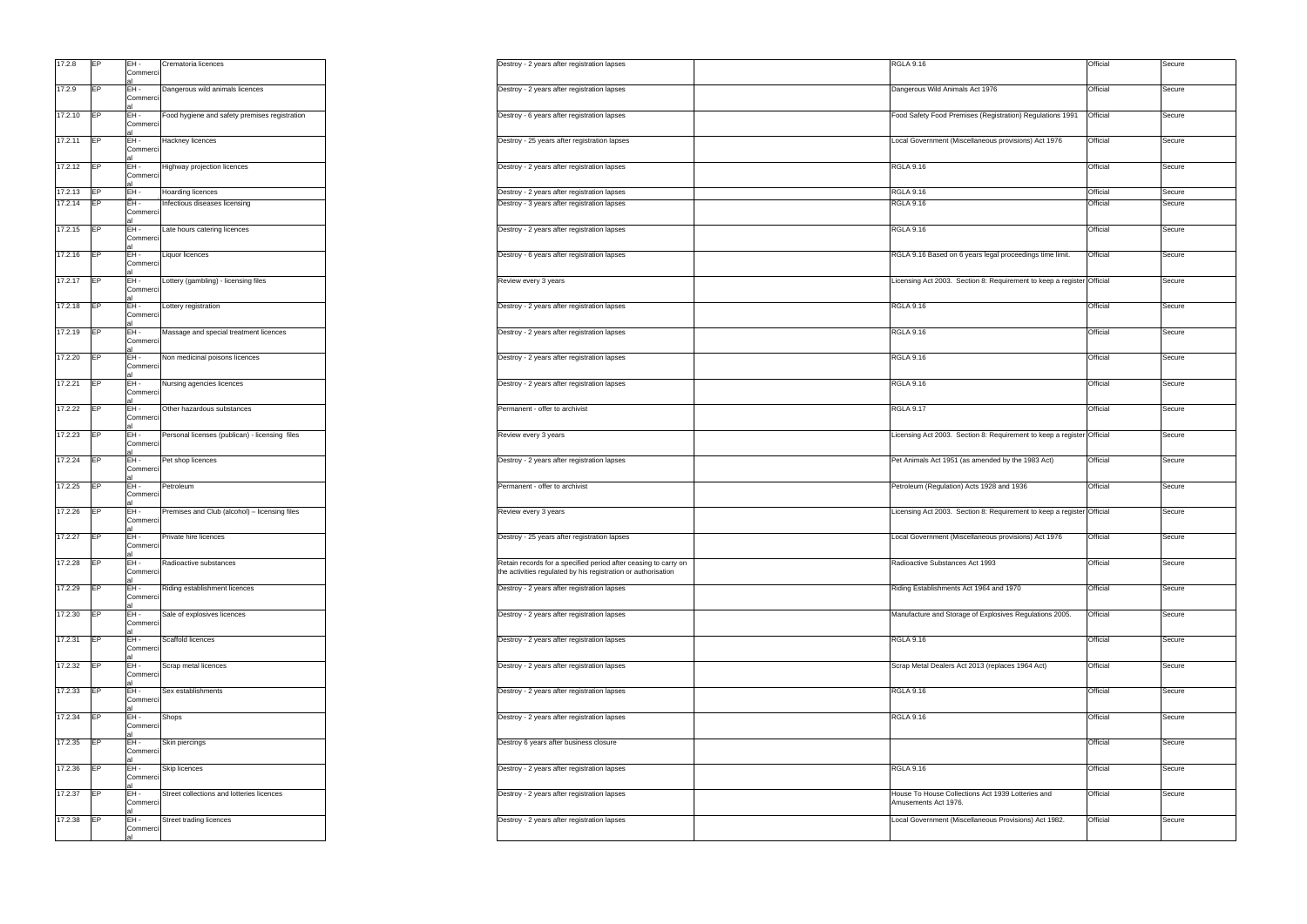| 17.2.39        |                 | EH -<br>Commerci        | Venue licences - licensing files (3 year cycle)                                                                                                                                                                                       |                                                                                                                                                                                                                                                    | Review every 3 years                                                                                                   |                                       | Licensing Act 2003. Section 8: Requirement to keep a register Official                                                                     |                      | Secure |
|----------------|-----------------|-------------------------|---------------------------------------------------------------------------------------------------------------------------------------------------------------------------------------------------------------------------------------|----------------------------------------------------------------------------------------------------------------------------------------------------------------------------------------------------------------------------------------------------|------------------------------------------------------------------------------------------------------------------------|---------------------------------------|--------------------------------------------------------------------------------------------------------------------------------------------|----------------------|--------|
| 17.2.40        | EP              | EH-<br>Commerci         | Cooling towers                                                                                                                                                                                                                        |                                                                                                                                                                                                                                                    | Destroy - 2 years after registration lapses                                                                            |                                       | The Notification of Cooling Towers and Evaporative<br>Condensers Regulations 1992.                                                         | Official             | Secure |
| 17.2.41        | <b>IFP</b>      | EH-<br>Commerci         | Private water suppliers monitoring                                                                                                                                                                                                    |                                                                                                                                                                                                                                                    | Destroy after person moves from the premises                                                                           |                                       | RGLA 9.3                                                                                                                                   | Official             | Secure |
| 17.2.42 EP     |                 | EH-<br>Commerci         | Swimming pools monitoring                                                                                                                                                                                                             |                                                                                                                                                                                                                                                    | Destroy - 3 years from last action                                                                                     |                                       | RGLA 9.3                                                                                                                                   | Official             | Secure |
| 17.2.43        | <b>IEP</b>      | EH-<br>Commerci         | Contaminated land register                                                                                                                                                                                                            |                                                                                                                                                                                                                                                    | Permanent                                                                                                              |                                       | Contaminated Land (England) Regulations 2000                                                                                               | Official             | Secure |
| 17.2.44 EP     |                 | EH -<br>Commerci        | Animal Impounding Notices                                                                                                                                                                                                             |                                                                                                                                                                                                                                                    | Destroy 2 years after the matter is concluded                                                                          |                                       | <b>RGLA 9.19</b>                                                                                                                           | Official             | Secure |
| 17.2.45 $E$    |                 | EH-<br>Environm<br>ent  | Air Pollution Monitoring                                                                                                                                                                                                              |                                                                                                                                                                                                                                                    | Destroy - 3 years from last action                                                                                     |                                       | RGLA 9.3                                                                                                                                   | Official             | Secure |
| 17.2.46        | <b>IFP</b>      | EH-<br>Commerci         | Land Pollution Monitoring                                                                                                                                                                                                             |                                                                                                                                                                                                                                                    | Destroy - 3 years from last action                                                                                     |                                       | RGLA 9.3                                                                                                                                   | Official             | Secure |
| 17.2.47        | <b>IEP</b>      | EH-<br>Commerci         | <b>River Pollution Monitoring</b>                                                                                                                                                                                                     |                                                                                                                                                                                                                                                    | Destroy - 3 years from last action                                                                                     |                                       | RGLA 9.3                                                                                                                                   | Official             | Secure |
| 17.3           | <b>IEP</b>      | EH-                     | <b>Civil emergency</b>                                                                                                                                                                                                                |                                                                                                                                                                                                                                                    |                                                                                                                        |                                       |                                                                                                                                            |                      |        |
| 17.3.1         | <b>IEP</b>      | EH-<br>Environm<br>ent  | Activities that report on all civil emergencies in the<br>local community, whether the emergency plan has<br>been invoked or not                                                                                                      | Borough Emergency Response and Recovery Plan.<br>Major incident plan, Emergency plan, Contact list of<br>emergency agencies, Contact list of core staff                                                                                            | Permanent retention of high level management records only,<br>offer to archivist. Destroy other records -after 6 years |                                       | <b>RGLA 9.11</b><br>Limitation Act 1980                                                                                                    | Official - Sensitive | Secure |
| 17.3.2         | <b>IEP</b>      | EH-<br>Environm<br>ent  | Emergency plan exercises. Process of recording the Exercise briefs, Tests, Feedback, Action plans<br>results of the test for emergency/disaster plan.                                                                                 |                                                                                                                                                                                                                                                    | Destroy - 10 years after closure                                                                                       |                                       | <b>RGLA 9.12</b><br>Limitation Act 1980                                                                                                    | Official - Sensitive | Secure |
| 17.3.3         | EP              | EH-<br>Environm         | All records relating to business continuity planning<br>and training. Relating to business continuity in the<br>event of a disaster or unforeseen event. Includes<br>disaster recovery and business continuity and<br>recovery plans. | Borough Business Continuity Plan, Threat Cards,<br>Evacuation Plans                                                                                                                                                                                | 6 years                                                                                                                |                                       | <b>RGLA 9.11</b><br>Limitation Act 1980                                                                                                    | Official - Sensitive | Secure |
| 17.3.4         | <b>IEP</b>      | EH-<br>Environm         | Records relating to the Business Continuity<br>Corporate Officer Group                                                                                                                                                                | Agendas, minutes, reports, correspondance                                                                                                                                                                                                          | 6 years                                                                                                                |                                       | Limitation Act 1980                                                                                                                        | Official - Sensitive | Secure |
| 17.4           | <b>IEP</b>      | EH-                     | <b>Health and safety</b>                                                                                                                                                                                                              |                                                                                                                                                                                                                                                    |                                                                                                                        |                                       |                                                                                                                                            |                      |        |
| 17.4.1         | FP              | EH-                     | Records of the development and establishment of                                                                                                                                                                                       | Health and safety policies.                                                                                                                                                                                                                        | <b>Reviewed Annually</b>                                                                                               |                                       | Limitation Act 1980 (Section 2)                                                                                                            | Official             | Secure |
|                |                 | EH-                     | the Health and Safety Policy and plans.                                                                                                                                                                                               | Health & safety management strategies.                                                                                                                                                                                                             |                                                                                                                        |                                       |                                                                                                                                            | Official             | Secure |
| 17.4.2         |                 | EH -                    | Monitoring health & safety performance.                                                                                                                                                                                               | Health & safety audit records                                                                                                                                                                                                                      | Completion of audit plus 5 years.                                                                                      |                                       |                                                                                                                                            | Official             | Secure |
|                |                 | EH-                     |                                                                                                                                                                                                                                       | Records of actions to address issues raised.                                                                                                                                                                                                       |                                                                                                                        |                                       |                                                                                                                                            | Official             | Secure |
| 17.4.3         | <b>IEP</b>      | EH-                     | Recording consultation and communication with<br>Commerci employees.                                                                                                                                                                  | decisions of safety committees formed under the<br>Safety Representatives and Safety Committee<br>Regulations 1977 or other consultation/ communicatio<br>with employee representatives under the Consultation<br>with Employees Regulations 1996. | Records documenting the formation, proceedings and Life of the Committee or the current year plus 3 years.             |                                       |                                                                                                                                            | Official             | Secure |
| 17.5           | <b>IEP</b>      | EH-                     | <b>Risk assessments and procedures</b>                                                                                                                                                                                                |                                                                                                                                                                                                                                                    |                                                                                                                        |                                       |                                                                                                                                            |                      |        |
| 17.5.1         | IFP.            | EH-                     | Assessing the level of work and the process to<br>Commerci eliminate related risk.                                                                                                                                                    | Results of risk assessments.                                                                                                                                                                                                                       | Life of the work plus 6 months                                                                                         |                                       | Limitation Act 1980 (Section 2)                                                                                                            | Official             | Secure |
| 17.5.2         | <b>IEP</b>      | EH-                     | Records of hazardous substances present or in use Record of hazardous substances present or in use.<br>Commerci in the workplace & exposure to them.                                                                                  |                                                                                                                                                                                                                                                    | Vhile product is in use.                                                                                               |                                       | Control of Substances Hazardous to Health                                                                                                  | Official             | Secure |
| 17.5.3         | <b>IEP</b>      | EH-                     | <b>COSHH Risk Assessments</b>                                                                                                                                                                                                         |                                                                                                                                                                                                                                                    |                                                                                                                        | Date of creation + 40 years           | Control of Substances Hazardous to Health                                                                                                  | Official             | Secure |
| 17.5.4         | <b>IEP</b>      | EH-<br>Commerci groups  | Health and Safety team meetings and working                                                                                                                                                                                           |                                                                                                                                                                                                                                                    | Current year + 3 years                                                                                                 |                                       | Limitation Act 1980 (Section 2)                                                                                                            | Official             | Secure |
| 17.5.5         | EP<br><b>EP</b> | EH-<br>Commerci<br>EH-  | Health and Safety: Safety Complaints<br>Site and equipment safety                                                                                                                                                                     |                                                                                                                                                                                                                                                    |                                                                                                                        | Date complaint resolved + 6 years     |                                                                                                                                            | Official             | Secure |
| 17.6<br>17.6.1 |                 | EH -                    | Process of monitoring land, buildings, facilities or                                                                                                                                                                                  | Site & safety inspection records.                                                                                                                                                                                                                  | Until superseded                                                                                                       |                                       | Limitation Act 1980 (Section 2)                                                                                                            | Official             | Secure |
|                |                 | EH-                     | operations for purposes of ensuring health and                                                                                                                                                                                        | Records of actions to address issues raised.                                                                                                                                                                                                       |                                                                                                                        |                                       |                                                                                                                                            | Official             | Secure |
|                |                 | Commer                  | safety.                                                                                                                                                                                                                               |                                                                                                                                                                                                                                                    |                                                                                                                        |                                       |                                                                                                                                            |                      |        |
| 17.6.2         |                 | EH -                    | Monitoring work equipment for purposes of ensuring Equipment repair log.                                                                                                                                                              |                                                                                                                                                                                                                                                    | Date of examination, test or repair plus 5 years.                                                                      |                                       |                                                                                                                                            | Official             | Secure |
|                |                 | EH-                     | health and safety.                                                                                                                                                                                                                    | Records of the issue of protective equipment.                                                                                                                                                                                                      |                                                                                                                        |                                       |                                                                                                                                            | Official             | Secure |
| 17.6.3         |                 | EH-                     | Legionella checks undertaken in BCKLWN premises                                                                                                                                                                                       |                                                                                                                                                                                                                                                    |                                                                                                                        | Date of check + 6 years               |                                                                                                                                            | Official             | Secure |
| 17.6.4         | <b>IEP</b>      | EH-                     | Water checks undertaken in BCKLWN premises                                                                                                                                                                                            |                                                                                                                                                                                                                                                    |                                                                                                                        |                                       |                                                                                                                                            | Official             | Secure |
| 17.7           | IEP             | EH-                     | <b>Accidents</b>                                                                                                                                                                                                                      |                                                                                                                                                                                                                                                    |                                                                                                                        |                                       |                                                                                                                                            |                      |        |
| 17.7.1         | <b>IEP</b>      | EH-                     | Process that records and notifies the HSE of injuries, Accident book records, Accident reports, Incident<br>Commerci ill-health, dangerous occurrences and notifiable<br>diseases affecting/involving adults.                         | reports, Work related III-health reports, Notifiable<br>diseases reports                                                                                                                                                                           | The date of recording or HSE notification plus 3 years.                                                                |                                       | Statutory Instrument 1995 No 3163 - The Reporting of Injuries, Official - Sensitive<br>Diseases and Dangerous Occurrences Regulations 1995 |                      | Secure |
| 17.7.2         | <b>IEP</b>      | EH-                     | Process that records injuries, ill-health, dangerous<br>Commerci occurrences and notifiable diseases<br>affecting/involving children.                                                                                                 | Accident book records, Accident reports, Incident<br>reports, Work related III-health reports, Notifiable<br>diseases reports                                                                                                                      | Until the child has reached the age of 21. Date of birth of the<br>youngest participant + 22 years                     |                                       | Limitation Act 1980 (Section 11)                                                                                                           | Official - Sensitive | Secure |
| 17.7.3         | EP              | EH-                     | Investigation of accidents, dangerous occurrences                                                                                                                                                                                     | Investigation reports.                                                                                                                                                                                                                             | 3 years from the closure of the investigation.                                                                         |                                       | Statutory Instrument 1995 No 3163 - The Reporting of Injuries                                                                              | Official - Sensitive | Secure |
|                |                 | EH-<br>Commerci         | and notifiable diseases.                                                                                                                                                                                                              | Witness Statements.                                                                                                                                                                                                                                |                                                                                                                        |                                       | Diseases and Dangerous Occurrences Regulations 1995                                                                                        | Official - Sensitive | Secure |
| 17.7.4         | EP              | EH-<br>Commerci reports | Corporate health and safety audits, monitoring                                                                                                                                                                                        |                                                                                                                                                                                                                                                    |                                                                                                                        | Date of audit $+ 6$ years then review | Limitation Act 1980 (Section 2)                                                                                                            | Official - Sensitive | Secure |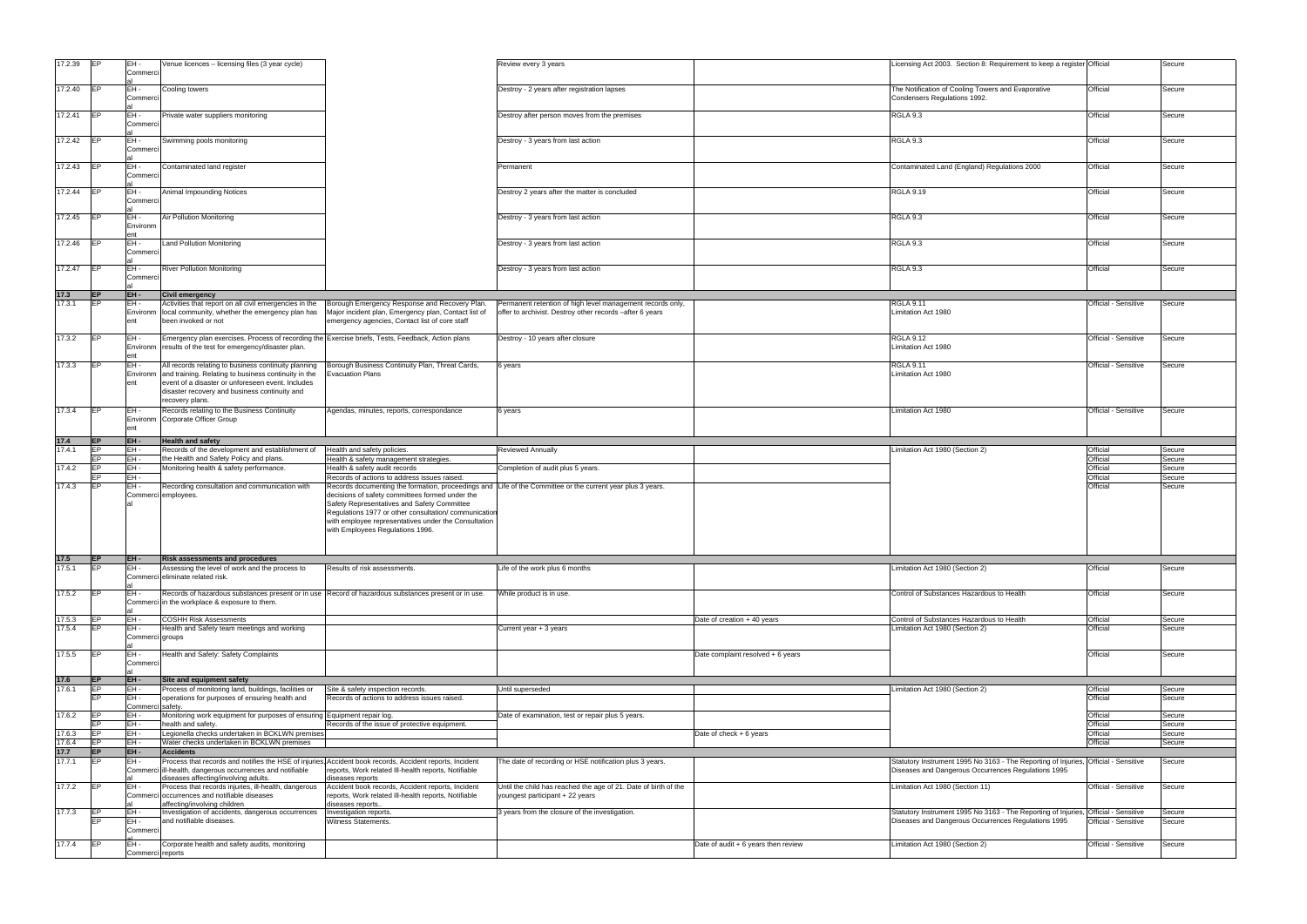| 17.3.5  | EP                                   | IEH -                  | <b>Emergency Volunteer Records</b>                                                                                                                                                                                        | Access database                                                                                                                                                    | Only whilst active as a volunteer or 1 year from leaving |                      | Limitation Act 1980                         | Official - Sensitive | Secure |
|---------|--------------------------------------|------------------------|---------------------------------------------------------------------------------------------------------------------------------------------------------------------------------------------------------------------------|--------------------------------------------------------------------------------------------------------------------------------------------------------------------|----------------------------------------------------------|----------------------|---------------------------------------------|----------------------|--------|
| 17.3.6  | EP                                   | Environm<br>EH-        | Contact details for emergency response and liasion                                                                                                                                                                        | Excel spreadsheet                                                                                                                                                  | Whilst plans active                                      |                      | Limitation Act 1980                         | Official - Sensitive | Secure |
| 17.3.7  | EP                                   | Environn<br>EH-        | to develop plans<br>Recrds relating to the Safety Advisory Group                                                                                                                                                          | Contact details, agendas, minutes, reports, related                                                                                                                | I0 years                                                 |                      | Limitation Act 1980                         | Official - Sensitive | Secure |
|         |                                      | Environm               |                                                                                                                                                                                                                           | correspondance                                                                                                                                                     |                                                          |                      |                                             |                      |        |
| 17.8    | <b>IEP</b>                           | EH-<br>Environn        | <b>Environmental Health - Environment</b>                                                                                                                                                                                 |                                                                                                                                                                    |                                                          |                      |                                             |                      |        |
| 17.8.1. | <b>IEP</b>                           | EH-<br>Environm        | All records relating to case files.                                                                                                                                                                                       | EH complaints                                                                                                                                                      | In line with corporate retention periods                 | 6 years              | Limitation Act 1980 (Section 2)             | Official - Sensitive | Secure |
| 17.8.2  | <b>IEP</b>                           | EH-<br>Environm        |                                                                                                                                                                                                                           | Service requests                                                                                                                                                   | In line with corporate retention periods                 | 6 years              | Limitation Act 1980 (Section 2)             | Official - Sensitive | Secure |
| 17.8.3  | <b>IEP</b>                           | EH-<br>Environm        |                                                                                                                                                                                                                           | Contaminated land investigations                                                                                                                                   | In line with corporate retention periods                 | Permanent            |                                             | Official - Sensitive | Secure |
| 17.8.4  | <b>IEP</b>                           | ent<br>EH-<br>Environm |                                                                                                                                                                                                                           | Environmental permit applications                                                                                                                                  | In line with corporate retention periods                 | 6 years after expiry | Limitation Act 1980 (Section 2)             | Official - Sensitive | Secure |
| 17.8.5  | <b>IEP</b>                           | EH-<br>Environm        |                                                                                                                                                                                                                           | Scrap metal licensing                                                                                                                                              | In line with corporate retention periods                 | 6 years after expiry | Limitation Act 1980 (Section 2)             | Official - Sensitive | Secure |
|         | <b>Section 18 - Planning Control</b> |                        |                                                                                                                                                                                                                           |                                                                                                                                                                    |                                                          |                      |                                             |                      |        |
| 18.1    | EP                                   | Planning<br>Control    | All records relating to the management of the<br>development control process (excluding parts of the correspondance, application, permits, certificates,<br>process included in other parts of the retention<br>schedule) | Building files and plans, specifications,<br>objections, inspection reports, appeals                                                                               | Indefinitely                                             |                      | Town and Country Planning Act 1990          | Official             | Secure |
| 18.2    | EP                                   | Planning<br>Control    | All records relating to listed building applications                                                                                                                                                                      | Building files and plans, specifications,<br>correspondance, application, permits, certificates,<br>objections, inspection reports, appeals                        | Indefinitely                                             |                      |                                             | Official             | Secure |
| 18.3    | IEP.                                 | Planning<br>Control    | All records relating to pre-applications                                                                                                                                                                                  | Building files and plans, specifications,<br>correspondance, pre-application                                                                                       |                                                          |                      | 15                                          | Official             | Secure |
| 18.4    | EP                                   | Planning<br>Control    | All records relating to the discharge of condition<br>applications                                                                                                                                                        | Building files and plans, specifications,<br>correspondance, application, permits, certificates,<br>inspection reports                                             | Indefinitely                                             |                      |                                             | Official             | Secure |
| 18.8    | EP                                   | Planning<br>Control    | All records relating to enforcement cases                                                                                                                                                                                 | case files and plans relating to breach of condition<br>notices and planning contravention, specifications,<br>correspondance, application, permits, certificates, | 10                                                       |                      | Limitation Act 1980 (Section 2)<br>6 years  | Official             | Secure |
| 18.9    | <b>IEP</b>                           | Planning<br>Control    | All records relating to Planning Committee                                                                                                                                                                                | Files and plans, specifications, correspondance,<br>application, permits, certificates, objections, inspection                                                     |                                                          |                      | Local Government Act 1972 s100c<br>6 years  | Official             | Secure |
| 18.10   | <b>IEP</b>                           | Planning<br>Control    | All records relating to complaints and general<br>correspondance                                                                                                                                                          | reports, appeals<br>Files and plans, specifications, correspondance,<br>application, permits, certificates, objections, inspection<br>reports                      |                                                          |                      | 10 years - Level 1 complaints               | Official             | Secure |
| 18.11   | <b>IEP</b>                           | Planning               | All records relating to Land Charge searches                                                                                                                                                                              | Correspondance, search reports                                                                                                                                     |                                                          |                      | year                                        | Official             | Secure |
| 18.12   | EP                                   | Control<br>Planning    | All records relating to street naming and numbering                                                                                                                                                                       | Applications, correspondance                                                                                                                                       |                                                          |                      | Permanent                                   | Official             | Secure |
| 18.13   | <b>IEP</b>                           | Control<br>Planning    | applications<br>All records relating to Environmental Impact                                                                                                                                                              |                                                                                                                                                                    |                                                          |                      | 15 years                                    | Official             | Secure |
| 18.14   | EP                                   | Control<br>Planning    | Assessment screening<br>Land Charges Register                                                                                                                                                                             |                                                                                                                                                                    |                                                          |                      | Permanent                                   | Official             | Secure |
| 18.15   | EP                                   | Control<br>Planning    | All records relating to the creation and                                                                                                                                                                                  |                                                                                                                                                                    |                                                          |                      | Permanent                                   | Official             | Secure |
|         |                                      | Control                | implementation of Certificates of Lawful Use or<br>Development                                                                                                                                                            |                                                                                                                                                                    |                                                          |                      |                                             |                      |        |
| 18.16   | <b>IEP</b>                           | Control                | Planning All records relating to applications for and<br>management of Certificates of Lawful Use or                                                                                                                      |                                                                                                                                                                    |                                                          |                      | Permanent                                   | Official             | Secure |
| 18.17   | EP                                   | Planning<br>Control    | All records relating to the creation and management<br>of Local Development Orders                                                                                                                                        |                                                                                                                                                                    |                                                          |                      | Permanent                                   | Official             | Secure |
| 18.18   | <b>IEP</b>                           | Planning<br>Control    | All records relating to the creation and<br>implementation of Neighbourhood Development                                                                                                                                   |                                                                                                                                                                    |                                                          |                      | Permanent                                   | Official             | Secure |
| 18.19   | <b>IEP</b>                           | Planning               | <b>Orders</b><br>All records relating to applications for and                                                                                                                                                             |                                                                                                                                                                    |                                                          |                      | 15 years                                    | Official             | Secure |
| 18.20   | <b>IEP</b>                           | Control<br>Planning    | management of outline planning consents<br>All records relating to planning area searches                                                                                                                                 |                                                                                                                                                                    |                                                          |                      | 1 year                                      | Official             | Secure |
| 18.21   |                                      | Control<br>Planning    | All records relating to the management of public                                                                                                                                                                          |                                                                                                                                                                    |                                                          |                      | Permanent                                   | Official             | Secure |
| 18.22   | <b>IEP</b>                           | Control<br>Planning    | enquiries related to planning issues<br>All records relating to the planning consultation                                                                                                                                 |                                                                                                                                                                    |                                                          |                      | 15 years                                    | Official             | Secure |
| 18.23   | <b>IEP</b>                           | Control<br>Planning    | process<br>All records relating to the creation and publication of                                                                                                                                                        |                                                                                                                                                                    |                                                          |                      | Permanent                                   | Official             | Secure |
|         |                                      | Control                | formal planning decision notices                                                                                                                                                                                          |                                                                                                                                                                    |                                                          |                      |                                             |                      |        |
| 18.24   |                                      | Planning<br>Control    | All records relating to planning minor material<br>amendments                                                                                                                                                             |                                                                                                                                                                    |                                                          |                      | 15 years                                    | Official             | Secure |
| 18.25   | EP                                   | Planning<br>Control    | All records relating to planning non-material<br>amendments                                                                                                                                                               |                                                                                                                                                                    |                                                          |                      | 15 years                                    | Official             | Secure |
| 18.27   | <b>IEP</b>                           | Planning<br>Control    | All records relating to the monitoring of building and<br>landscape design                                                                                                                                                |                                                                                                                                                                    |                                                          |                      | Permanent                                   | Official             | Secure |
| 18.28   | <b>IEP</b>                           | Planning<br>Control    | All records relating to planning pre-application advice                                                                                                                                                                   |                                                                                                                                                                    |                                                          |                      | 15 years                                    | Official             | Secure |
| 18.29   | IEP.                                 | Planning<br>Control    | All records relating to applications for and management<br>of planning applications for approval of reserved matters                                                                                                      |                                                                                                                                                                    |                                                          |                      | 15 years                                    | Official             | Secure |
| 18.30   | <b>IEP</b>                           | Planning<br>Control    | All records relating to applications for and management                                                                                                                                                                   |                                                                                                                                                                    |                                                          |                      | הs years<br>Limitation Act 1980 (Section 2) | Official             | Secure |
| 18.31   | <b>IEP</b>                           | Planning               | of prior notifications of development<br>All records relating to the removal/variation of planning                                                                                                                        |                                                                                                                                                                    |                                                          |                      | Permanent                                   | Official             | Secure |
| 18.32   | <b>IEP</b>                           | Control<br>Planning    | conditions<br>All records relating to the management of the planning                                                                                                                                                      |                                                                                                                                                                    |                                                          |                      | Permanent                                   | Official             | Secure |
|         |                                      | Control                | applications system                                                                                                                                                                                                       |                                                                                                                                                                    |                                                          |                      |                                             |                      |        |